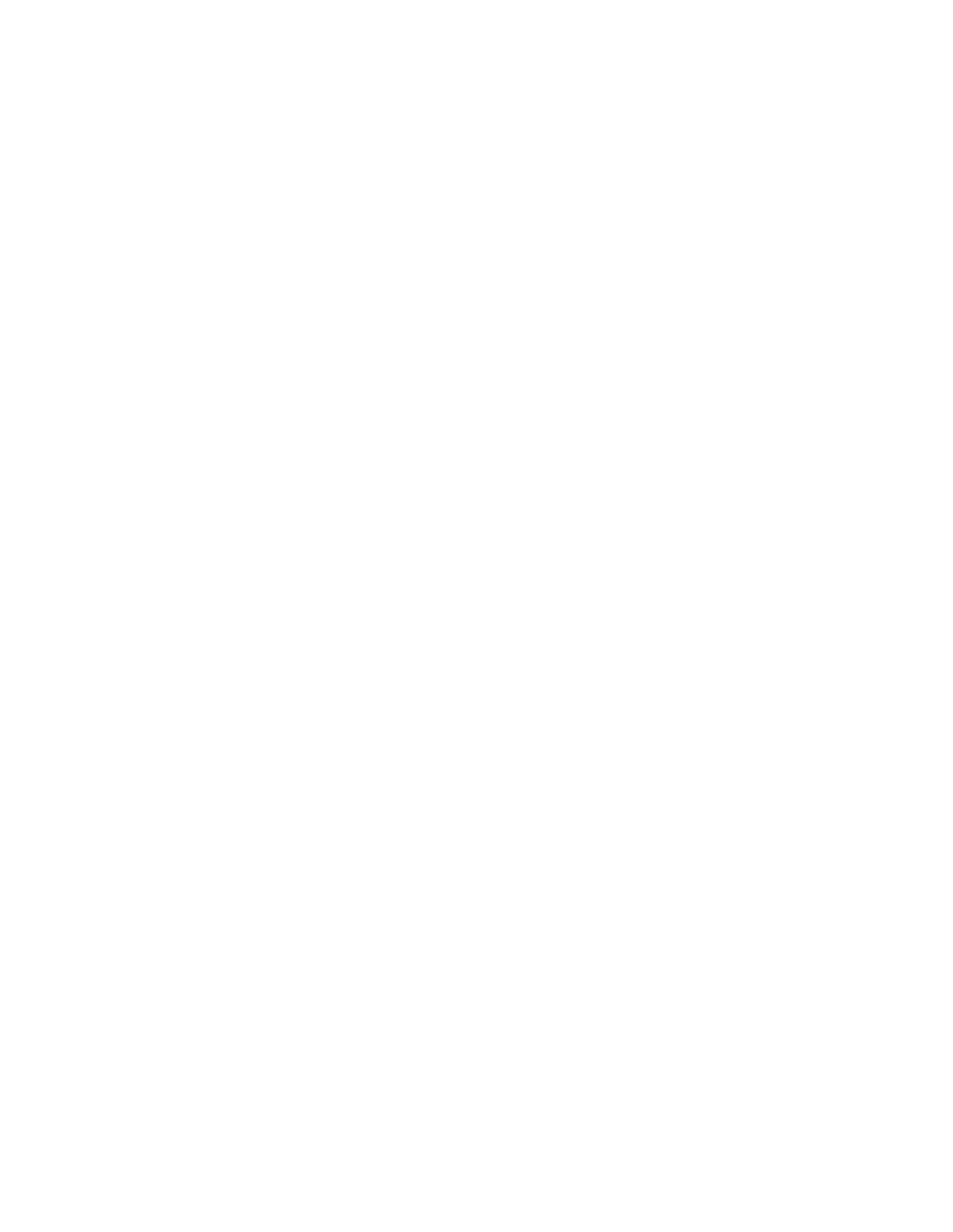# **DRAFT**

# **WATER SUPPLY ASSESSMENT for UNION CITY TRANSIT-ORIENTED DEVELOPMENT PROJECT**

**May 2008** 

**Prepared for** 

**CITY OF UNION CITY UNION CITY, CALIFORNIA** 

**Prepared by:** 

**ALAMEDA COUNTY WATER DISTRICT 43885 S. Grimmer Blvd. Fremont, CA 94538**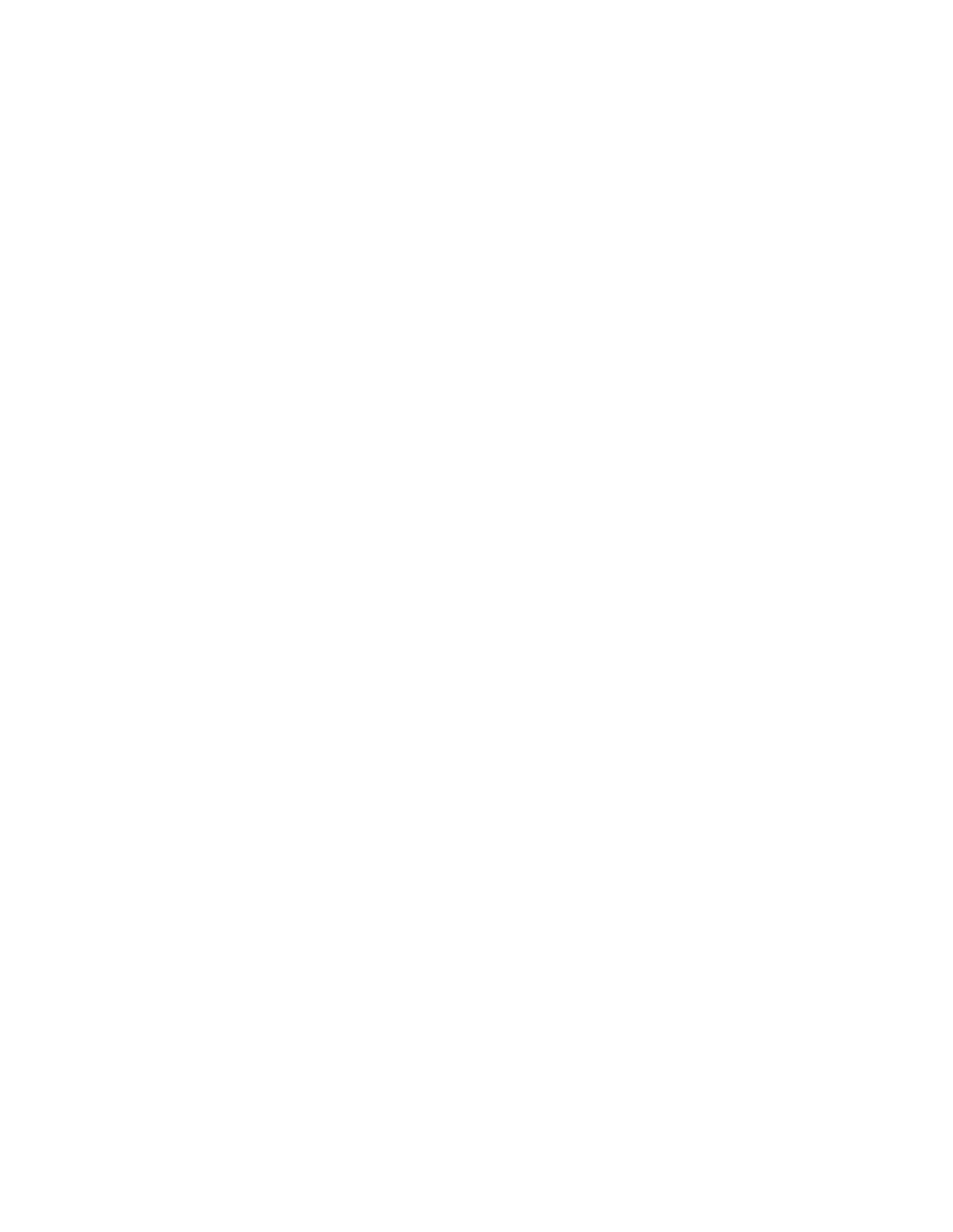# **Table of Contents**

| <b>1. INTRODUCTION</b>                               | $\mathbf{1}$     |
|------------------------------------------------------|------------------|
| Background                                           | 1                |
| Purpose                                              | $\mathbf{1}$     |
| Methodology                                          | $\overline{2}$   |
| 2. WATER DEMAND                                      | $\boldsymbol{3}$ |
| <b>Water Use Categories</b>                          | $\frac{3}{3}$    |
| <b>Historical and Current Water Use</b>              |                  |
| Water Demands - Transit-Oriented Development Project | $\overline{4}$   |
| Water Demands - ACWD Service Area                    | 5                |
| <b>Impacts of Droughts on Demands</b>                | 5                |
| <b>3. WATER SUPPLY</b>                               | 7                |
| <b>Wholesale Water Supplies</b>                      | $\overline{7}$   |
| <b>Local Sources</b>                                 | 9                |
| <b>Water Supply Uncertainties</b>                    | 11               |
| Water Supply in Normal and Dry Year Conditions       | 14               |
| <b>4. WATER SUPPLY AND DEMAND ANALYSES</b>           | 17               |
| Normal Year Water Supply                             | 17               |
| <b>Single Dry Year Water Supply</b>                  | 17               |
| Multiple Dry Year Water Supply                       | 17               |
| <b>Mitigation Measures</b>                           | 18               |
| <b>5. SUMMARY AND CONCLUSIONS</b>                    | 19               |
| <b>TABLES</b>                                        | 21               |
| <b>FIGURES</b>                                       | 36               |
| <b>REFERENCES</b>                                    | 38               |

## **ATTACHMENT A – ACWD URBAN WATER MANAGEMENT PLAN 2006-2010**

# **ATTACHMENT B – ACWD WATER SUPPLY CONTRACTS**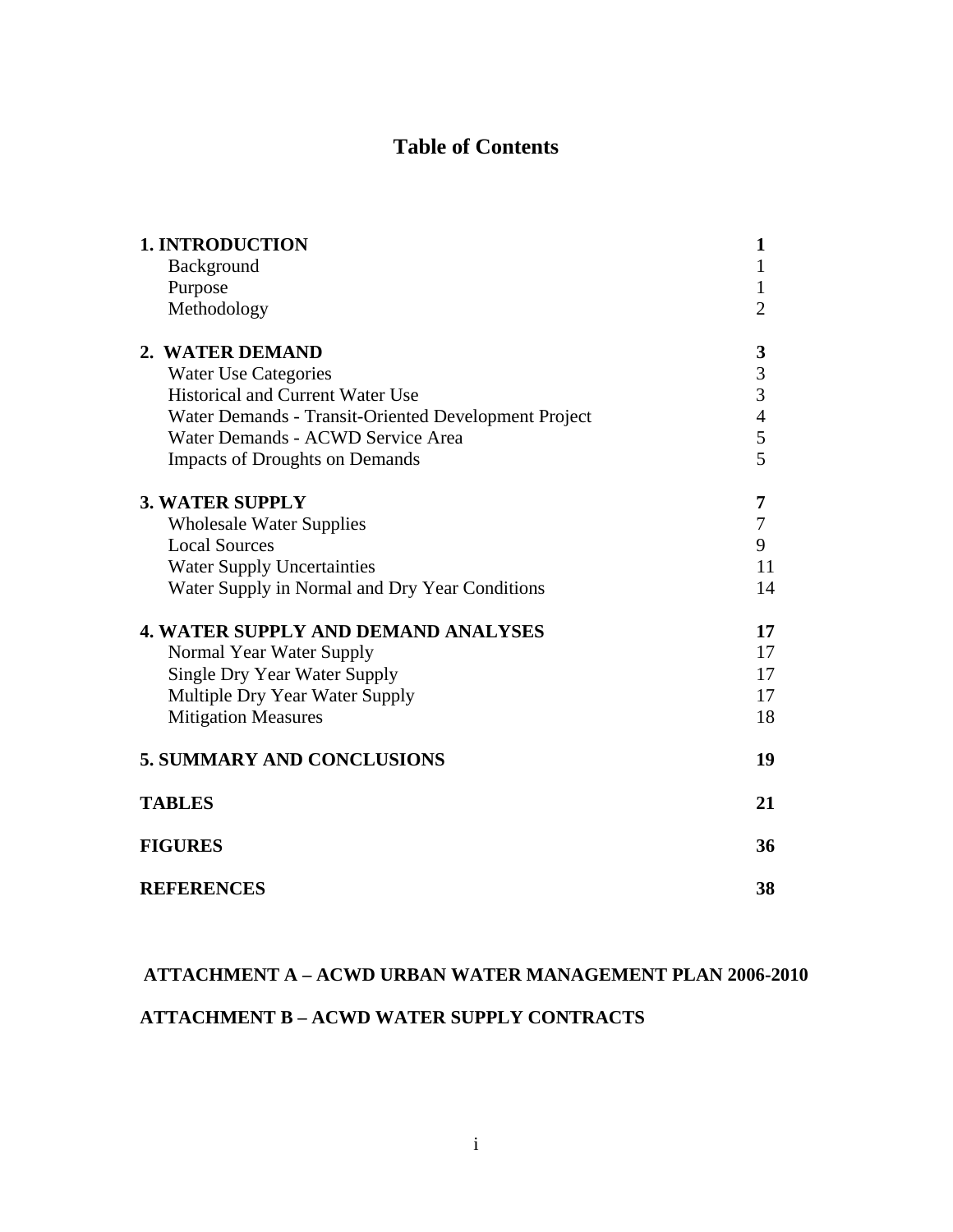#### **LIST OF TABLES**

- 1. ACWD Past and Current Water Use
- 2a. Estimated Water Demands for the Transit-Oriented Development Project
- 2b. Comparison with Water Demands in 2006-2010 UWMP
- 3. Estimated Future Water Demands in the ACWD Service Area Normal Year
- 4. Estimated Future Water Demands in the ACWD Service Area Dry Year
- 5. Estimated Future Water Demands in the ACWD Service Area Multiple Dry Years
- 6. Overview of Contracts and Permits for ACWD's Water Supplies
- 7. Historical Water Supply Utilization by ACWD
- 8. Factors that may impact ACWD Water Supply Reliability
- 9. Projected Normal Year Supply 2005 DWR Reliability Assumptions
- 10. Projected Normal Year Supply 2007 DWR Reliability Assumptions
- 11. Projected Dry Year Supply 2005 DWR Reliability Assumptions
- 12. Projected Dry Year Supply 2007 DWR Reliability Assumptions
- 13. Projected Multiple Dry Year Supply 2005 DWR Reliability Assumptions
- 14. Projected Multiple Dry Year Supply 2007 DWR Reliability Assumptions
- 15. Normal Year Supply and Demand Comparison 2005 DWR Reliability Assumptions
- 16. Normal Year Supply and Demand Comparison 2007 DWR Reliability Assumptions
- 17. Dry Year Supply and Demand Comparison 2005 DWR Reliability Assumptions
- 18. Dry Year Supply and Demand Comparison 2007 DWR Reliability Assumptions
- 19. Multiple Dry Year Supply and Demand Comparison 2005 DWR Reliability **Assumptions**
- 20. Multiple Dry Year Supply and Demand Comparison 2007 DWR Reliability **Assumptions**

#### **LIST OF FIGURES**

- 1. ACWD Service Area and Project Location
- 2. Site 12 from Union City Redevelopment EIR (2001): Transit-Oriented Development Project Details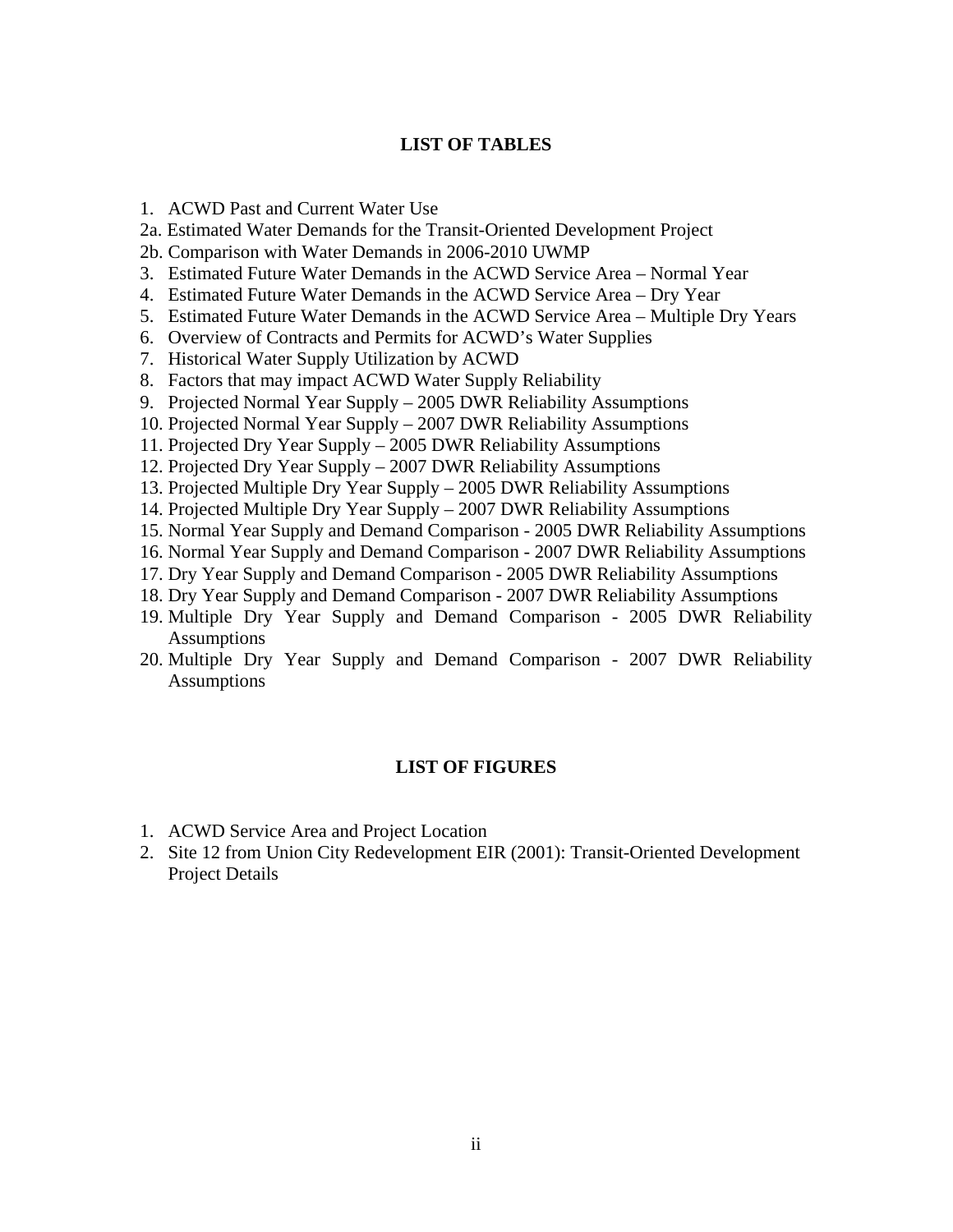## **SECTION 1 INTRODUCTION**

## **BACKGROUND**

The City of Union City has received an application for the Transit-Oriented Development Project (or "Project") which includes a total of 1,200 high-density residential units, 950,000 square feet of commercial office space and 100,000 square feet of commercial retail building space, to be constructed in three phases. The Project, located adjacent to the Union City BART station, is within an area identified in Union City's Redevelopment Plan EIR (2001) as Site 12 (Figures 1 and 2). Because the number of residential units of this Project will exceed the 2001 Redevelopment Plan EIR assumptions, a general plan amendment and rezoning to increase the permissible housing density will be completed as part of the Project.

The Project will require water supplies for the new homes and businesses. The existing water provider in the area is the Alameda County Water District (ACWD, or the "District"). ACWD is a retail water purveyor with a service area that includes the cities of Fremont, Newark and Union City. ACWD provides water primarily to urban customers: approximately 70% of supplies are used by residential customers, with the balance (approximately 30%) utilized by commercial, industrial, institutional and large landscape customers. Total distribution system water use (excluding system losses) was approximately 49,900 acre-feet (AF), or an average of 44.5 million gallons per day (mgd) in fiscal year 2006-07. The District's primary sources of supply come from the California State Water Project (SWP), the San Francisco Regional Water System, and local supplies from the Alameda Creek Watershed and Niles Cone Groundwater Basin (underlying the ACWD service area).

California Water Code Section §10910 requires that a water supply assessment be provided to cities and counties for a project that is subject to the California Environmental Quality Act (CEQA), and which surpasses a threshold for the number of housing units and/or square feet of commercial/industrial buildings. The cities and counties are mandated to identify the public water system that might provide water supply to the project and then to request a water supply assessment. The water supply assessment documents sources of water supply, quantifies water demands, evaluates drought impacts, and provides a comparison of water supply and demand that is the basis for an assessment of water supply sufficiency.

#### **PURPOSE**

The purpose of this Water Supply Assessment is to document ACWD's existing and future water supplies for its service area and compare them to the area's future water demands, including the future water demands of the proposed Transit-Oriented Development Project. This comparison, conducted for both normal hydrologic conditions and drought conditions, is the basis for an assessment of water supply sufficiency in accordance with the requirements of California Water Code Section §10910.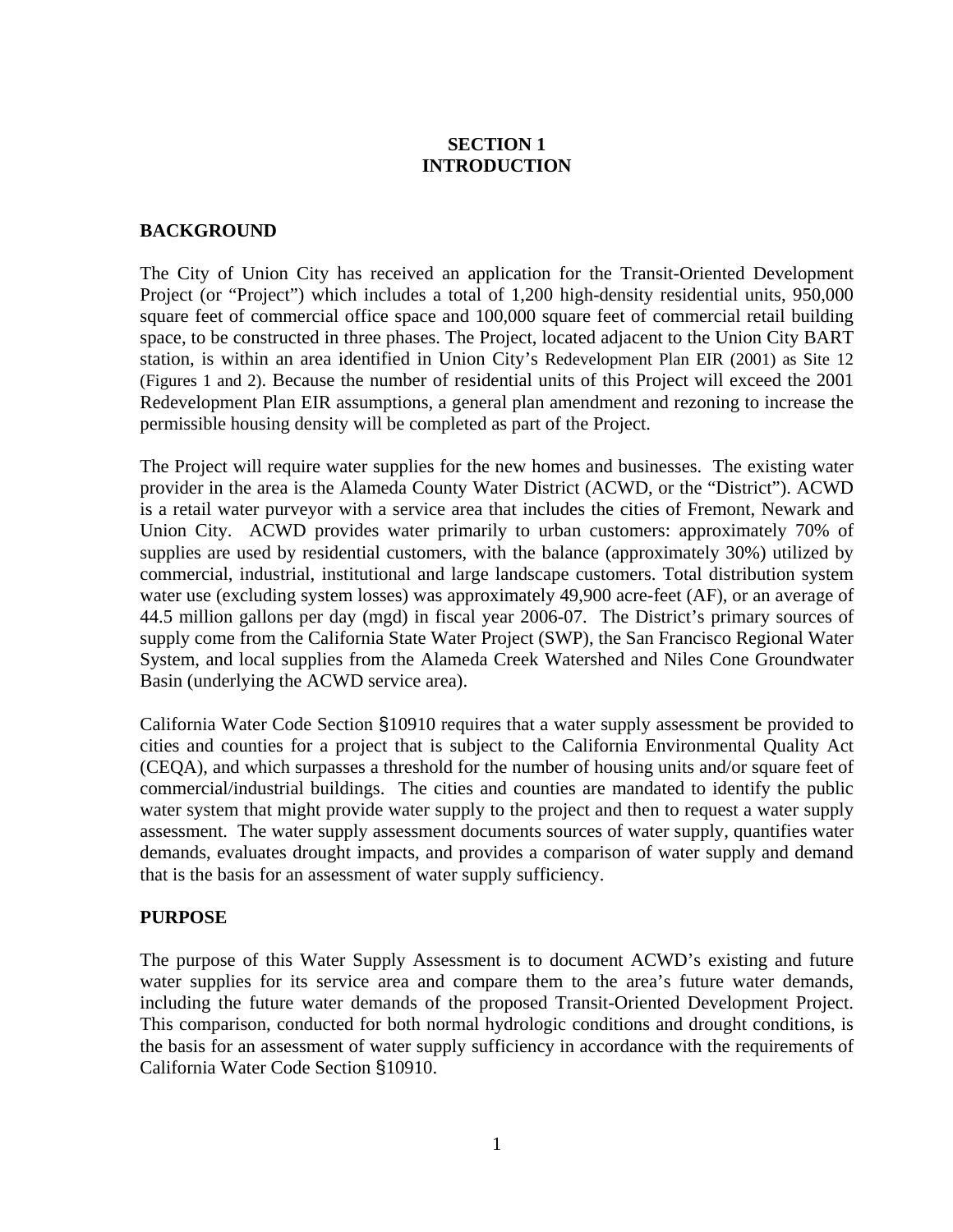## **METHODOLOGY**

ACWD's long-term water supply strategy was developed as part of the District's Integrated Resources Planning Study (IRP), and adopted by the ACWD Board in 1995. ACWD's 2006- 2010 Urban Water Management Plan (2006-2010 UWMP) incorporates this water supply strategy. The 2006-2010 UWMP (included as Attachment A) documents ACWD's existing and future water supplies, projected future demands in the service area, and provides a comparison of water supplies and demands under normal and dry year conditions. The UWMP provides the basis for this water supply assessment.

Because the proposed Project's water demands were accounted for in the UWMP, this water supply assessment serves largely as a procedural assurance that the project demands have been properly considered in ACWD's long-term planning and will not negatively impact existing or future customers.

This assessment does differ slightly from the UWMP in that it includes an additional increment of forecast demand, specifically 560 acre-feet per year (AF/Yr) for the Patterson Ranch Development Project in Fremont. These demands were determined and analyzed in a water supply assessment completed in April of 2008 and are now considered part of ACWD's baseline demand forecast. While Patterson Ranch may be built in phases, the demand is assumed to be fully in place as early as year 2010. Also changed from the 2006-2010 UWMP is the addition of 600 acre-feet per year of recovery capacity from the Semitropic Groundwater Banking Program. Acquisition of this additional dry year recovery capacity is a condition for ACWD to provide water service to the Patterson Ranch Project (as documented in the April 2008 Patterson Ranch Water Supply Assessment).

Finally, this water supply assessment also considers uncertainties in the future reliability of ACWD's water supplies, specifically supplies from the SWP that are conveyed through the Sacramento-San Joaquin Delta. As a result of a recent court ruling imposing restrictions on the SWP operations in order to protect endangered fish, the future reliability of SWP supplies may be decreased from that which was assumed at the time of the preparation of the 2006-2010 UWMP. Given this uncertainty, this water supply assessment provides supply-demand comparisons under two scenarios for future SWP reliability. The first scenario assumes that the future long-term reliability will be similar to that estimated by the State Department of Water Resources prior to the court ruling, and the second assumes that the court's restrictions placed on Delta export pumping will remain in place for the foreseeable future.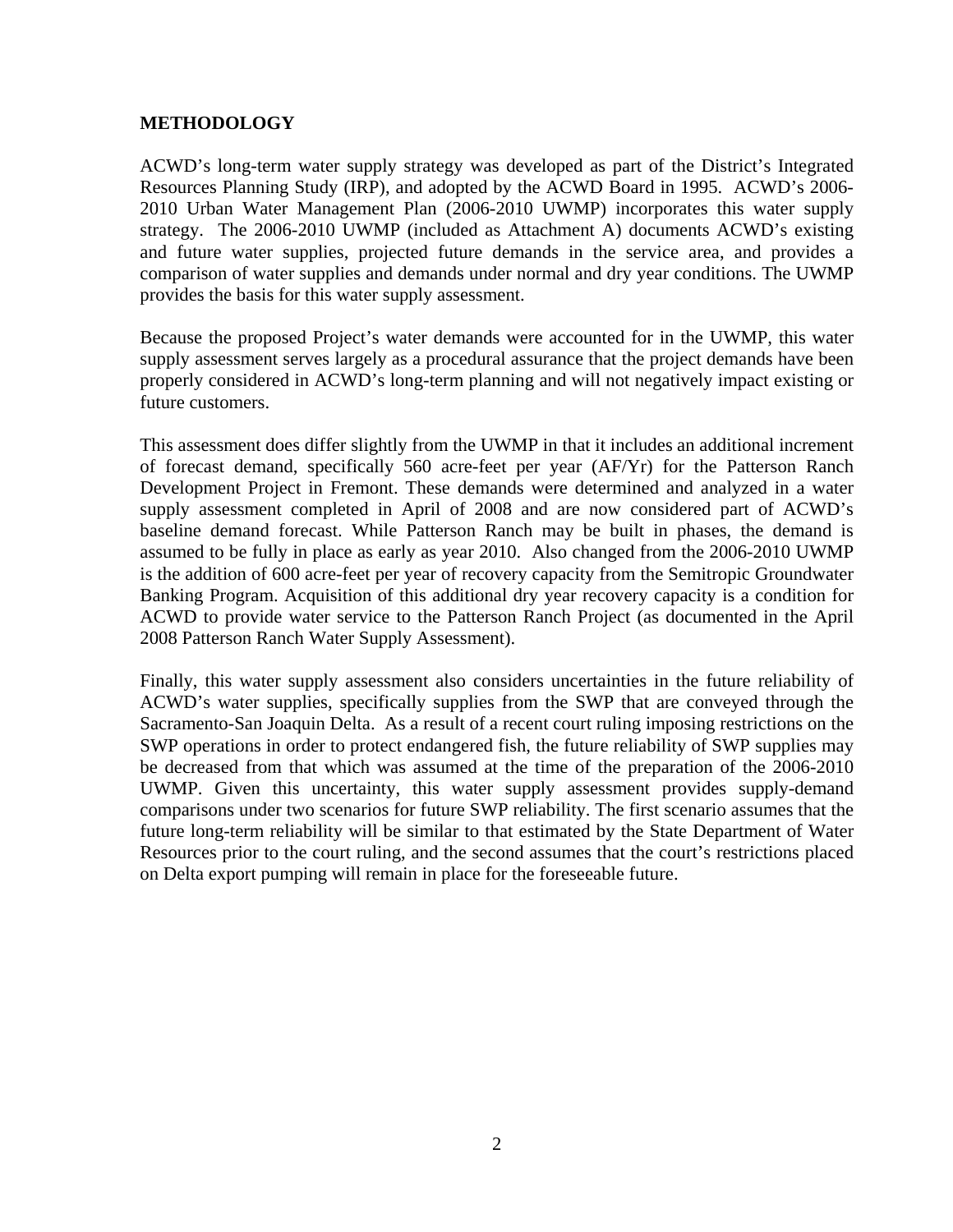## **SECTION 2 WATER DEMAND**

This section provides an overview of historical and current water use in the District, and a summary of future projected water demands for the Project and ACWD's service area.

## **WATER USE CATEGORIES**

Water use in the ACWD service area is divided into two categories: 1) distribution system use, and 2) groundwater system use. The distribution system use includes all water uses supplied by ACWD's treatment and production facilities, and conveyed to ACWD customers via the District's distribution system. This use is further subdivided into the categories of single family residential (SFR), multi-family residential (MFR), commercial, industrial, institutional, landscape and other use.

Groundwater system use includes private (non-ACWD) groundwater pumping (primarily for industrial and municipal landscape irrigation uses), ACWD's Aquifer Reclamation Program pumping, and saline groundwater outflow to San Francisco Bay. The Aquifer Reclamation Program (ARP) pumping is an ongoing ACWD program to pump saline groundwater out of the aquifer system and replace it with fresh water recharged at the District's groundwater recharge facilities. Saline groundwater outflow to San Francisco Bay represents the groundwater outflow required to maintain groundwater flow in a bayward direction necessary to prevent seawater intrusion into the local aquifer system and to flush saline groundwater back to San Francisco Bay.

The District's groundwater system use is not anticipated to change significantly in the future. Therefore, the following discussions of water use are focused on the District's distribution system water use.

#### **HISTORICAL AND CURRENT WATER USE**

Table 1 provides a summary of the last ten years of water use within the District. As shown in the table, residential water use comprises approximately 70% of District water use, with the remaining 30% used by commercial, industrial and institutional customers.

Water consumption patterns in the ACWD service area are a function of many independent factors including growth, weather conditions, economic conditions and water conservation behaviors. The District saw dramatic declines in consumption during the 1987-1992 drought due to voluntary conservation and District-sponsored demand management efforts. However, during the drought recovery period since 1992, several significant consumption-influencing factors have occurred. From 1993-2001 accelerated growth of both residential and business customers (including the high technology industry) occurred due to a strong economy. During this period, vacancy rates decreased and water consumption rose. From 2001 to 2007 the overall consumption in the District has been relatively flat, attributed primarily to less robust local economic conditions, mild weather and on-going water conservation programs.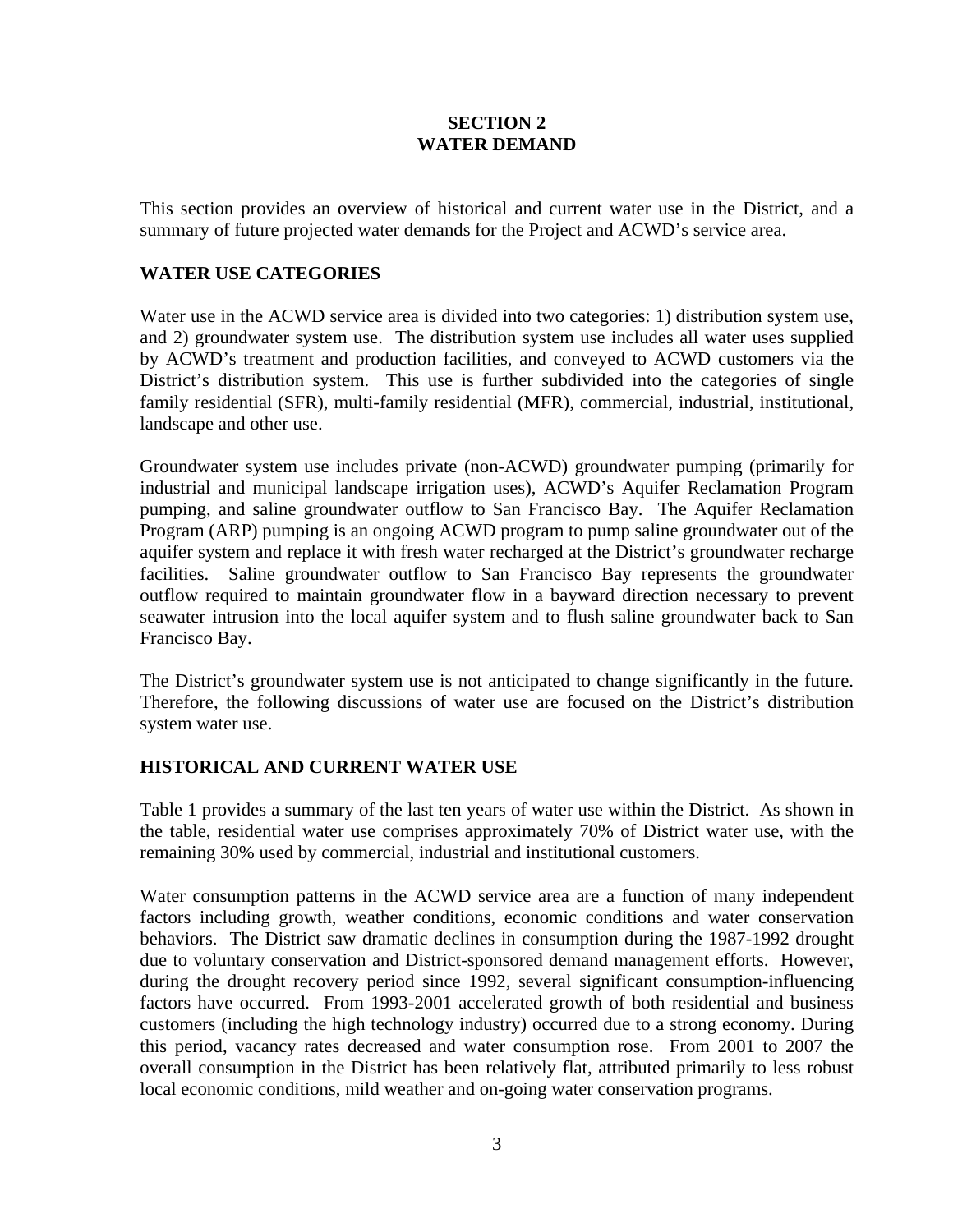#### **WATER DEMANDS - TRANSIT-ORIENTED DEVELOPMENT PROJECT**

In order to estimate the Project's water demands, ACWD utilized the same methodology as used in the District's 2006-2010 UWMP. Information on the proposed land use, broken down by land use category utilized in ACWD's demand forecast model, was provided to ACWD by the City of Union City and its CEQA consultant for the Project. Next, the unit demand for each land use category and subcategory (previously developed by ACWD for the District's 2006- 2010 UWMP) was applied to the number of units in the proposed Project.

The results, shown in Table 2a, indicate an average annual Project demand of approximately 0.33 mgd, or approximately 375 AF/Yr (including 8% distribution system losses<sup>1</sup>). The peak day demand is estimated at 1.65 times the average daily demand, or approximately 0.54 mgd. As discussed below (and as presented in Table 2b), the projected future demands of the Transit-Oriented Development Project have already been accounted for by ACWD in the 2006- 2010 UWMP's forecast of future water demands.

The Project, located adjacent to the Union City BART station, is within an area identified in Union City's Redevelopment Plan EIR (2001) as Site 12 (Figure 2). The Redevelopment Plan, including Site 12, was accounted for in ACWD's 2006-2010 UWMP<sup>2</sup>. However, the Project (as currently proposed) involves a net increase in housing units over what was planned for in the 2001 Redevelopment Plan EIR, as a result of both increased housing density and a conversion of some planned commercial development to more housing. As a result, Site 12 is estimated to have more water demand than what was estimated based on the 2001 Redevelopment Plan EIR.

However, ACWD included additional water demand in the 2006-2010 UWMP to account for limited implementation of Smart Growth (as defined by the Association of Bay Area Government, or ABAG) within each of the cities served by ACWD. ACWD's planning assumptions for Smart Growth were derived from a comparison of vacant lands analysis and city stated development plans, with the ABAG Smart Growth housing forecast published in *Projections 2003,* and are documented in Chapter 2 of the 2006-2010 UWMP. The 2006-2010 UWMP assumed an extra 2,550 high density housing units for the City of Union City for Smart Growth demands. Given that Smart Growth related water demands were to account for future implementation of Smart Growth policies, they were not directly allocated to specific projects or parcels.

As a high density residential development located at a mass-transit hub, this Project is considered a Smart Growth development. Given that the Project closely matches ABAG's

1

<sup>1</sup> Distribution system losses are calculated as the difference between the total water produced at ACWD's treatment and production facilities and the total measured water use by the District's distribution system customers. Distribution system losses include non-metered water used for fire-fighting suppression, distribution system flushing, distribution piping and service line leaks, etc.

<sup>2</sup> The 2006-2010 UWMP included provisions for 560 multi-family dwelling units, 1,180,000 square feet of office and 100,000 square feet of retail space at Site 12, with a total projected demand of 254,706 gallons per day. To date, approximately 438 multi-family dwelling units have been constructed at Site 12 (not part of the Transit-Oriented Development Project), with an estimated demand of approximately 71,413 gallons per day.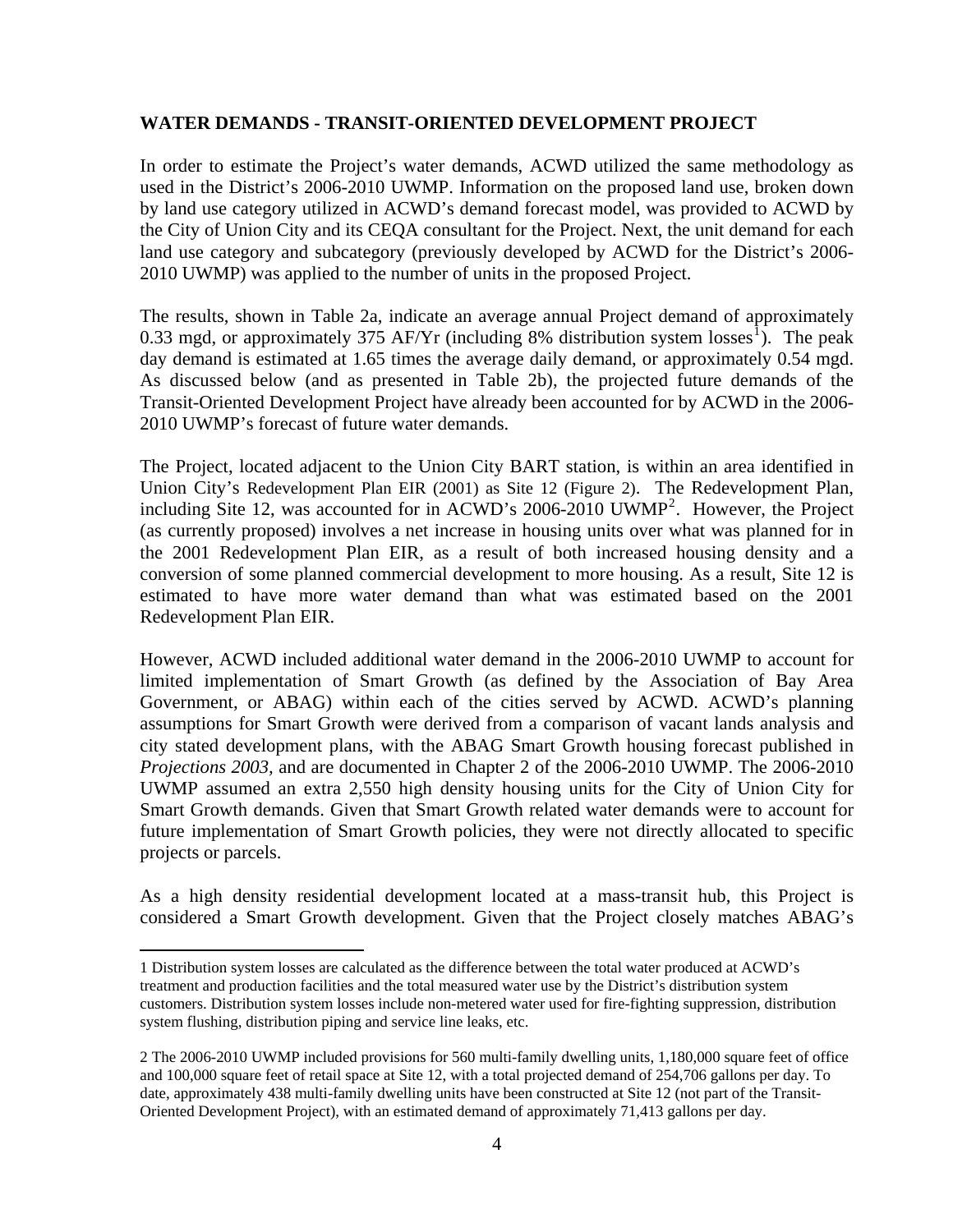description of Smart Growth, "unallocated" demands for Union City Smart Growth can be applied to the Project. Therefore, as shown in Table 2b, 100% of the water demands estimated for the Project are considered to be included in the most recent 2006-2010 UWMP. That is, the Project's demands have been incorporated into ACWD's planning as a combination of: 1) previous Site 12 development assumptions and; 2) Union City Smart Growth assumptions.

#### **WATER DEMANDS - ACWD SERVICE AREA**

ACWD's 2006-2010 UWMP provides a detailed description of the projected water demands in the ACWD service area. These projections of future water use are based on planned future land usage in the service area. Future land use is based on vacant, undeveloped lands which are zoned for development, as designated by each of the cities in the service area. Additional potential future land use was also accounted for in the demand projections, and is based on city-approved plans for redevelopment and/or intensification of specific areas. The demand forecast also considers future demands associated with Association of Bay Area Governments (ABAG) Smart Growth projections.

The projected future demands in the ACWD service area are summarized in Table 3 (for the years 2010, 2015, 2020, 2025 and 2030). This forecast is provided for the single-family residential, multi-family residential, commercial, industrial, institutional and other water use categories. For planning purposes, landscape water use is included within the multifamily, commercial, industrial and institutional categories, and is not estimated separately. described in the previous section, the Project's demand forecast has already been incorporated into the District's demand forecast, and therefore, is not listed separately in Table 3. However, the demand forecast for the Patterson Ranch Development Project, not previously accounted for in ACWD's planning, has been included in Table 3, per the April 2008 Patterson Ranch Development Project Water Supply Assessment.

The water demand forecast also includes projected savings due to water conservation, both District-sponsored water conservation and "natural" conservation due to plumbing code requirements (i.e., savings due to the replacement of non-conserving plumbing fixtures with low flow fixtures). ACWD is a signatory to the California Urban Water Conservation Council's MOU on Urban Water Conservation and is committed to the implementation of all locally cost-effective water conservation best management practices. A complete description of ACWD's water conservation program, as well as water saving assumptions, is provided in Chapter 7 of the attached 2006-2010 UWMP.

#### **IMPACTS OF DROUGHT ON DEMANDS**

Dry periods may impact water demands in the ACWD service area in several ways. Because approximately 40% of the District's residential demand is for landscape irrigation, dry periods may result in an increase in demands due to less local rainfall available to meet the evapotranspiration requirements of lawns and other landscaping. However, demands may also be reduced due to customer efforts to be more water efficient during dry periods. As an example, during the 1987-1992 drought, ACWD customers reduced overall water use by approximately 20%. This response to the drought was due both to voluntary efforts as well as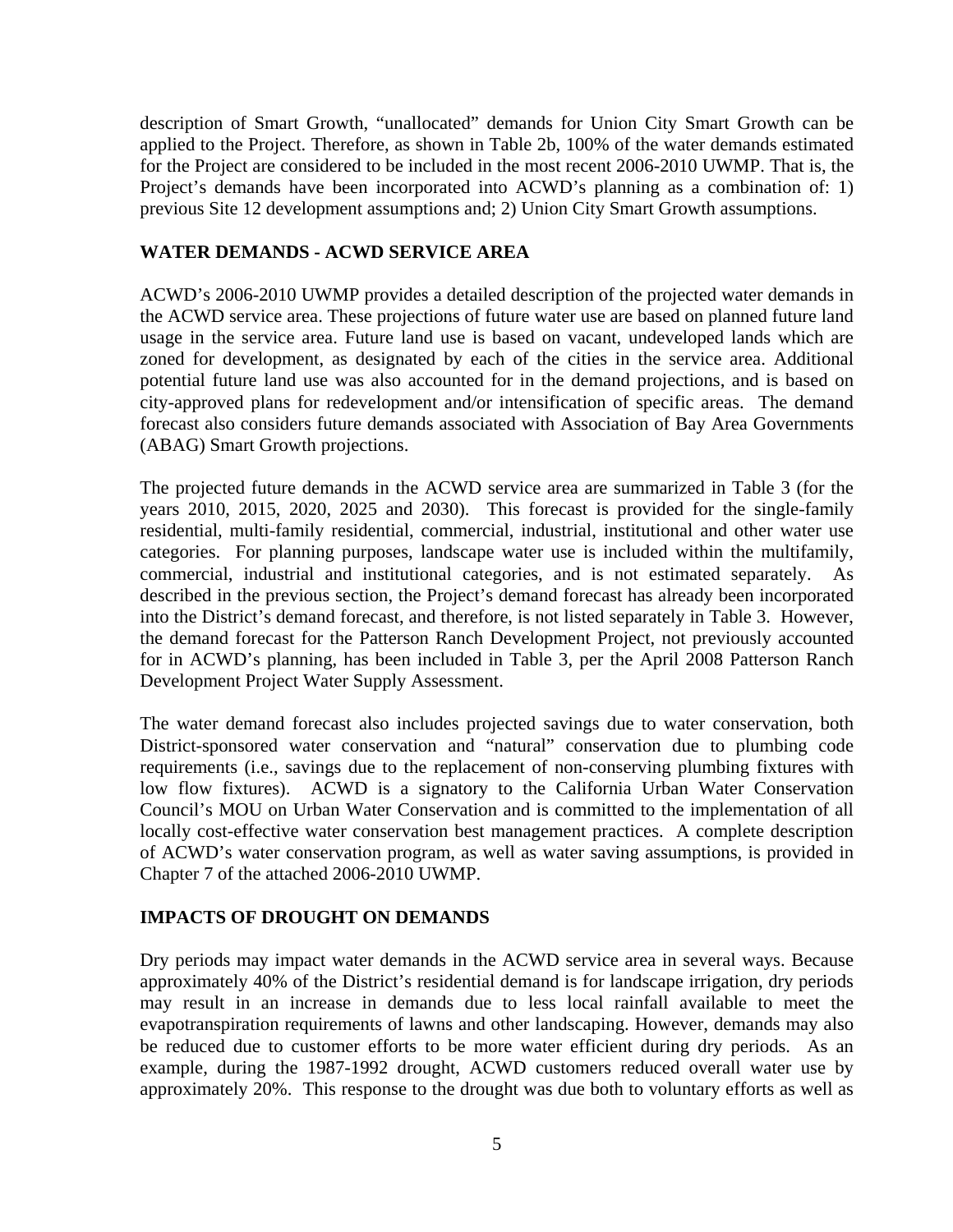mandatory restrictions imposed by ACWD. However, because many customers have retained a "water conservation ethic" since the 1987-92 drought, and because of increased efficiencies of plumbing fixtures and the implementation of on-going District-sponsored water conservation programs, the ability to reduce overall water use during future droughts by similar levels may be lessened.

For planning purposes, it is assumed that during drought periods water demands for ACWD's distribution system customers (including the proposed Transit-Oriented Development Project) do not change from those during normal years. However, the groundwater system demands may be reduced during dry years as a result of reduced ARP pumping and reduced saline groundwater outflows (as groundwater levels are temporarily lowered due to increased reliance on local groundwater reserves during drought conditions). Summaries of projected demands under single dry year and multiple dry year conditions (based on a five year drought under 2026-2030 demand conditions) are provided in Tables 4 and 5, respectively.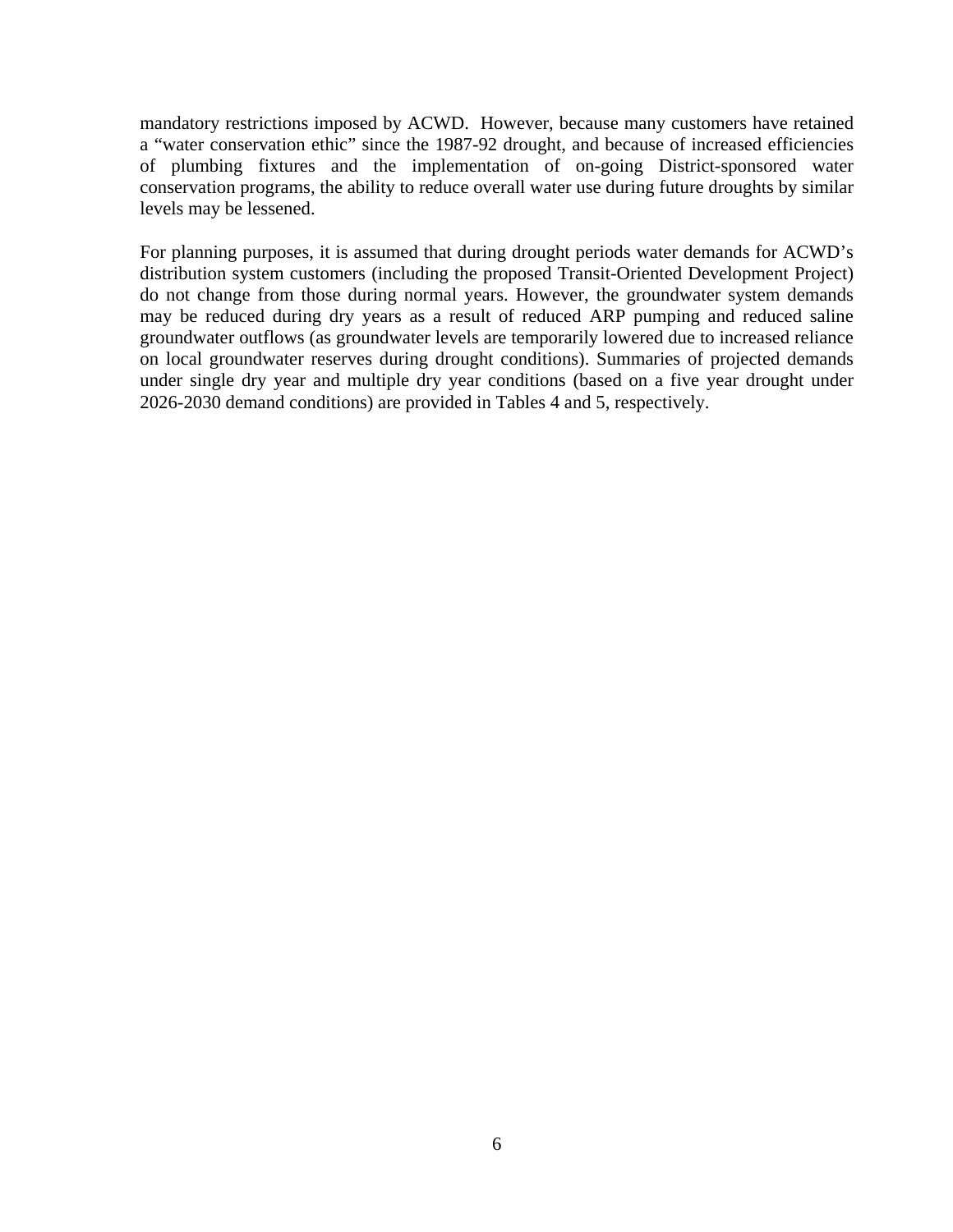## **SECTION 3 WATER SUPPLY**

ACWD's three primary sources of water supply are: 1) the State Water Project (SWP); 2) San Francisco's Regional Water System; and 3) local supplies. The SWP and San Francisco Regional Water Supplies are imported into the District service area through the South Bay Aqueduct and Hetch-Hetchy Aqueduct, respectively. Local supplies include fresh groundwater from the Niles Cone Groundwater Basin (underlying the District service area), desalinated brackish groundwater from portions of the groundwater basin previously impacted by seawater intrusion, and surface water from the Del Valle Reservoir. The primary source of recharge for the Niles Cone Groundwater Basin is percolation of runoff from the Alameda Creek watershed. To a lesser degree, a portion of ACWD's SWP supplies are also used for local groundwater percolation. Infiltration of rainfall and applied water within the ACWD service area also contribute to local groundwater recharge.

ACWD's planned future water supplies also include recycled water. As described below, ACWD anticipates implementing a recycled water program to provide up to 1,600 AF/Yr for non-potable uses (i.e. irrigation and industrial uses) by the year 2020.

Due to the configuration of ACWD's water production facilities and the interconnection with the District's distribution system, the proposed Project may receive water supplies from all three primary sources of supplies, and would not be dependent on any single source of supply. Therefore, a description of all of ACWD's water supplies is provided below. Table 6 provides a summary description of the contracts and permits for these supplies and Table 7 provides a summary of the historical use of these supplies by ACWD.

#### **WHOLESALE WATER SUPPLIES**

As described above, ACWD's wholesale water supplies are: 1) State Water Project supplies purchased from the California Department of Water Resources; and 2) San Francisco Regional Water System supplies purchased from San Francisco. ACWD's contracts for these wholesale supplies are provided in Attachment B and each supply is described in greater detail below.

#### **State Water Project**

In 1961, the District signed a contract with the State Department of Water Resources (DWR) for a maximum annual amount of 42,000 acre-feet from the State Water Project (SWP). The SWP, managed by the DWR, is the largest state-built, multi-purpose water project in the country. The SWP facilities include 28 dams and reservoirs, 26 pumping and generating plants, and approximately 660 miles of aqueducts. The water stored in the SWP storage facilities originates from rainfall and snowmelt runoff in Northern and Central California watersheds. The SWP's primary storage facility is Lake Oroville in the Feather River Watershed. Releases from Lake Oroville flow down the Feather River to the Sacramento River, which subsequently flows to the Sacramento-San Joaquin Delta. The SWP diverts water from the Delta through the Banks Pumping Plant which lifts water from the Clifton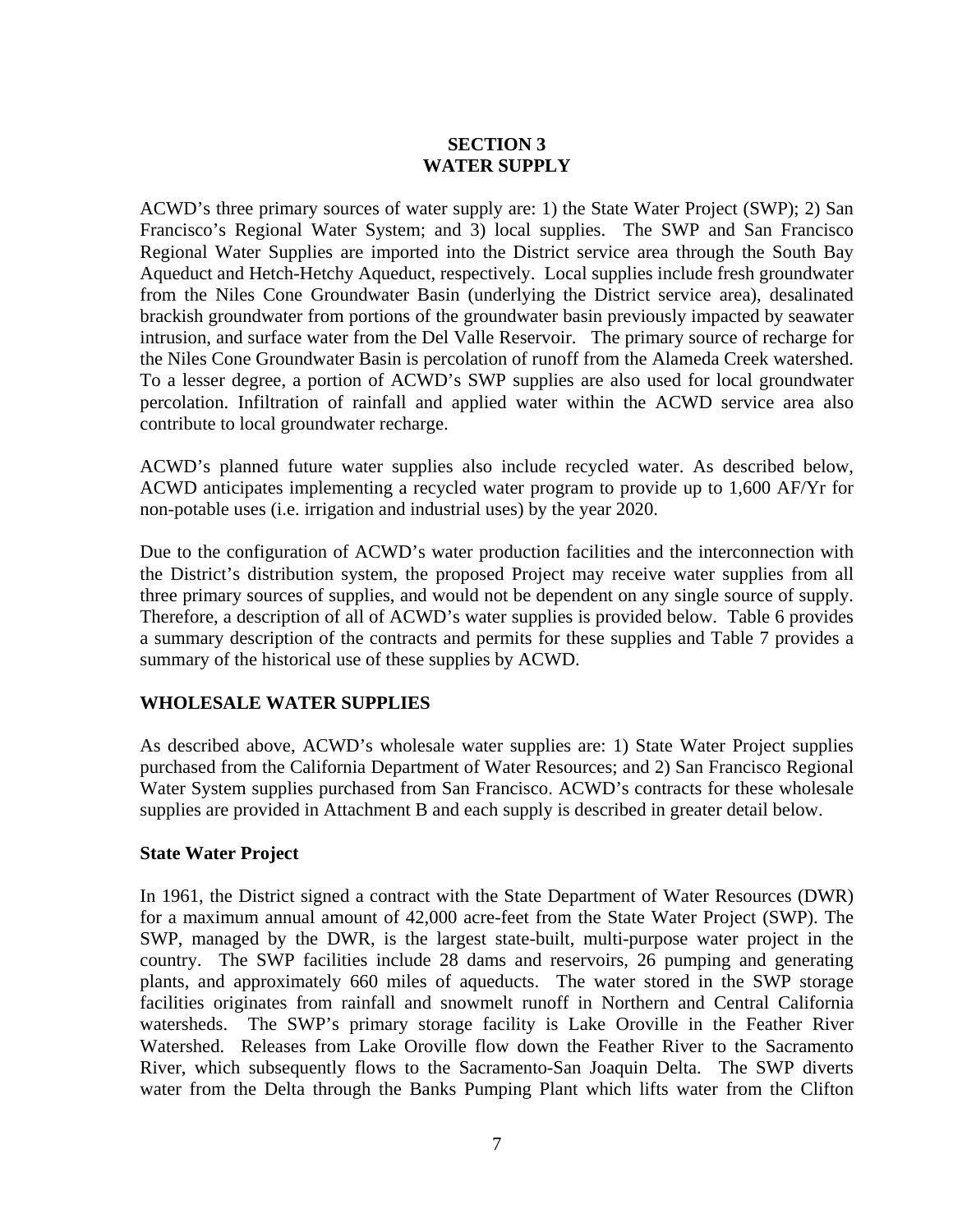Court Forebay (in the Delta) to the California Aqueduct and Bethany Reservoir. From Bethany Reservoir, the South Bay Pumping Plant lifts water into the South Bay Aqueduct, which delivers State Water Project supplies to ACWD and other Bay Area water agencies in Alameda and Santa Clara Counties.

Semitropic Banking of ACWD's SWP Supplies: Because of the variability in the SWP supply availability, ACWD's 1995 IRP identified the need to secure 140,000 AF of off-site storage capacity to improve the dry year reliability of this supply source. Based on this IRP recommendation, ACWD has contracted with Semitropic Water Storage District for participation in the Semitropic Groundwater Banking Program in Kern County. In wet years, ACWD delivers its unused (excess) SWP supplies to Semitropic for storage in their groundwater basin. In dry years, ACWD can recover these supplies through: (1) an "in-lieu" exchange whereby ACWD will receive a portion of Semitropic's SWP supplies (and Semitropic will utilize groundwater previously stored by ACWD in its basin); and (2) a "pumpback" program where Semitropic directly pumps stored groundwater into the California Aqueduct and ACWD recovers this supply through SWP exchanges.

The rate at which ACWD can recover stored water in dry years is constrained by contractual limitations and limitations on the capacity of the Semitropic pumpback facilities. Based on the terms of the agreements with Semitropic, the amount of return capacity is based on the amount of storage capacity purchased. Because of these limitations, ACWD secured a total of 150,000 AF of storage capacity at Semitropic (in excess of the IRP's recommendation of 140,000 AF), in order to provide sufficient dry year return capacity to meet ACWD's projected needs in all but the most severe drought conditions.

As with local groundwater storage in the Niles Cone Groundwater Basin, the Semitropic Groundwater Banking Program does not provide a new source of supply for the District. Rather, it provides a means to store the District's unused SWP supplies in wet years for use during dry years when the delivery of SWP supplies may be significantly curtailed.

#### **San Francisco's Regional Water System**

ACWD also receives water from the San Francisco Regional Water System, operated by the San Francisco Public Utilities Commission (SFPUC). This supply is predominantly from the Sierra Nevada, delivered through the Hetch-Hetchy aqueducts, but also includes treated water produced by the SFPUC from its local watersheds and facilities in Alameda and San Mateo Counties. The amount of imported water available to the SFPUC's retail and wholesale customers is constrained by hydrology, physical facilities, and the institutional parameters that allocate the water supply of the Tuolumne River.

In 1984, ACWD along with 29 other Bay Area water suppliers signed a Settlement Agreement and Master Water Sales Contract (Master Contract) with San Francisco, supplemented by an individual Water Supply Contract. These contracts, which expire in June 2009, provide for a 184 mgd Supply Assurance to the SFPUC's wholesale customers collectively. ACWD's individual Supply Assurance is 12 mgd (or approximately 13,400 acre feet per year). In 1994, the District and SFPUC executed an amendment to the contract which provides an additional supply of 1.76 mgd (approximately 2,000 AF), effectively increasing the maximum annual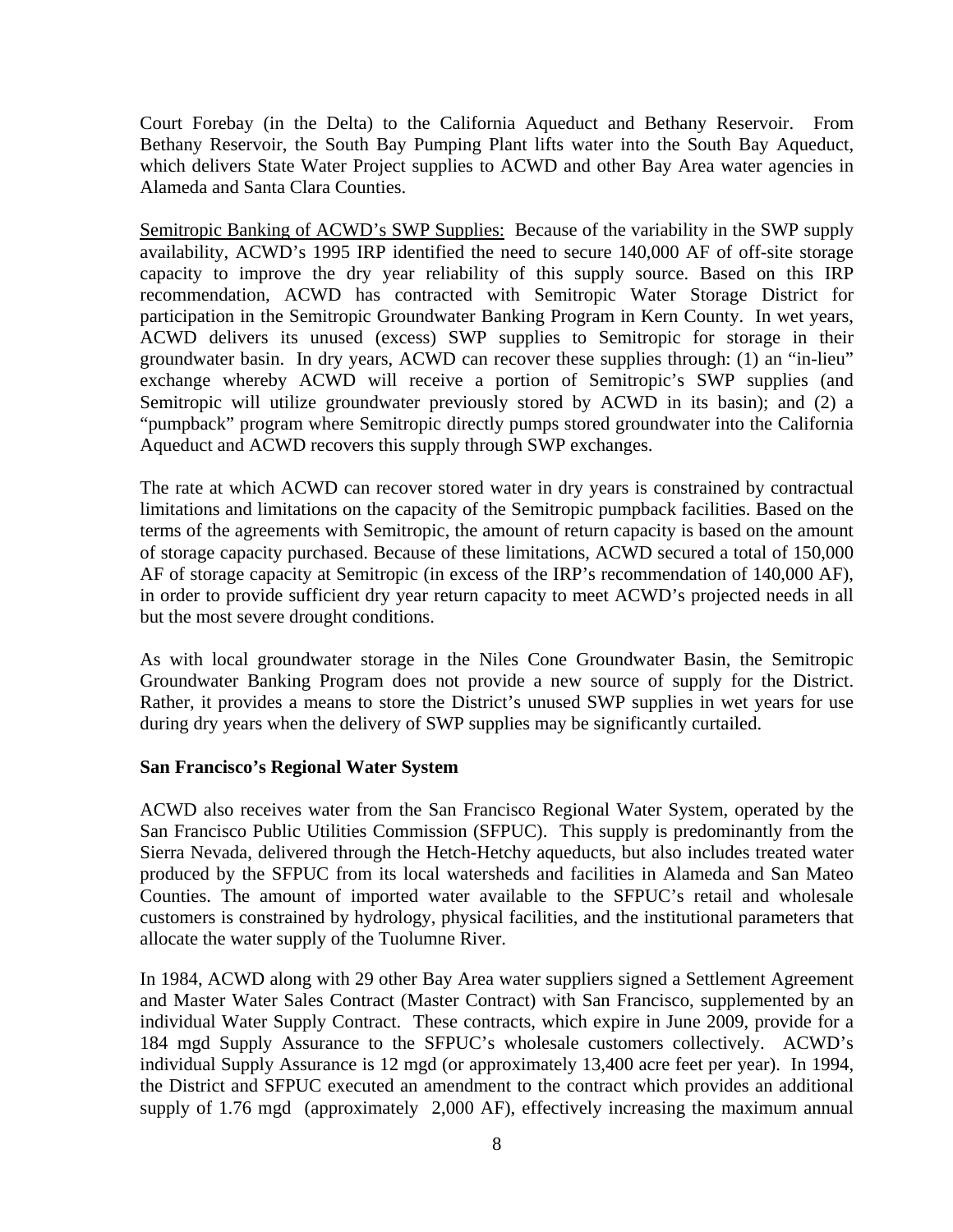delivery of San Francisco Regional Water System supplies to ACWD to 13.76 mgd (approximately 15,300 AF/Yr). Although the Master Contract and accompanying Water Supply Contract expire in 2009, the Supply Assurance (which quantifies San Francisco's obligation to supply water to its individual wholesale customers) survives their expiration and continues indefinitely.

## **LOCAL SOURCES**

As described above, ACWD's local sources include fresh groundwater from the Niles Cone Groundwater Basin, brackish groundwater desalination, and surface water supplies from the Del Valle Reservoir. Each of these supplies is described in greater detail below.

#### **Niles Cone Groundwater Basin**

The principal source of local supply for the District is the local aquifer system known as the Niles Cone Groundwater Basin. The primary source of recharge for the Niles Cone Groundwater Basin is local runoff from the Alameda Creek Watershed, which is captured, diverted and recharged at the District's groundwater recharge facilities. To a lesser extent, infiltration of rainfall and applied water within the ACWD service area also provide a local source of recharge for the groundwater basin. ACWD also uses a portion of its imported State Water Project supplies for groundwater recharge.

The water quality in the groundwater system is characterized by fresh groundwater in the eastern portion of the groundwater basin transitioning into brackish groundwater in the western portion of the basin. The brackish groundwater is a result of historical seawater intrusion from the adjacent San Francisco Bay. Since the 1960's ACWD has managed the groundwater basin to prevent any additional seawater intrusion and has an on-going program to pump trapped brackish groundwater back to San Francisco Bay through the District's Aquifer Reclamation Program wells.

The Niles Cone Groundwater Basin has capacity to store water from year to year ("local groundwater storage"). However, the usable storage capacity of the groundwater basin is significantly limited by the potential for seawater intrusion if groundwater levels are maintained too low. Although local groundwater storage (i.e. groundwater supplies in excess of recharge) provides a short term source of supply during dry years, it is not a supply that is available every year because the groundwater system will require replenishment from freshwater sources, without which seawater intrusion would occur.

Chapter 4 of the 2006-2010 UWMP (attached) provides a comprehensive description of the Niles Cone Groundwater Basin, including groundwater quality, groundwater levels, historical and projected groundwater pumping, and ACWD's groundwater management activities. A copy of ACWD's groundwater management policy is also provided in the 2006-2010 UWMP. The Niles Cone Groundwater Basin is also described in DWR Bulletin 118 – Update 2003: *California's Groundwater*, and is not listed as in "overdraft" or "potentially overdraft condition" by the DWR.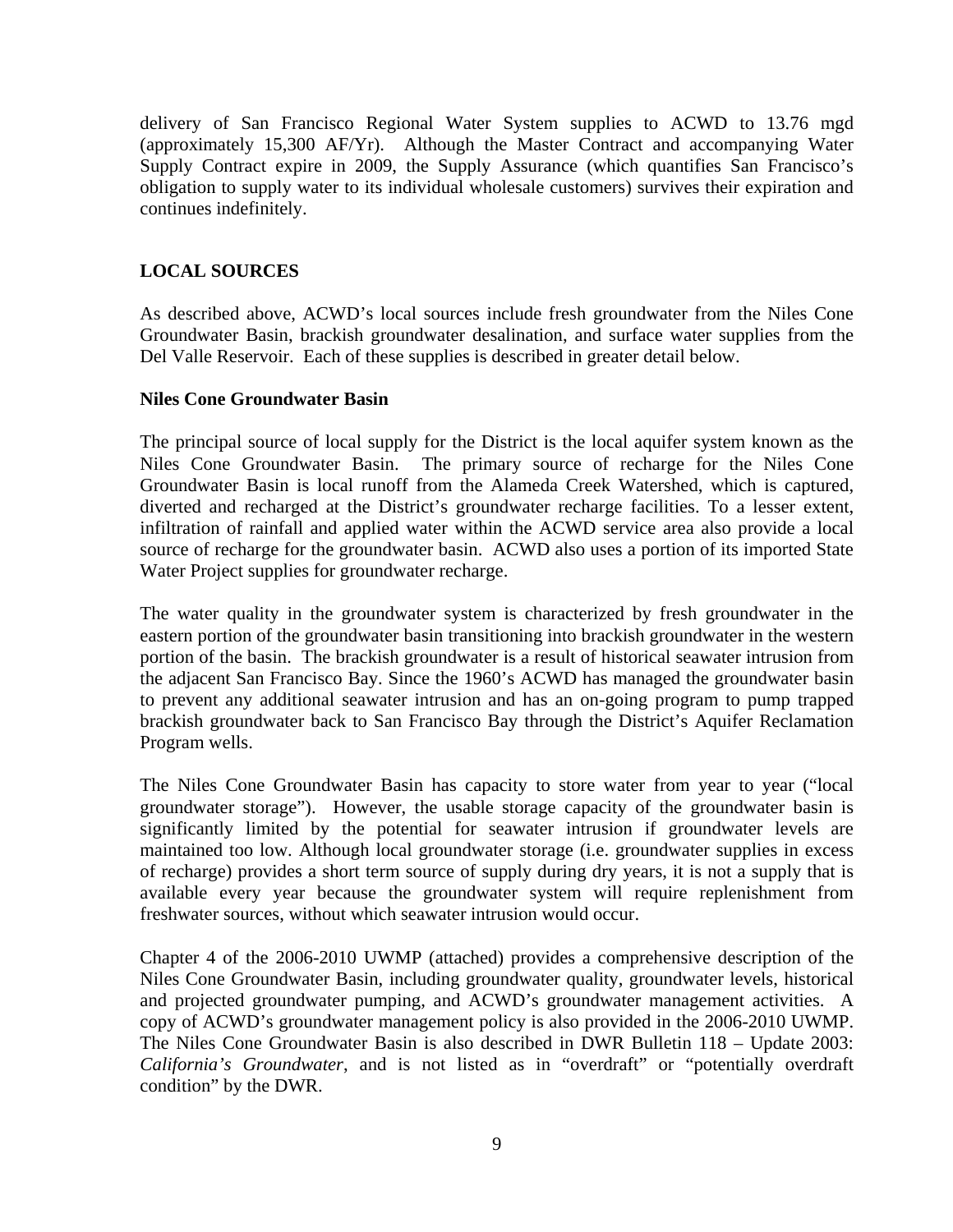#### **Brackish Groundwater Desalination**

In 2003 ACWD commissioned the Newark Desalination Facility. This 5-mgd facility utilizes the reverse osmosis process to remove salts and other impurities from the brackish groundwater pumped at ACWD's Aquifer Reclamation Program wells. Treated water from the Newark Desalination Facility is blended with untreated local groundwater and provided as a supply for the distribution system demands. ACWD plans call for an expansion of this facility from 5-mgd to 10-mgd by the year 2010.

#### **Del Valle Reservoir**

The District and Zone 7 Water Agency of the Alameda County Flood Control and Water Conservation District (hereafter referred to as "Zone 7"), have equal rights on Arroyo Del Valle to divert water to storage. When the California Department of Water Resources (DWR) constructed Del Valle Dam in the upper Alameda Creek Watershed, those rights were recognized in an agreement among DWR, the District, and Zone 7. Consequently, DWR typically makes a total of 15,000 AF of storage available annually in Del Valle Reservoir for use by ACWD and Zone 7. ACWD and Zone 7 equally share this storage capacity, thereby providing up to 7,500 AF of storage capacity annually to ACWD.

## **Recycled Water**

Although ACWD does not currently have a recycled water supply, the District's long-term supply strategy includes a recycled water program to be implemented by 2020, which will provide up to 1,600 AF/yr of non-potable supply (e.g. landscape irrigation and industrial process water). The source of recycled water is planned to be from a joint project with Union Sanitary District (USD). Similar to ACWD, USD's service area includes the cities of Fremont Union City and Newark. USD currently treats approximately 28 mgd (approximately 31,000 AF/Yr) of wastewater, the majority of which is discharged to San Francisco Bay via the East Bay Dischargers Association pipeline facilities. Because ACWD's planning is based on providing 1,600 AF/Yr of recycled water, it is anticipated that there will be a sufficient source of wastewater supply available for a future recycled water project in the ACWD service area.

Recycled water distribution pipelines will be separate from the District's existing potable distribution system and, therefore, would not adversely affect existing potable supply operations. The volume of recycled water produced would be the same in drought years as in normal years, thus providing a firm source of supply. Demand for recycled water for irrigation purposes is highest in the summer months. Therefore, in addition to increasing water supply, use of recycled water would help meet peak monthly and daily production capacity needs.

ACWD and USD have evaluated two potential sources of recycled water: In 1993 and in 1999 ACWD and USD evaluated a potential program whereby the recycled water would originate at USD's Alvarado Wastewater Treatment Plant (Alvarado WWTP), located at the north end of the service area in Union City. As an alternative to constructing a recycled water treatment facility at the Alvarado WWTP, in 2003 ACWD and USD completed an evaluation of the feasibility of constructing a satellite recycled water treatment facility in southern Fremont at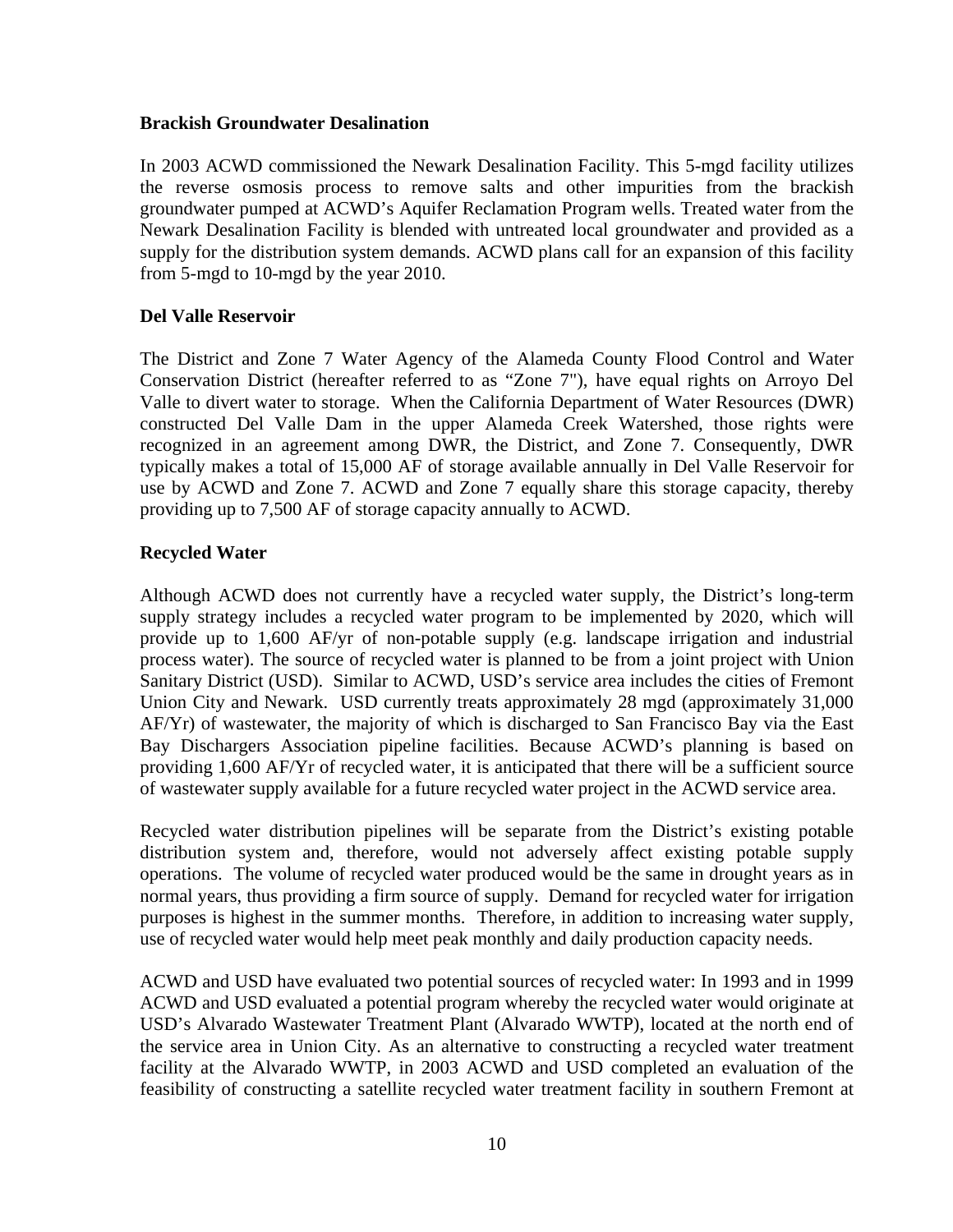USD's Irvington Pump Station. The decision on the location of a future recycled water treatment facility will likely be based on a variety of factors including costs, permitting issues, environmental constraints and location of recycled water customers.

## **WATER SUPPLY UNCERTAINTIES**

The purpose of this section is to identify factors which may impact current planning assumptions, the significance and magnitude of which are currently unknown. As described below, the potential impacts of global warming are a key uncertainty which may impact all of ACWD supplies. In addition, each of ACWD's supplies face uncertainties which may be unique to the source of supply. A summary of water supply uncertainties facing ACWD's supplies is provided in Table 8 and discussed in greater detail below.

## **Climate Change**

<u>.</u>

Climate change may result in less snowfall, more local rainfall and rising sea-levels. Under current conditions, much of ACWD's imported water supplies are held in "storage" in winter and spring snowpack in the Sierra Nevada Mountains. With a diminished snowpack, the yield of the State Water Project and San Francisco Regional System may be significantly impacted. The magnitude of the impact of climate change on water supplies is not known. However, the following provides an overview of recent studies that have evaluated potential impacts on surface water and groundwater supplies in California.

Surface Water: In 2006 DWR released a report on climate change and its potential impact on California's water resources. Entitled *Progress on Incorporating Climate Change into Management of California's Water Resources* (*2006 Climate Change Repor*t), the report summarizes recent research into change in precipitation, air temperatures, snow levels, and snowmelt runoff. The report also evaluates possible future impact on California water supply through model simulations which reflect four climate change scenarios. Each scenario applies one of two weather conditions (weak temperature warming and weak precipitation increase or modest warming and modest drying) to one of two geopolitical conditions (high population growth and regional based economic growth coupled with slow technological advances or low population growth, global based economic growth coupled with sustainable development).

The main results of the *2006 Climate Change Report* relate to climate change's estimated impacts on the State Water Project around the year 2050:

- Estimated changes in annual average SWP south-of-Delta Table A deliveries range from a slight increase of about 1 percent for a wetter scenario to about a 10 percent reduction for one of the drier climate change scenarios.
- Estimated increased winter runoff and lower Table A allocations resulting in slightly higher average annual Article 21 deliveries in the three drier climate change scenarios<sup>3</sup>.

<sup>&</sup>lt;sup>3</sup> Article 21 deliveries refer to Article 21 of the SWP contracts which allows for contractors to receive additional water deliveries only under specific conditions. These conditions include: 1) Article 21 water is available only when excess water is available in the Delta, and 2) Article 21 water is available only when conveyance capacity through the SWP facilities is available. Due to the uncertainties regarding the availability of Article 21 water,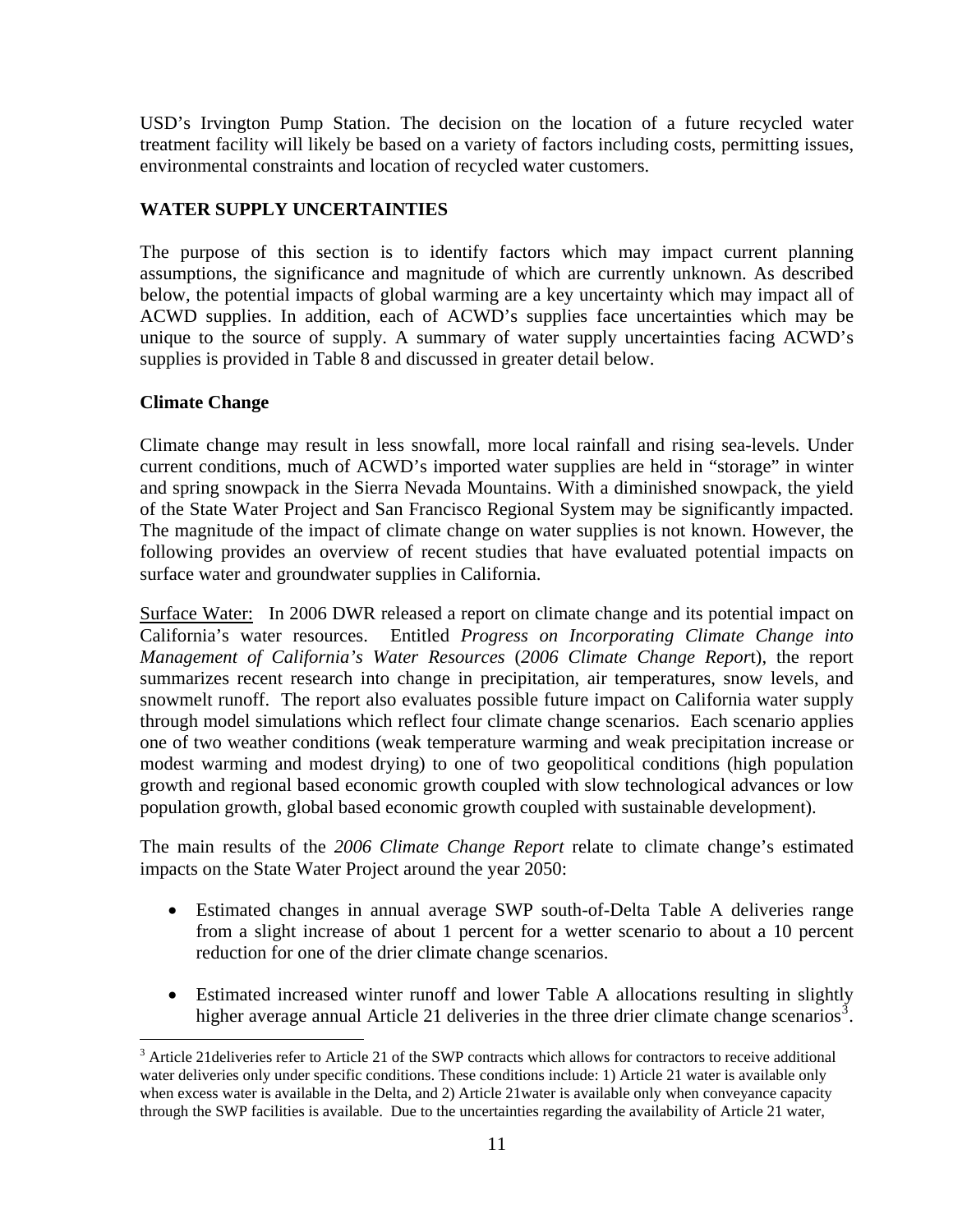However, the increases in Article 21 deliveries do not offset the losses to Table A. The wetter scenario with higher Table A allocations results in fewer Article 21 delivery opportunities and slightly lower annual Article 21 deliveries.

• Estimated SWP carryover storage is reduced in the drier climate change scenario and is somewhat increased in the wetter climate change scenario.

The *2006 Climate Change Report* notes that there are a number of factors for which the models do not account that could significantly impact delivery capability, ranging from change in water management practices, levels of rainfall, changes in evapotranspiration, and increased Delta salinity. The report also notes that there are no technical tools available currently to model these issues.

In January of 2008, DWR released its *Draft State Water Project Delivery Reliability Report,*  2007 *(2007 Draft SWP Reliability Report)*. The *2007 Draft SWP Reliability Report*  considered the potential impacts of climate change on SWP supplies by including the same four scenarios of future climate change that were simulated in the *2006 Climate Change Report*. The *2007 Draft SWP Reliability Report* estimated the impact of climate change on SWP deliveries by interpolating between future studies which assumed no climate change and studies which assumed 2050-level emissions. The report estimates that, under future conditions, average annual SWP Table A deliveries will be 66% to 69% of the maximum Table A amount<sup>4</sup>. Further, though the estimated average annual amount of future SWP Table A deliveries increases when compared to current conditions, the amount of Article 21 deliveries decrease. Also, the amount of SWP Table A deliveries during multiple dry year periods in the future tend to decrease compared to current conditions. The *2007 Draft SWP Reliability Report* finds that this decrease could be significant, but that such an outcome depends on which of the various climate change scenarios is considered.

Groundwater: In 2003, and then again in an update prepared in August of 2005, the Pacific Institute for Studies in Development, Environment and Security prepared a literature search report for DWR, which summarized recommendations for coping with and adapting to climate change from key peer-reviewed publications and specifically considered the potential impacts of climate change on groundwater. The Pacific Institute's report is entitled, *Climate Change and California Water Resources: A Survey and Summary of the Literature,* by Michael Diparsky and Peter H. Gleick, Pacific Institute (*Climate Change and Water Resources*).

*Climate Change and Water Resources* found that little work has been done on the impacts of climate changes for specific groundwater basins, or for general groundwater recharge characteristics or water quality. As the following conclusions from the report illustrate, the potential impacts of climate change on groundwater resources are divided, with some potentially resulting in increased availability of groundwater and others potentially resulting in less.

ACWD does not include this supply in its water supply planning and Urban Water Management Plan.

<sup>4</sup> As described below, the *2007 Draft SWP Reliability Report* also includes an analysis of SWP deliveries operating under a recent court ruling to protect endangered fish in the Delta ("Wanger Decision").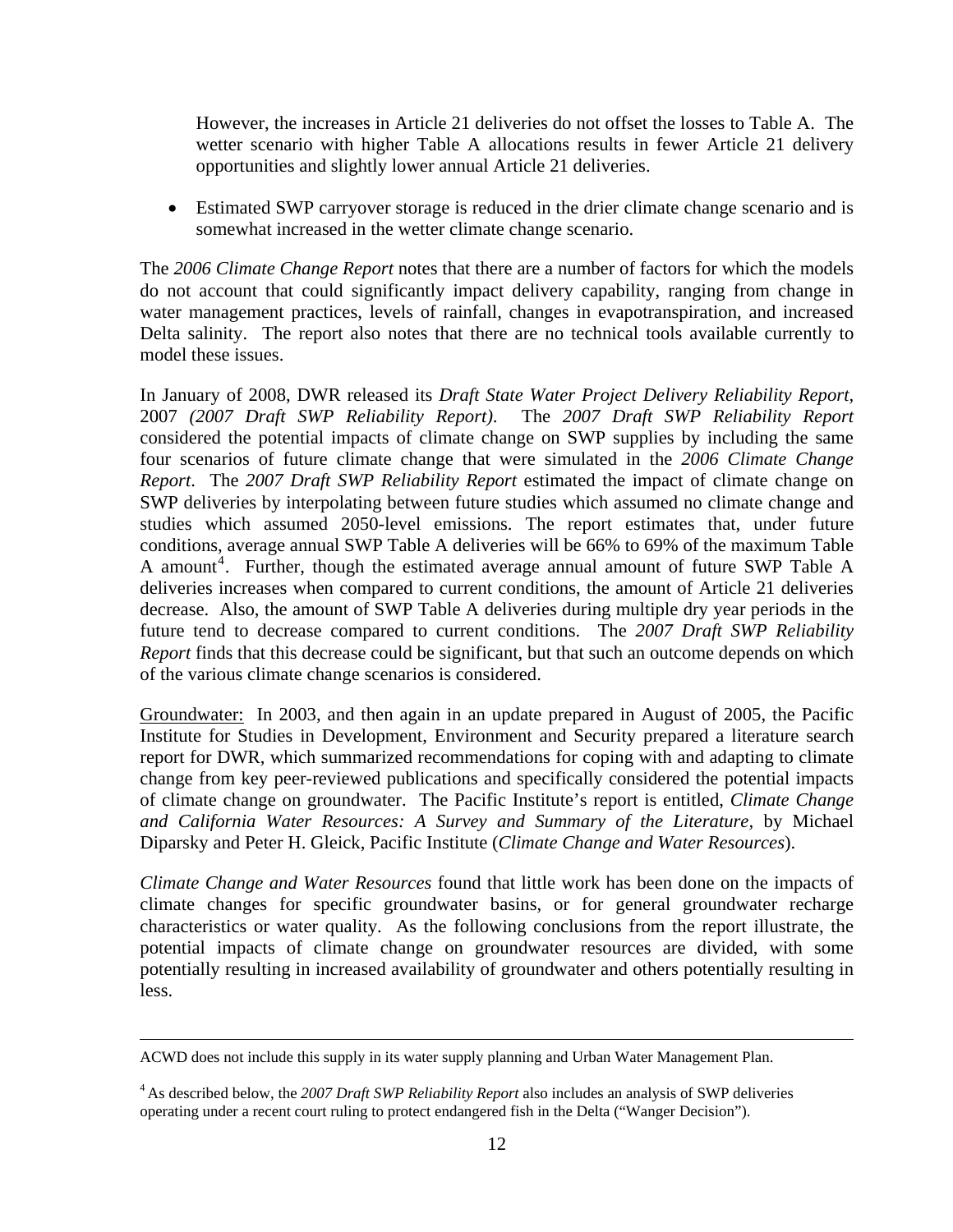- Changes in recharge will result from change in effective rainfall as well as a change in the timing of the recharge season. Increased winter rainfall could lead to increased groundwater recharge.
- Higher evaporation or shorter rainfall seasons could mean that soil deficits persist for longer periods of time, shortening recharge seasons.
- Because a significant portion of winter recharge comes from deep percolation of precipitation below the rooting zone, warmer winter temperatures between storms would be expected to increase and dry out the soil between storms. A greater amount of rain in subsequent storms would then be required to wet the root zone and provide water for deep percolation.
- Sea-level rise could affect coastal aquifers through saltwater intrusion.
- Warmer, wetter winters would increase the amount of runoff available for groundwater recharge. However this additional runoff would be occurring at a time when some basins are either being recharged at their maximum capacity or are already full.
- Reductions in spring runoff and higher evapotranspiration because of higher temperatures could reduce the amount of water available for recharge.

## **Local Supplies**

In addition to potential climate change impacts, the availability of ACWD's local supplies may be influenced by a variety of other factors including operational and facility modifications to accommodate on-going Alameda Creek fishery restoration efforts. Upstream land use, flood control and water supply projects in the Alameda Creek Watershed may also impact the supply and quality of water available at ACWD's groundwater recharge facilities. Similarly, efforts to develop groundwater supplies by agencies in the South East Bay Plain (north of ACWD) may also impact ACWD's groundwater supply availability. However, the extent of these impacts on ACWD's local supplies, if any, is not currently known.

#### **San Francisco Regional Supplies**

In order to enhance the ability of the SFPUC water supply system to meet identified service goals for water quality, seismic reliability, delivery reliability, and water supply, the SFPUC is undertaking a Water System Improvement Program (WSIP). Completion of the projects in the WSIP is critical to ensuring the reliability of the San Francisco Regional supplies. However, it is currently uncertain if the SFPUC will be successful in implementing this program, and if it will be accomplished in a timely manner. In addition, the SFPUC water supply contract with ACWD, as well as those with other SFPUC wholesale customers, will expire in 2009. It is not clear what the terms of the re-negotiated contracts will be, or how they may impact ACWD's planning assumptions. However, SFPUC's Supply Assurance (which quantifies San Francisco's obligation to supply water to its individual wholesale customers) survives their expiration and continues indefinitely.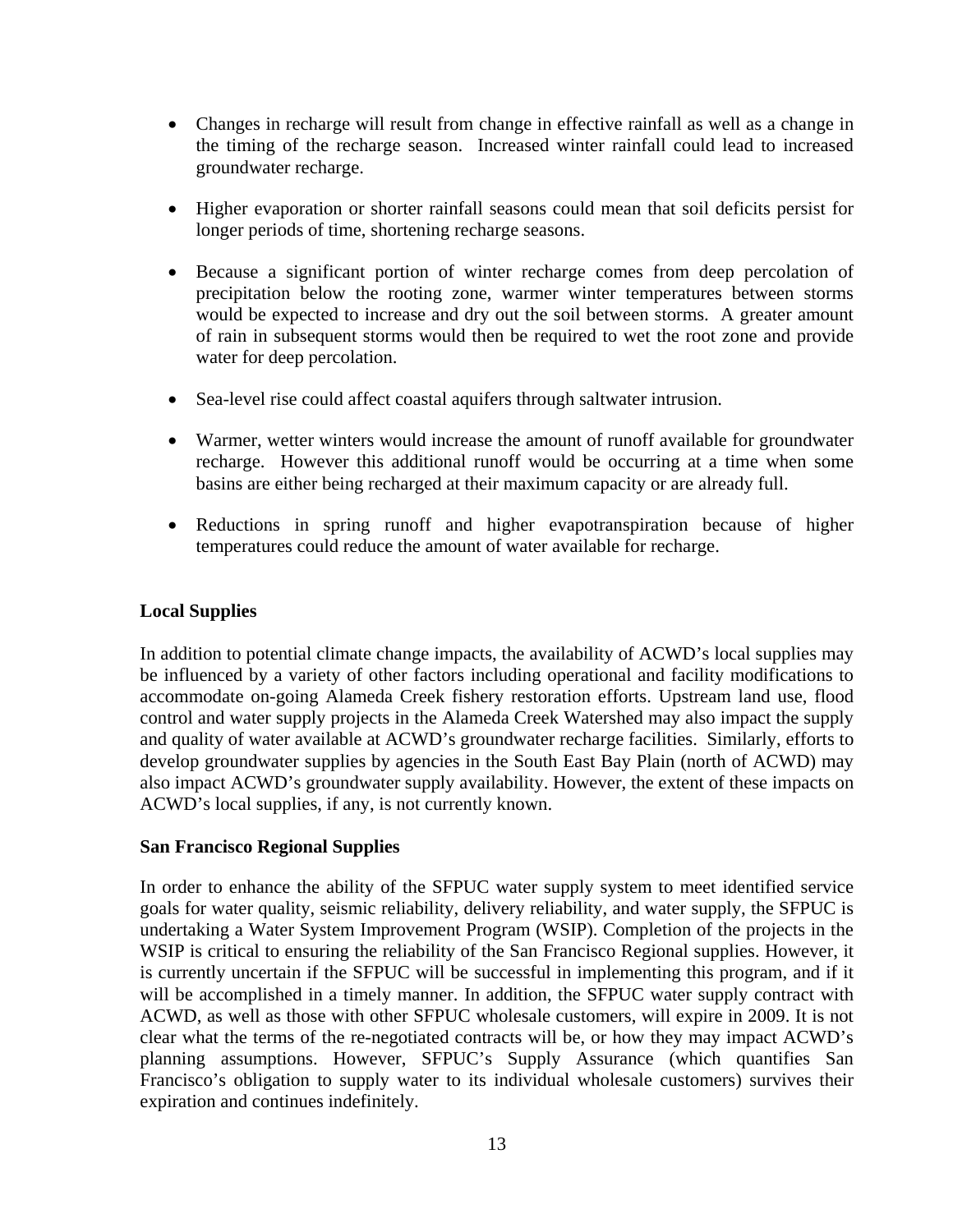#### **State Water Project Supplies**

The reliability of ACWD's State Water Project supplies will continue to remain uncertain due to the on-going concerns regarding the sustainability of the Delta. These concerns include the Delta ecosystem and potential future environmental regulations, levee stability and the potential for catastrophic failure of these levees, urban encroachment within the Delta, and water quality within the Delta due to urban and agricultural discharges.

Most recently, on December 14, 2007, Federal District Court Judge Oliver Wanger issued a final court order which put into place an operational plan that requires the State Water Project and Central Valley Project (CVP), the state's two largest water delivery systems, to reduce Delta export pumping operations ("Wanger Decision"). The operational plan, formalizing a preliminary framework issued by Judge Wanger on August 31, 2007, calls for a reduction in Delta exports from the SWP and CVP to protect an endangered fish species, the Delta smelt. The court has specified that reduced operations will last until September 12, 2008, while federal agencies develop a revised federal biological opinion for Delta smelt that will ensure the projects' compliance with Endangered Species Act requirements.

In addition to the revised federal biological opinion, state, federal and other agencies are currently in the process of developing a Bay Delta Conservation Plan with the goal of providing long-term Federal and State Endangered Species Act compliance for Delta export operations. It is currently not known how the September 2008 revised federal biological opinion or the subsequent Bay Delta Conservation Plan will impact the reliability of SWP supplies. However, the DWR has recently released a draft report which estimates the reliability of the SWP supplies assuming that the Delta export restrictions under the Wanger Decision remain in effect over the long-term (*2007 Draft SWP Reliability Report*). This report provides an update to the SWP reliability assumptions provided by the DWR in 2005 (*2005 SWP Reliability Report*). Information from the *2005 SWP Reliability Report* is incorporated in ACWD's 2006-2010 UWMP.

Factors other than protection of the endangered Delta smelt may also impact the future reliability of the SWP supplies. For instance, the California Fish and Game Commission recently decided to accept the longfin smelt as a candidate species under the California Endangered Species Act (CESA). Under CESA, candidate species receive the same legal protection as listed threatened and endangered species. However, at the time of the preparation of this water supply assessment no information is available on the impacts that this listing (or other potential future listings under the ESA or CESA) may have on SWP operations.

#### **WATER SUPPLY IN NORMAL AND DRY YEAR CONDITIONS**

The projected availability for each of ACWD's water supplies under normal, critical dry year and multiple dry year conditions are provided in Tables 9 through 14. As documented in the District's 2006-2010 UWMP, information on the projected availability of ACWD's local supplies is based on the long-term historical hydrologic conditions in the Alameda Creek Watershed. Information on the projected reliability of ACWD's wholesale supplies from the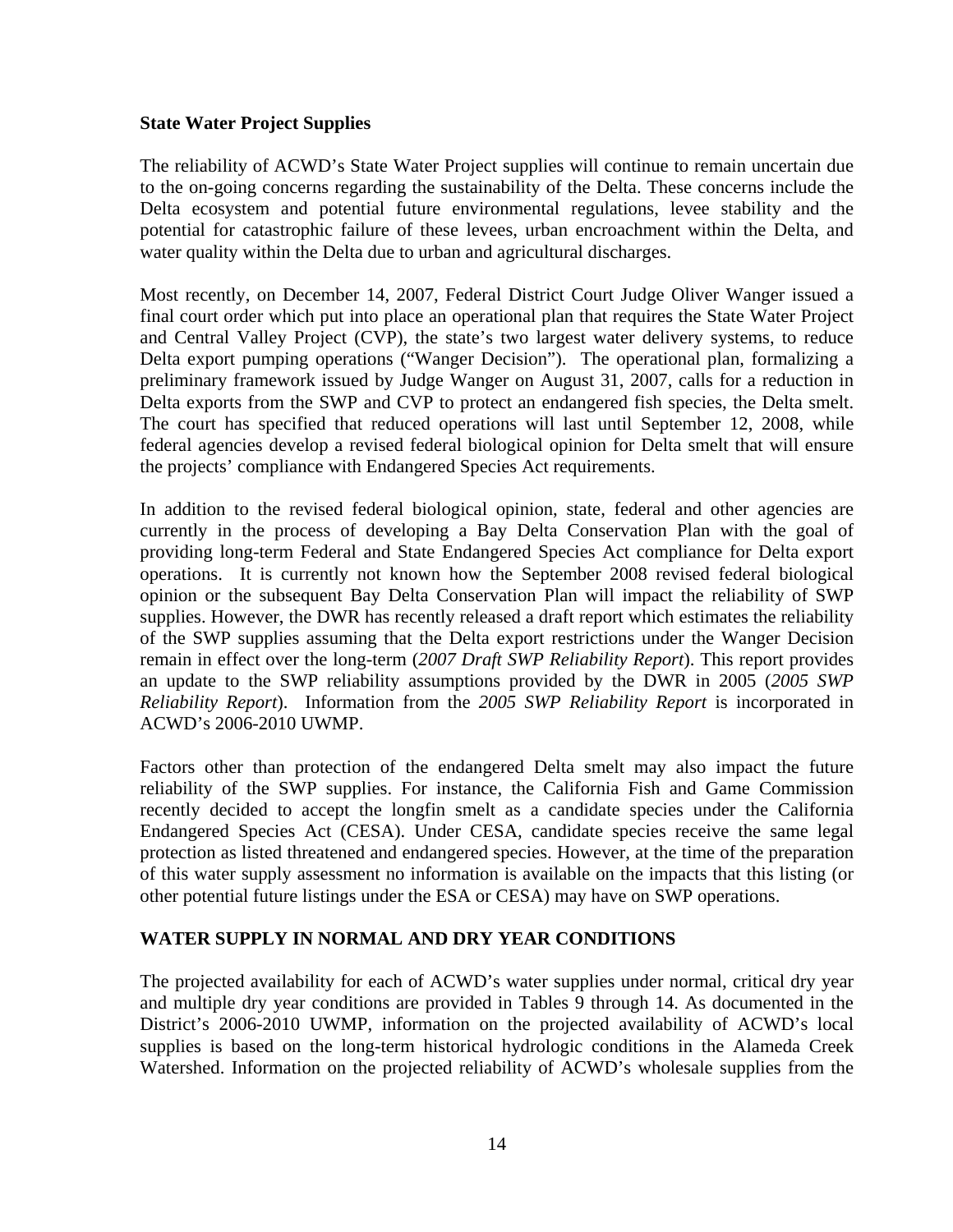State Water Project and San Francisco Regional Water System supplies were provided by the DWR and San Francisco Public Utilities Commission, respectively.

Because of the uncertainties in the future management of Delta export operations, this water supply assessment considers two scenarios for SWP reliability. The first scenario (2005 SWP Reliability scenario) assumes that long-term SWP reliability will be addressed through the Bay Delta Conservation Plan and other planning efforts, and that the long-term reliability will be similar to that provided by the DWR under the 2005 SWP Reliability Study. The second scenario (2007 SWP Reliability scenario) is provided as a sensitivity analyses and assumes that the Wanger Decision will continue to govern the long-term Delta export operations, as assumed under the DWR's *2007 Draft SWP Reliability Report*<sup>5</sup> .

As described below, the second scenario (2007 SWP Reliability scenario) would have a significant impact on ACWD's water supplies. Because of the reductions in the SWP supplies under the Wanger Decision, ACWD would likely have significantly less flexibility in the use and management of its water supplies. Therefore, it is likely that if the revised biological opinion (due in September 2008) results in Delta pumping restrictions similar to the Wanger Decision, ACWD would likely need to revise and update the District's Integrated Resources Plan and Urban Water Management Plan to reflect the changes in the long-term SWP reliability assumptions. These revisions would likely include a review of ACWD's planning and operating criteria, water quality, facility needs and costs. However, the analyses provided in this water supply assessment, while including a Wanger Decision scenario, are primarily focused on the comparison of water supply and demands under a variety of hydrologic conditions (i.e. normal year, critical dry year and multiple dry year conditions).

#### **Water Supply under Normal Year Conditions**

 $\overline{a}$ 

In order to be consistent with the recommendations by the DWR in the use of SWP reliability information, this water supply assessment characterizes long-term average conditions as normal year conditions. As shown in Table 9, under normal year conditions and under the 2005 SWP Reliability assumptions, supplies from the SWP and San Francisco Regional Water System comprise approximately 60% of the water available to ACWD, with the balance coming from local supplies. All of the supplies listed in Table 9, with the exception of recycled water, are existing supplies available to ACWD, and have been historically utilized by the District. Recycled water, not currently available to ACWD, is anticipated to add approximately 1,600 AF/Yr to the District's normal year water supplies by the year 2020. Supplies from local groundwater storage and the Semitropic Groundwater Banking Program are not included as normal year supplies because these supplies are intended for dry year conditions (or other water shortages) and are not intended to meet normal year demands.

The projected availability of ACWD's normal year water supplies under the 2007 SWP Reliability assumptions (with Wanger Decision restrictions on SWP supplies) is provided in

<sup>5</sup> The 2007 DWR Reliability Report provides four scenarios for future (2027) delivery reliability. Each of these scenarios includes SWP pumping restrictions due to the Wanger Decision, but has different assumptions for the impacts of climate change on SWP supplies. This water supply assessment utilizes the most conservative scenario ("GFDL Model with B1 Emissions") that results in the lowest average annual SWP deliveries (66%).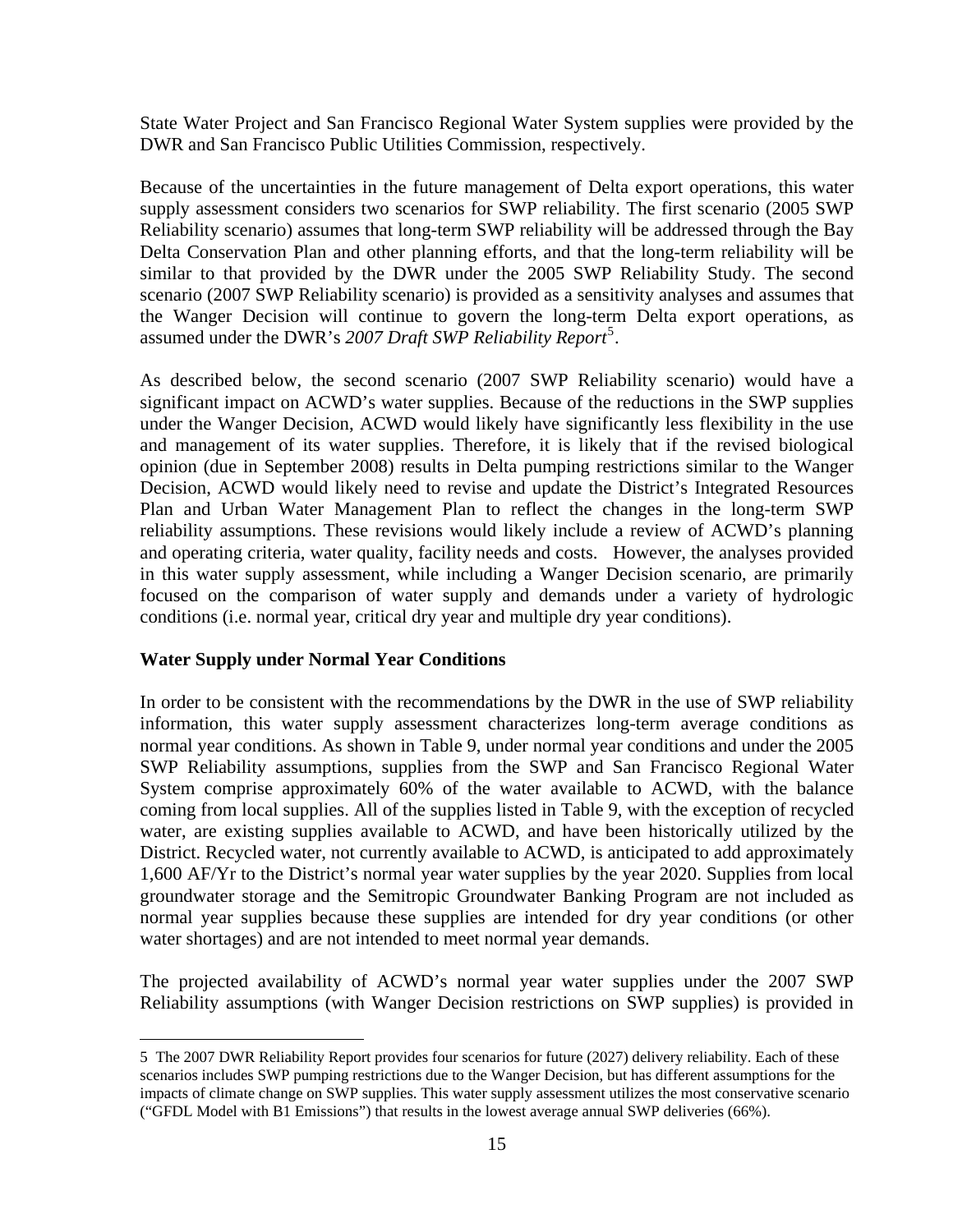Table 10. Under this scenario, ACWD's SWP supplies may be reduced by approximately 4,600 AF/Yr (under 2030 conditions), as compared with the 2005 SWP Reliability scenario. This reduction in SWP supplies would result in an overall decrease in ACWD total supplies during normal years of over 5%.

#### **Water Supply under Critical Dry Year Conditions**

As shown in Tables 11 and 12, the availability of ACWD's overall water supplies under a critically dry year may be significantly reduced. Results from the 2007 Reliability scenario (Table 12) indicate that the Wanger Decision does not significantly differ from the 2005 SWP Reliability assumptions for critically dry years (Table 11). Under both of these SWP supply reliability assumptions, during critically dry conditions the SWP deliveries would be reduced to 4-6% of the maximum contractual amounts (referred to as the "Table A" amounts in the SWP contracts). In addition, ACWD's other supplies from the San Francisco Regional Water System and local supplies from the Alameda Creek Watershed may also be substantially reduced during a critically dry year.

In order to mitigate these potentially severe water supply cut-backs, ACWD would rely on groundwater reserves stored in the local Niles Cone Groundwater Basin, and reserves stored at the Semitropic Groundwater Banking Program. As described above, the amount of storage in the local Niles Cone Groundwater Basin is limited (due to seawater intrusion concerns when groundwater elevations are lowered below sea-level). ACWD has therefore invested in additional off-site storage at the Semitropic Groundwater Banking Program. Under two separate agreements with Semitropic, ACWD has contracted for a combined total of 150,000 AF of storage capacity. The District currently has approximately 115,000 AF of water in storage at the Semitropic banking program. However, the maximum rate at which stored water can be returned to ACWD from Semitropic is constrained by ACWD-Semitropic contractual limitations. As shown in Tables 11 and 12, under the most severe drought conditions, the maximum rate at which water can currently be returned to ACWD is  $13,500$  AF/Yr<sup>6</sup>.

#### **Water Supply under Multiple Dry Year Conditions**

 $\overline{a}$ 

Tables 13 and 14 provide summaries of the projected supply availabilities under a long-term (5 year) drought for 2026-2030 demand conditions. This multiple year drought sequence is based on the 1929-1933 historical hydrologic conditions, which represents the most severe 5-year drought on record (based on projected availability of ACWD's supplies over the 1922-94 hydrologic period). The results from these analyses indicate that, under both the 2005 and 2007 SWP Reliability assumptions (Table 13 and 14, respectively), ACWD's water supplies may be significantly reduced during a multiple year drought. However, the supply reduction would not be as severe as during a single, critically dry year condition. As with the single dry year condition, both local groundwater storage and off-site groundwater storage in Semitropic will play key roles in offsetting shortfalls in the District's other local and imported supplies.

<sup>6</sup> ACWD's maximum rate of recovery from the Semitropic Groundwater Banking Program during critically dry years will increase by 600 AF/Yr (from 13,500 AF/Yr to 14,100 AF/Yr) as a condition of ACWD providing water service to the Patterson Ranch Development Project in Fremont, per the April 2008 Patterson Ranch WSA.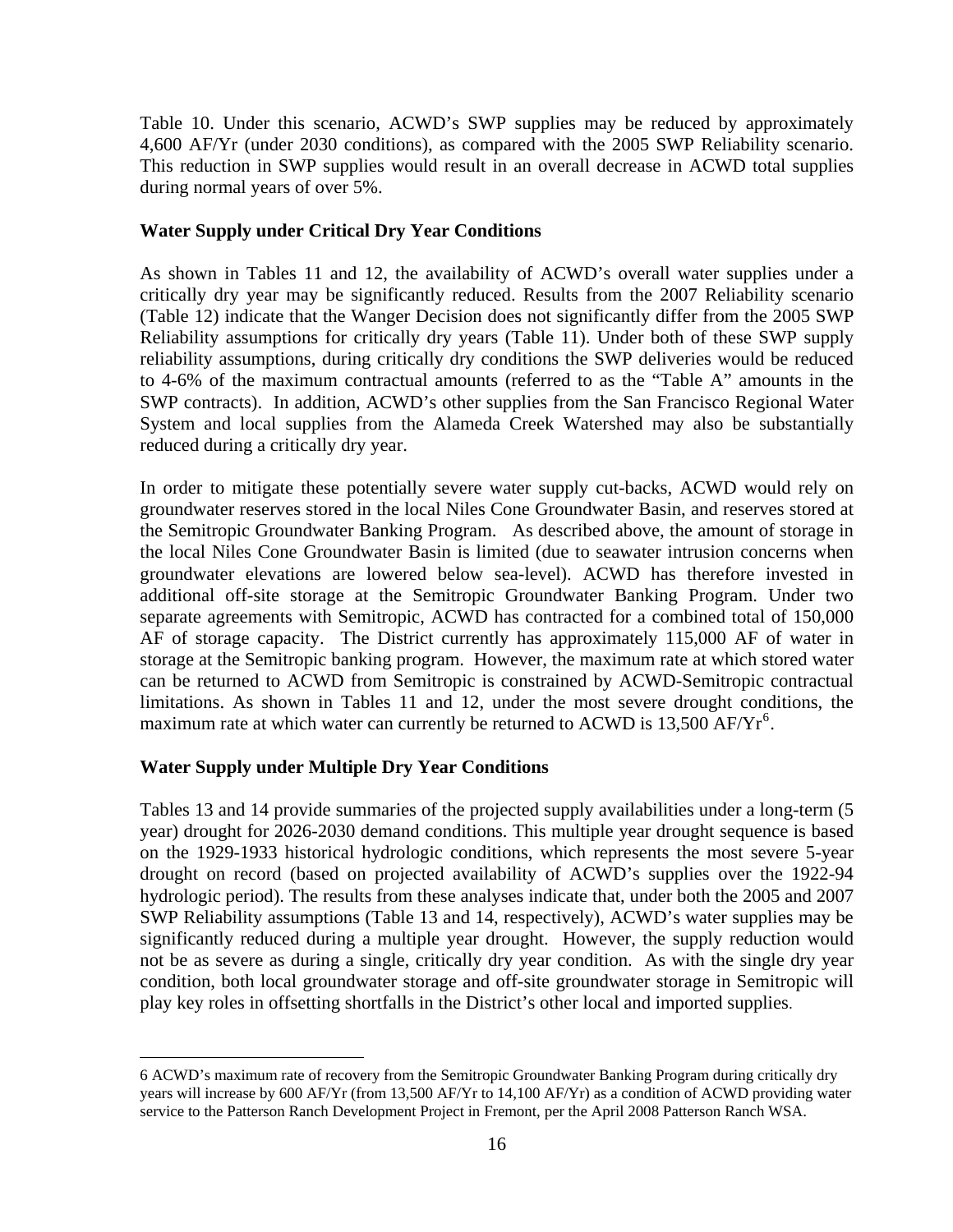## **SECTION 4 WATER SUPPLY AND DEMAND ANALYSES**

The following provides a comparison of ACWD water supplies and projected future demands, including the demands associated with the proposed Project. The supply/demand comparisons are provided for normal, single year dry, and multiple dry year conditions under both the 2005 and 2007 SWP Reliability scenarios.

## **NORMAL YEAR WATER SUPPLY**

Tables 15 and 16 provide a comparison of normal year water supply and demands under future levels of development (in five-year increments from 2010 through 2030) under the 2005 and 2007 SWP Reliability scenarios, respectively, with the proposed Project. As shown in the tables, ACWD's projected supply under normal year conditions is anticipated to exceed demand under either SWP reliability assumption.

## **SINGLE DRY YEAR WATER SUPPLY**

Tables 17 and 18 document the comparison of water supply and demand under a single critical dry year condition (based on 1977 hydrologic conditions), assuming the 2005 and 2007 SWP reliability estimates, respectively. As with the normal year conditions, the single dry year supply/demand comparison is provided in five year increments between 2010 and 2030.

As shown in the tables, the assumptions for ACWD total available supplies under both SWP reliability scenarios are similar, and under both scenarios ACWD would be facing water supply shortages of similar magnitude. For instance, ACWD has previously determined in the 2006- 2010 UWMP that shortages of up to 11,000 acre-feet (approximately 15% of dry year demands) may be expected during a single, critically dry year. Because of the relative infrequency of a drought of this severity (approximately 1 in 35 years), ACWD has not secured the supplies to fully mitigate for the potential impacts. Rather, ACWD would likely attempt to mitigate the shortage impacts through a combination of demand management measures (including rationing) and purchases of dry year water through programs such as the Drought Water Bank (initiated during the 1987-92 drought by the DWR).

#### **MULTIPLE DRY YEAR WATER SUPPLY**

Tables 19 and 20 document projected water supply and demand under an extended dry period (multiple year drought) assuming the 2005 and 2007 SWP reliability estimates respectively. As documented in the 2006-2010 UWMP, ACWD recognizes the hydrology of 1929 to 1933 to be most severe five-year period for the District's imported and local supplies. The multiple year dry period was reviewed for build-out level of demand anticipated for the year 2026 to 2030.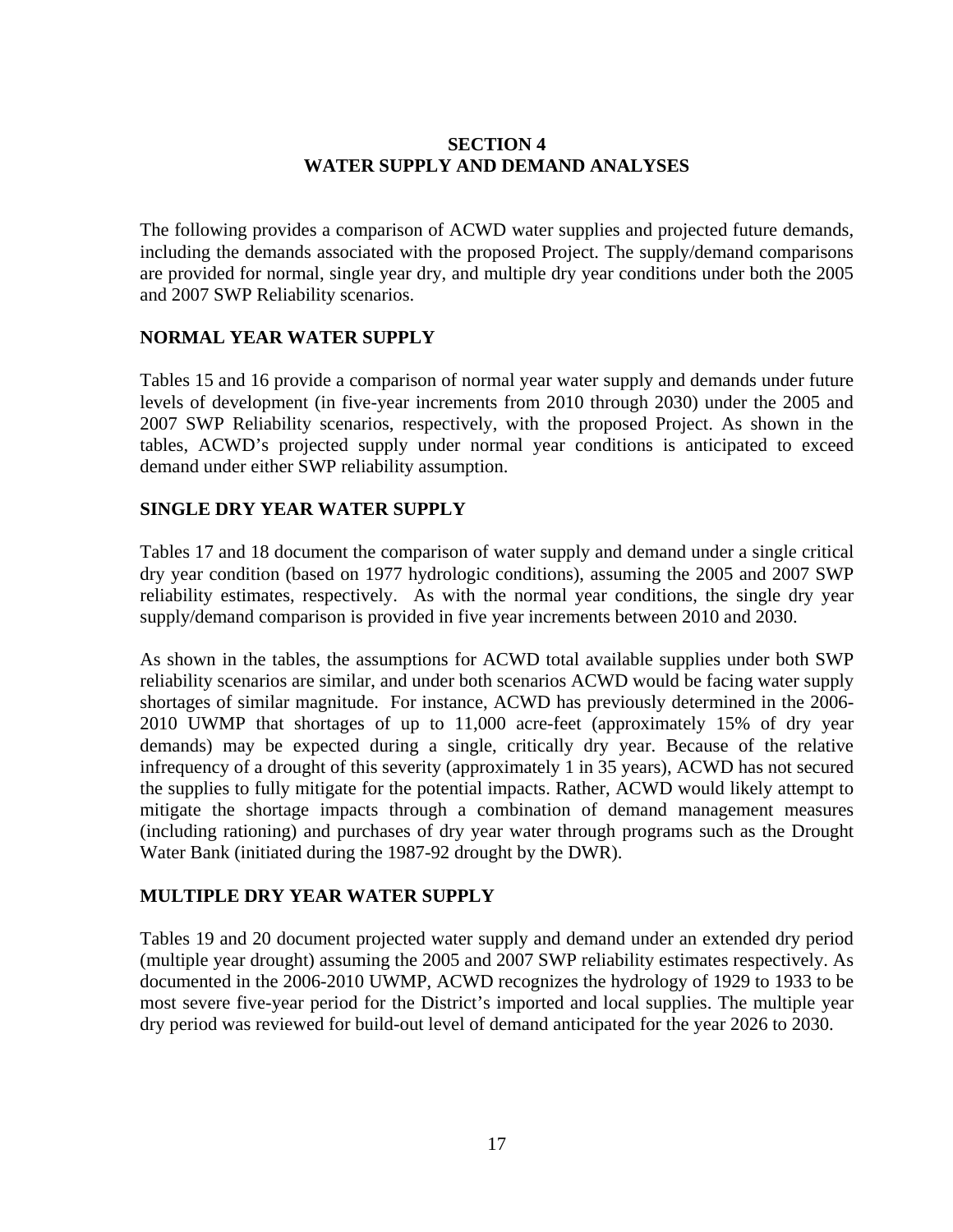Similar to the single dry year analysis, ACWD has already determined in the 2006-2010 UWMP that shortages may be expected during a multiple year drought. However, the magnitude of the shortages (up to 5% under 2005 SWP Reliability assumptions, and up to 8% under 2007 SWP Reliability assumptions) is significantly less that which would occur during a single critically dry year.

## **MITIGATION MEASURES**

The proposed Project will result in an estimated increase in demands in the ACWD service area of approximately 375 AF/Yr. As described above, these demands have already been factored into ACWD's planning. The water supply and demand comparison analyses provided above indicates that ACWD has sufficient supplies to meet the District's projected demands as well as the Project's demands under normal year conditions. However, during critically dry or multiple dry years the service area may be facing water supply shortages. Because the Project's demands are already included in the 2006-2010 UWMP, the development of the Project will not result in increased shortages from that which is already factored into ACWD's planning. However, because of future uncertainties facing ACWD's water supplies and potential for a long-term reduction in supplies (due to the Wanger Decision and other factors), the Project should be developed with the latest water conservation technologies (as described below) to reduce its overall water demands. It should be noted that even with the implementation of these mitigation measures, the water supplies provided to the Project may be cut back under future dry year conditions. However, the level of cutback would be consistent with the rest of ACWD's customers, and would depend on the magnitude of the shortage facing the entire District.

#### **Water Conservation Mitigation Measures**

The Project should be developed with the latest technology in water efficient plumbing fixtures and irrigation systems at both residential and non-residential developments. Water efficient plumbing fixtures include high efficiency toilets, washers, water heaters, showerheads, and faucet aerators. Water efficient irrigation systems include weather-based irrigation-controllers and drip irrigation systems for non-turf areas. In addition, the Project should also consider the installation of drought-tolerant landscaping in-lieu of irrigated turf, wherever possible.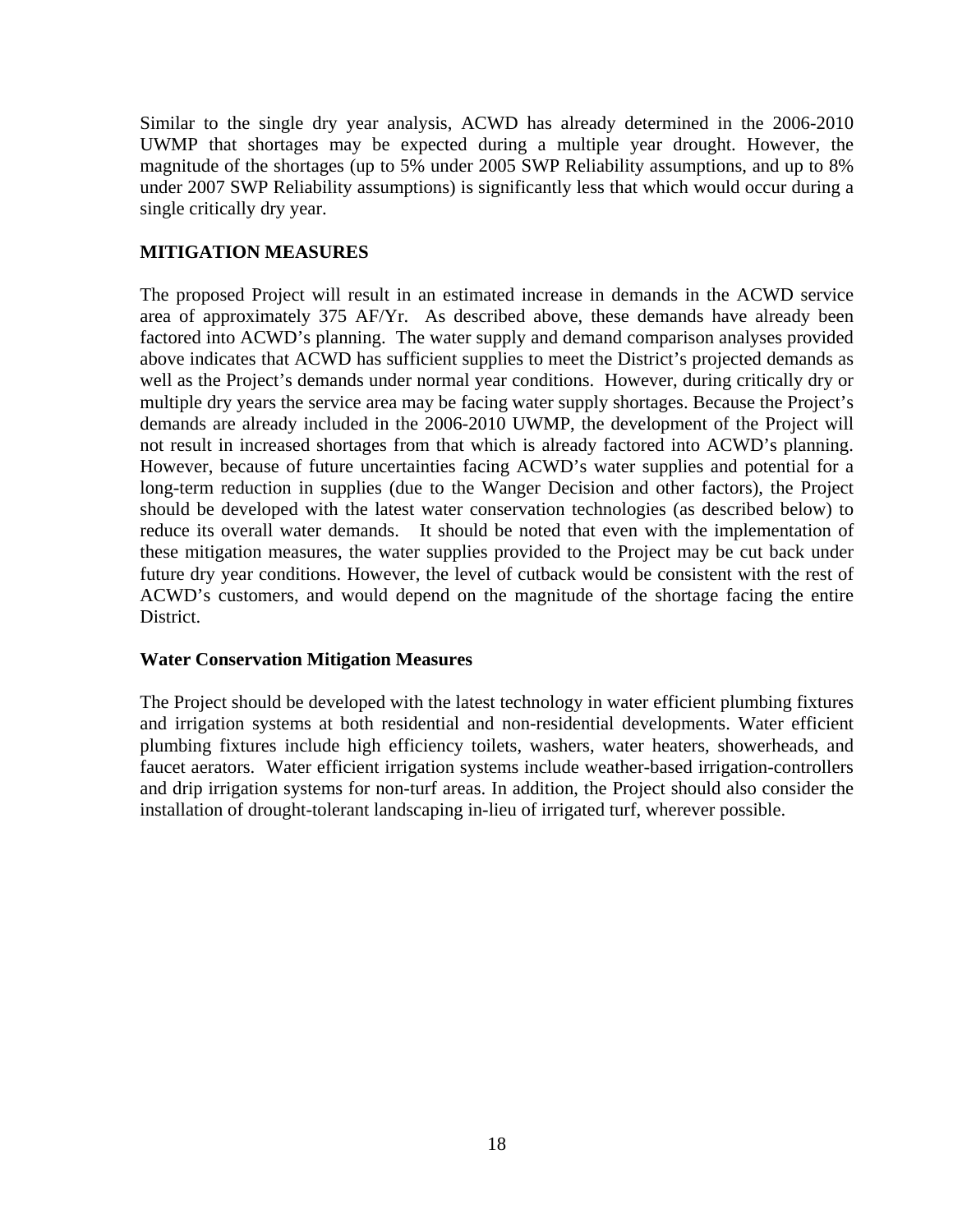#### **SECTION 5 SUMMARY AND CONCLUSIONS**

- 1. The City of Union City has proposed the Transit-Oriented Development Project that involves a general plan amendment and rezoning for the development of 1,200 residential units, 950,000 square feet of commercial office space and 100,000 square feet of commercial retail building area. This development is considered a Smart Growth development.
- 2. The total projected demands for the Project are approximately 375 AF/Yr. While the Project will result in water demands greater than what was assumed on that site in the Urban Water Management Plan, the additional increment in demand is less than what was considered for Smart Growth related demands within the City of Union City. Thus, all of the demands estimated for this Project have been included in ACWD's most recent Urban Water Management Plan.
- 3. ACWD has diverse sources of supply that include imported water from the State Water Project and San Francisco Regional Water System, as well as local supplies from the Alameda Creek Watershed and underlying Niles Cone Groundwater Basin. Due to the configuration of ACWD's water production facilities, the proposed Project would not be dependent on any single source of supply.
- 4. ACWD's imported and local water supplies may be significantly cut back during droughts. In order to improve ACWD's dry year reliability, ACWD has secured 150,000 AF of offsite storage capacity at the Semitropic Groundwater Banking Program in Kern County. ACWD currently has approximately 115,000 AF in storage at the Semitropic Program.
- 5. Key uncertainties facing ACWD's supplies include the effects of climate change as well as supply restrictions due to endangered species and environmental protection. The restrictions on Delta export pumping imposed by a recent federal district court decision (Wanger Decision) on SWP supplies would significantly impact ACWD's water supplies, if maintained over the long-term. Based on DWR projections, ACWD's SWP supplies may be reduced by approximately 4,600 AF/Yr under normal year conditions, representing a 5% decrease in ACWD's total water supplies. In order to account for future Delta pumping restrictions, this water supply assessment includes scenarios for SWP reliability with and without the Wanger Decision pumping restrictions.
- 6. Under normal year conditions, ACWD's water supplies are projected to be sufficient to meet the future demands in the service area, including the Project's demands. These supplies are projected to be sufficient in either SWP supply reliability assumption (with and without the Wanger Decision pumping restrictions).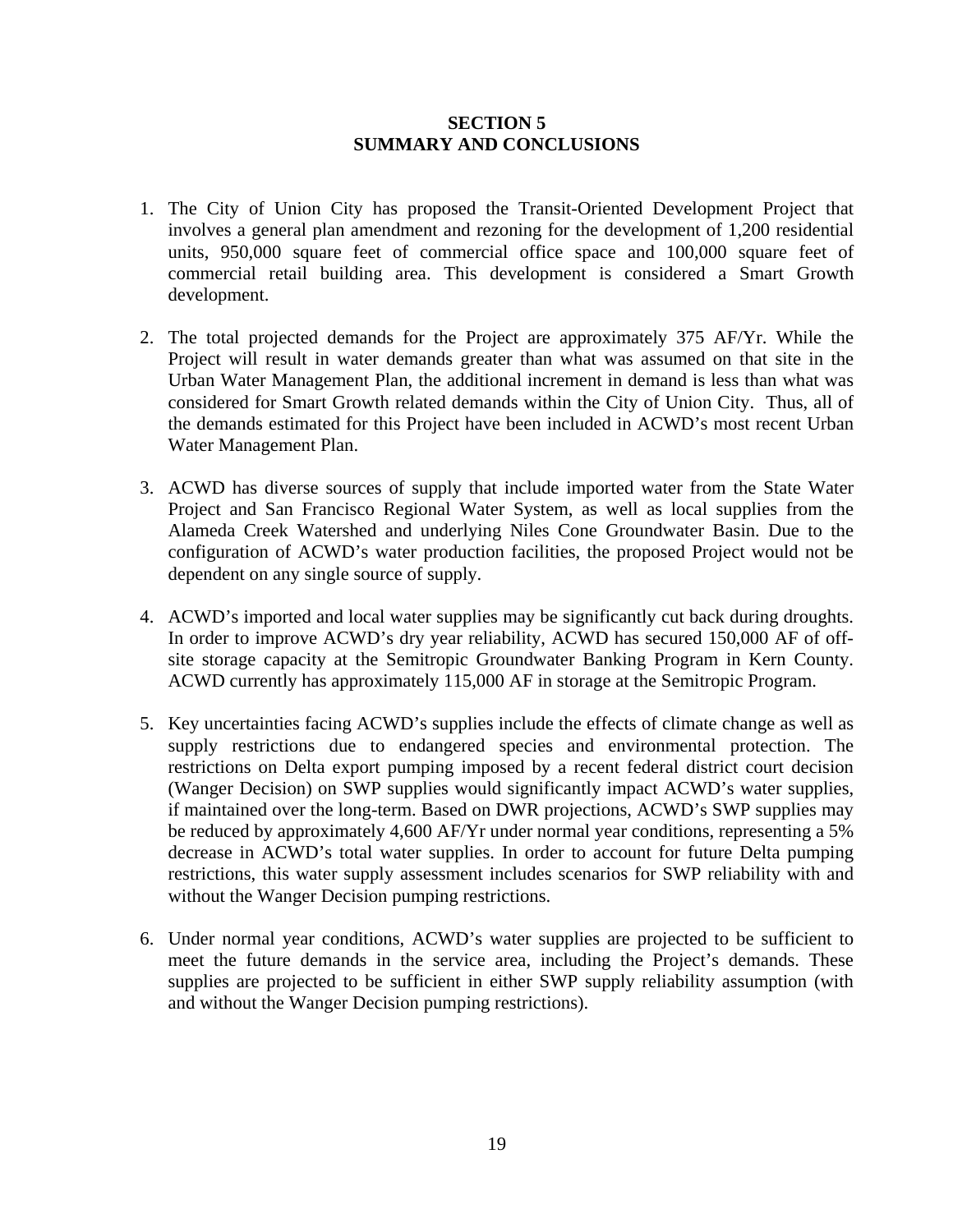7. ACWD's 2006-2010 UWMP identifies that ACWD may face water supply shortages during a critically dry year, or during a multiple year drought. As described in the 2006- 2010 UWMP, ACWD would look to secure additional supplies through a DWR drought water bank or similar water purchase/transfer program under these severe drought conditions. ACWD may also implement a drought contingency plan, which includes provisions for ACWD customers to cut back on water use, the magnitude of which would depend on the severity of the shortage. Because the Project's demands are already included in the 2006-2010 UWMP, the development of the Project will not result in increased shortages from that which is already factored into ACWD's planning. However, because ACWD anticipates potential future shortages under severe drought conditions, water supplies to the Project may be cut back during these severe dry year conditions. The level of cut back to the Project would be consistent with the rest of ACWD's customers, and would depend on the magnitude of the dry-year shortage facing the entire District.

In order to minimize water demands, the Project should be developed with the latest technology in water efficient plumbing fixtures and irrigation systems at both residential and non-residential development. Water efficient plumbing fixtures include high efficiency toilets, washers, water heaters, showerheads, and faucet aerators. Water efficient irrigation systems include weather-based irrigation-controllers and drip irrigation systems for nonturf areas. In addition, the Project should also consider the installation of drought-tolerant landscaping in-lieu of irrigated turf, wherever possible.

- 8. Under Government Code §66473.7 ACWD will be required to issue a written verification ensuring sufficient water supply for the Project prior to approval of the Project's final subdivision map. ACWD will re-evaluate the assumptions and conclusions of this water supply assessment at that time.
- 9. This water supply assessment is based on the proposed land use of the Transit-Oriented Development Project, as provided to ACWD by the City of Union City (as documented in Table 2a). If, prior to Project approval, the proposed land use within the Project area changes from what is currently incorporated in this water supply assessment, ACWD will evaluate the impacts that these changes may have on ACWD's water supplies. In the event that the land use changes impact the conclusions of this water supply assessment, ACWD may require mitigation measures as a condition of providing water service to the Project. If the proposed land use changes occur after Project approval and approval of the final subdivision maps, ACWD will evaluate the potential water supply impacts of these changes, and may require mitigation as condition of providing water service to those areas with the changed land use condition.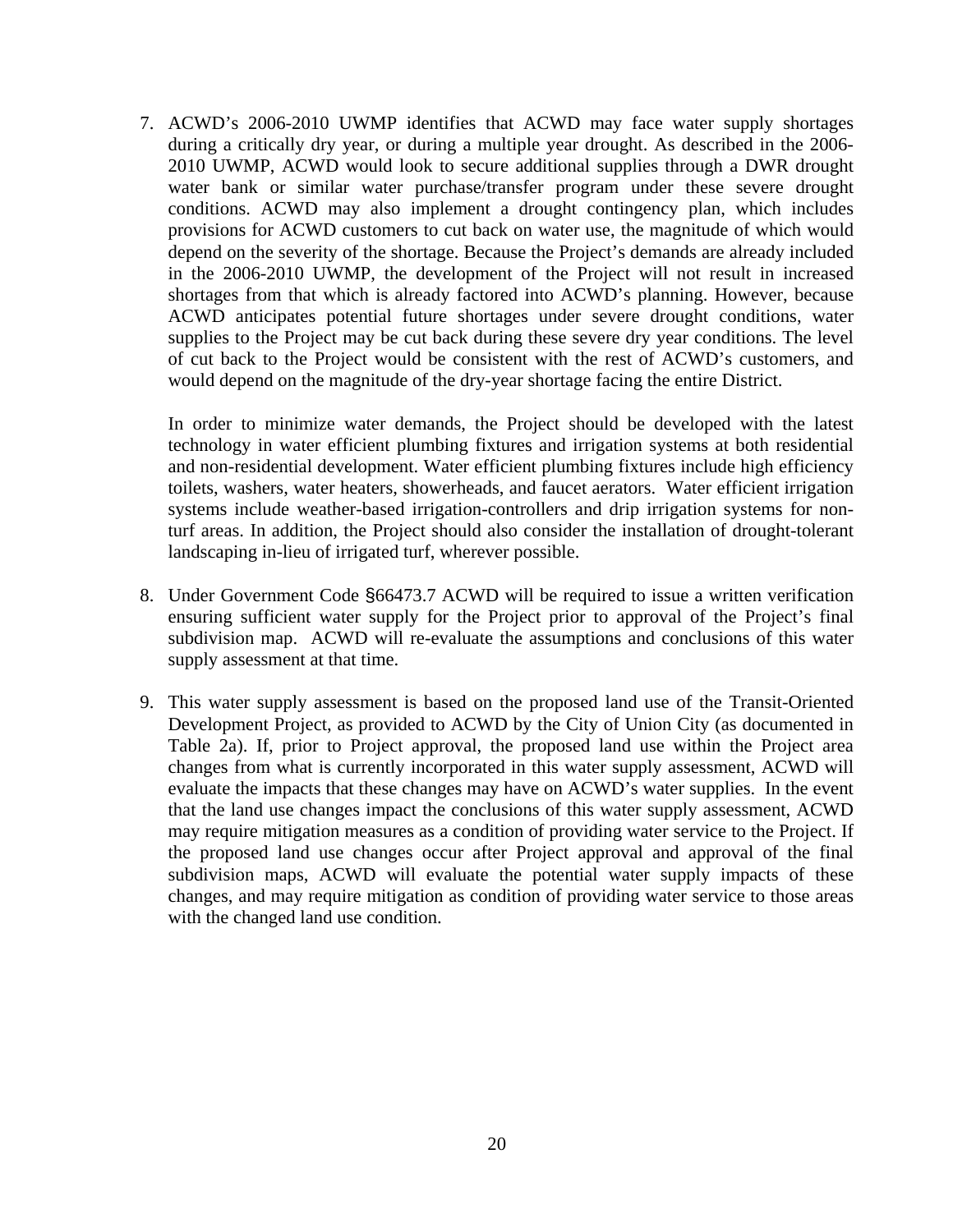| <b>Water Use Category</b>                  | <b>Fiscal Year</b> |        |        |        |           |           |           |        |        |        |        |
|--------------------------------------------|--------------------|--------|--------|--------|-----------|-----------|-----------|--------|--------|--------|--------|
|                                            | 96-97              | 97-98  | 98-99  | 99-00  | $00 - 01$ | $01 - 02$ | $02 - 03$ | 03-04  | 04-05  | 05-06  | 06-07  |
| <b>Distribution System</b>                 |                    |        |        |        |           |           |           |        |        |        |        |
| <b>Single Family</b><br>Residential        | 24,700             | 22,900 | 24,100 | 25,000 | 25,700    | 25,200    | 25,300    | 26,000 | 23,700 | 24,900 | 25,200 |
| Multi-Family<br>Residential                | 8,600              | 8,300  | 8,500  | 8,600  | 8,900     | 8,200     | 8,500     | 8,100  | 8,200  | 8000   | 8,100  |
| Commercial                                 | 5,100              | 5,300  | 5,600  | 5,800  | 5,600     | 5,200     | 5,000     | 5,200  | 5,300  | 5,500  | 5,300  |
| Industrial                                 | 5,200              | 4,700  | 4,600  | 4,700  | 4,600     | 4,300     | 4,100     | 4,100  | 3,400  | 3,500  | 3,400  |
| Institutional                              | 2,200              | 2,000  | 2,000  | 2,100  | 2,300     | 2,200     | 2,200     | 2,300  | 2,000  | 2,100  | 2,100  |
| Landscape                                  | 4.600              | 3.900  | 4,500  | 5,200  | 5,300     | 5.600     | 5.600     | 6,300  | 5,700  | 5,200  | 5.700  |
| Other                                      | 300                | 300    | 200    | 200    | 200       | 200       | 200       | 200    | 100    | 100    | 100    |
|                                            |                    |        |        |        |           |           |           |        |        |        |        |
| <b>Total Consumption</b>                   | 50,900             | 47,400 | 49,400 | 51,700 | 52,600    | 50,800    | 50,700    | 52,300 | 48,400 | 49,300 | 49,900 |
| <b>System Losses</b>                       | 4,200              | 4,100  | 4,200  | 4,200  | 3,600     | 4,300     | 3,700     | 4,100  | 3,200  | 3,800  | 5,000  |
| <b>Distribution System</b><br><b>Total</b> | 55,100             | 51,500 | 53,600 | 55,900 | 56,200    | 55,100    | 54,400    | 56,400 | 51,600 | 53,100 | 54,900 |
|                                            |                    |        |        |        |           |           |           |        |        |        |        |
| <b>Groundwater System</b>                  |                    |        |        |        |           |           |           |        |        |        |        |
| Private Groundwater                        | 5,000              | 3,900  | 3,200  | 3,100  | 3,800     | 3,100     | 3,400     | 3,600  | 3,800  | 3,000  | 3,000  |
| Groundwater<br>Reclamation                 |                    |        |        |        |           |           |           |        |        |        |        |
| -ARP Pumping                               | 7,800              | 3,800  | 10,600 | 6,300  | 4,300     | 7,400     | 7,700     | 11,100 | 9,400  | 11,600 | 9,900  |
| -Saline Outflow                            | 2,300              | 3,900  | 6,100  | 7,400  | 6,600     | 6,300     | 5,800     | 7,200  | 6,600  | 7,500  | 6,800  |
| <b>Groundwater System</b><br><b>Total</b>  | 15,100             | 11.600 | 19.900 | 16,800 | 14,700    | 16,800    | 16.900    | 21,900 | 19,800 | 22,100 | 19,700 |
|                                            |                    |        |        |        |           |           |           |        |        |        |        |
| <b>Grand Total</b>                         | 70,200             | 63,100 | 73,500 | 72,700 | 70,900    | 71,900    | 71,300    | 78,300 | 71,400 | 75,200 | 74,600 |

**Table 1 ACWD Past and Current Water Use (Acre-Feet)** 

1. Annual consumption is based on units billed during the Fiscal Year (July 1 to June 30). ACWD uses a bimonthly billing cycle.

2. All values rounded to the nearest 100.

3. Total Consumption values may not equal sum of individual components due to rounding.

4. Multi-Family Residential, Commercial, Industrial, and Institutional categories do not include dedicated landscape irrigation water use within these categories.

5. Landscape water use includes all dedicated landscape accounts for Multi-Family Residential, Commercial, Industrial and Institutional customers.

6. Distribution System Total represents total water production, as reported in ACWD's Annual Groundwater Survey Reports.

7. System Losses are calculated as the difference between Distribution System Total (total production) and Total Measured Consumption and include water for fire fighting suppression, distribution system flushing, distribution system and service line leaks, etc.

8. Groundwater System demands are based on annual reported values in ACWD's Annual Survey Report on groundwater conditions.

9. Groundwater Reclamation demands represents groundwater system demands to protect and reclaim the groundwater system from seawater intrusion.

10. Groundwater System demands do not include "Other Outflows" as reported in ACWD's Annual Survey Report on Groundwater Conditions.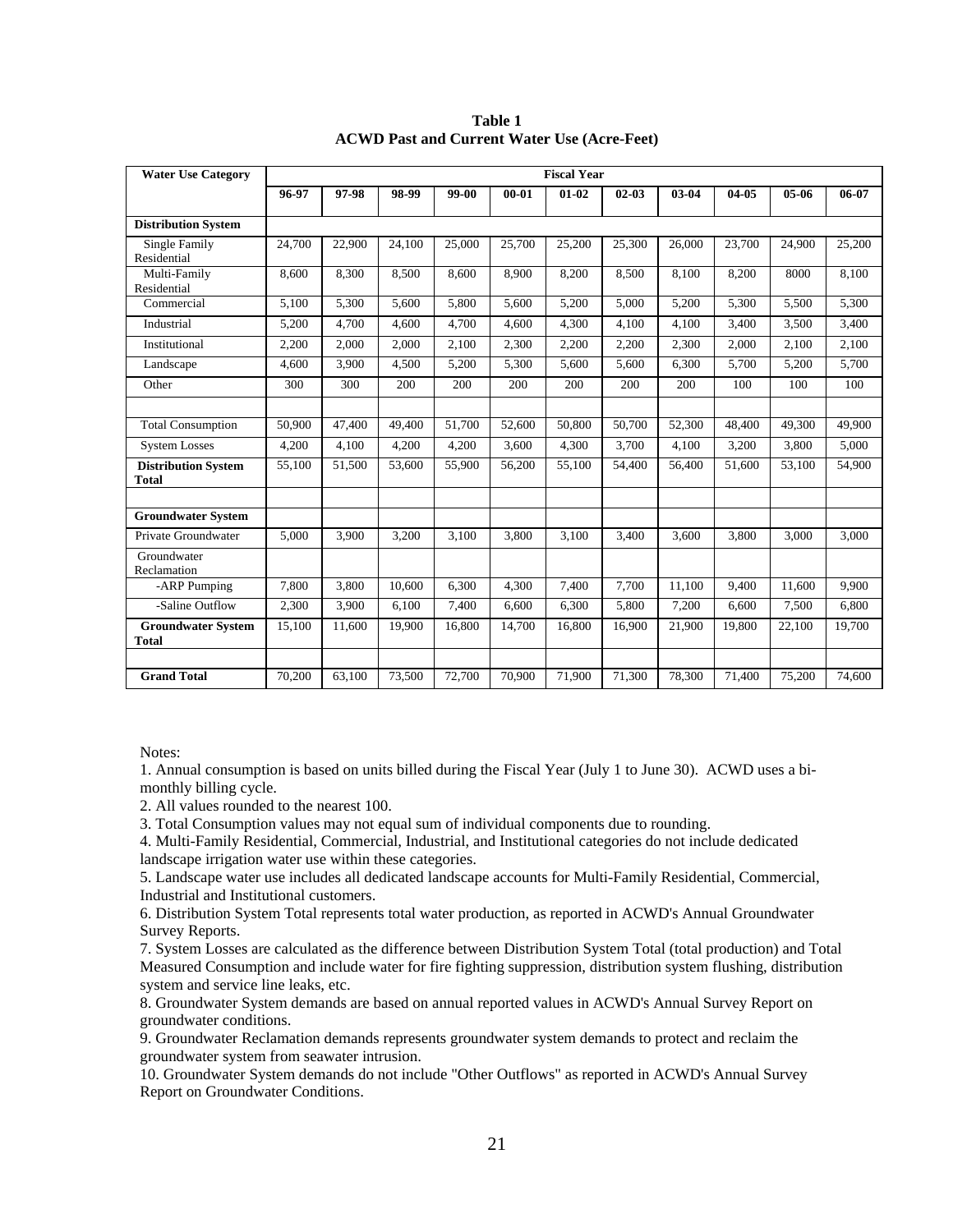**Table 2a Transit-Oriented Development Project Demands** 

| <b>Land Use</b>                      | <b>Planning Unit</b>                 |                     | <b>Transit-Oriented</b>                       |                   | Project                |  |  |
|--------------------------------------|--------------------------------------|---------------------|-----------------------------------------------|-------------------|------------------------|--|--|
| Category                             | <b>Description</b>                   | <b>Sub-Category</b> | <b>Development Land</b><br>Use <sup>1</sup>   | Unit<br>$Demand2$ | <b>Demand</b><br>(gpd) |  |  |
| Single Family<br>Residential         | <b>Dwelling Units</b>                | <b>Townhouses</b>   | 10                                            | 230               | 2,300                  |  |  |
| Multifamily<br>Residential           | <b>Dwelling Units</b>                | n/a                 | 1,190                                         | 150               | 178,500                |  |  |
| Commercial                           | Building Area (sq. ft.)              | Office              | 950,000 sq. ft                                | 0.104             | 98,800                 |  |  |
|                                      | Building Area (sq. ft.)              | Retail              | $100,000$ sq. ft                              | 0.282             | 28,200                 |  |  |
|                                      |                                      |                     |                                               | Subtotal          | 307,800                |  |  |
|                                      |                                      |                     | Distribution system losses <sup>3</sup> (8%): |                   | 26,765                 |  |  |
|                                      | <b>Total Projected Demand (gpd):</b> |                     |                                               |                   |                        |  |  |
| <b>Total Projected Demand (mgd):</b> |                                      |                     |                                               |                   |                        |  |  |
|                                      |                                      |                     | <b>Total Projected Demand (AF/Yr):</b>        |                   | 375                    |  |  |

1. Transit-Oriented Development Project information provided by the City of Union City on January 23, 2008 and revised on March 13, 2008.

2. Unit Demands were developed by ACWD as part of the demand forecast for the District's 2006-2010 Urban Water Management Plan, and reflect the average unit demand within the ACWD service area for each of the land use categories.

3. Distribution system losses are calculated as the difference between total production and total measured consumption and include water for fire fighting suppression, distribution system flushing, distribution system and service line leaks, etc.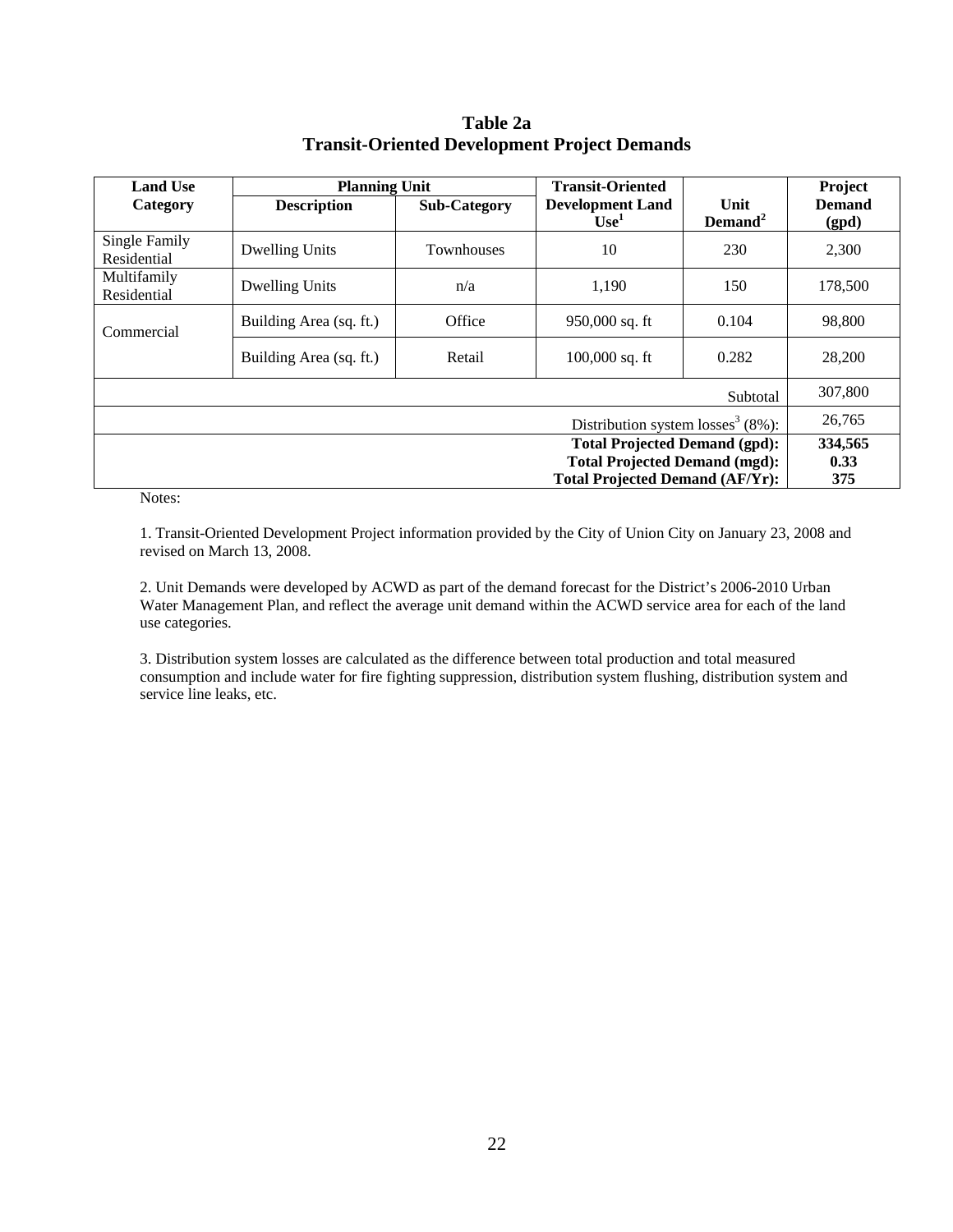## **Table 2b Comparison of Project Demands with Urban Water Management Plan Demand Assumptions**

| <b>Item</b>                                                                | <b>Residential Units</b> |             | Commercial (gpd/ft <sup>2</sup> )<br><b>Building Area)</b> | <b>Estimated</b><br>Water<br>Demand <sup>1</sup> (gpd) |         |
|----------------------------------------------------------------------------|--------------------------|-------------|------------------------------------------------------------|--------------------------------------------------------|---------|
|                                                                            |                          | <b>Town</b> |                                                            |                                                        |         |
|                                                                            | <b>MFR DUs</b>           | homes       | <b>Office</b>                                              | <b>Retail</b>                                          |         |
| <b>Site 12 Demands, Buildout Demand Forecast</b>                           |                          |             |                                                            |                                                        |         |
| Site 12 - Transit Oriented                                                 |                          |             |                                                            |                                                        |         |
| Development Project                                                        | 1190                     | 10          | 950,000                                                    | 100,000                                                | 334,565 |
|                                                                            |                          |             |                                                            |                                                        |         |
| Site 12 Built to Date <sup>2</sup>                                         | 438                      | $\theta$    | $\Omega$                                                   | $\Omega$                                               | 71,413  |
|                                                                            |                          |             |                                                            |                                                        |         |
|                                                                            |                          |             |                                                            | Total:                                                 | 405,978 |
| Site 12 Demands, as incorporated in the 2006-2010 UWMP                     |                          |             |                                                            |                                                        |         |
| Site 12 Development, per 2001                                              |                          |             |                                                            |                                                        |         |
| Redevelopment EIR <sup>3</sup>                                             | 560                      | $\theta$    | 1,180,000                                                  | 100,000                                                | 254,706 |
| Union City Smart Growth assumptions (attributed to Site 12) <sup>4,5</sup> |                          |             |                                                            |                                                        |         |
|                                                                            |                          |             |                                                            |                                                        | 151,272 |
|                                                                            |                          |             |                                                            |                                                        |         |
|                                                                            |                          |             |                                                            | Total:                                                 | 405,978 |

Notes:

- 1. All water demands include distribution system losses (8%). Distribution system losses are calculated as the difference between total production and total measured consumption and include water for fire fighting suppression, distribution system flushing, distribution system and service line leaks, etc.
- 2. Site 12 Built to Date reflects the development at Site 12 that is not part of the TOD Project, and was built subsequent to ACWD's 2004 Demand Projections).
- 3. Land use assumptions for Site 12 in the 2006-2010 UWMP were provided by Union City in the 2001 Redevelopment Plan EIR.
- 4. Smart Growth assumptions for Union City reflect future high density residential developments located adjacent to transportation hubs. The 2006-2010 UWMP Smart Growth demand assumptions were not developed based on any specific land use project, and as such, the UWMP's Site 12 demand assumption of 254,706 gpd was not included in the Smart Growth demand assumption.
- 5. The 2006-2010 assumed total Smart Growth demand in Union City of 415,761 gpd. Based on 151,272 gpd of this demand attributed to Site 12, there is a remaining unallocated Smart Growth demand of 264,489 gpd for Union City.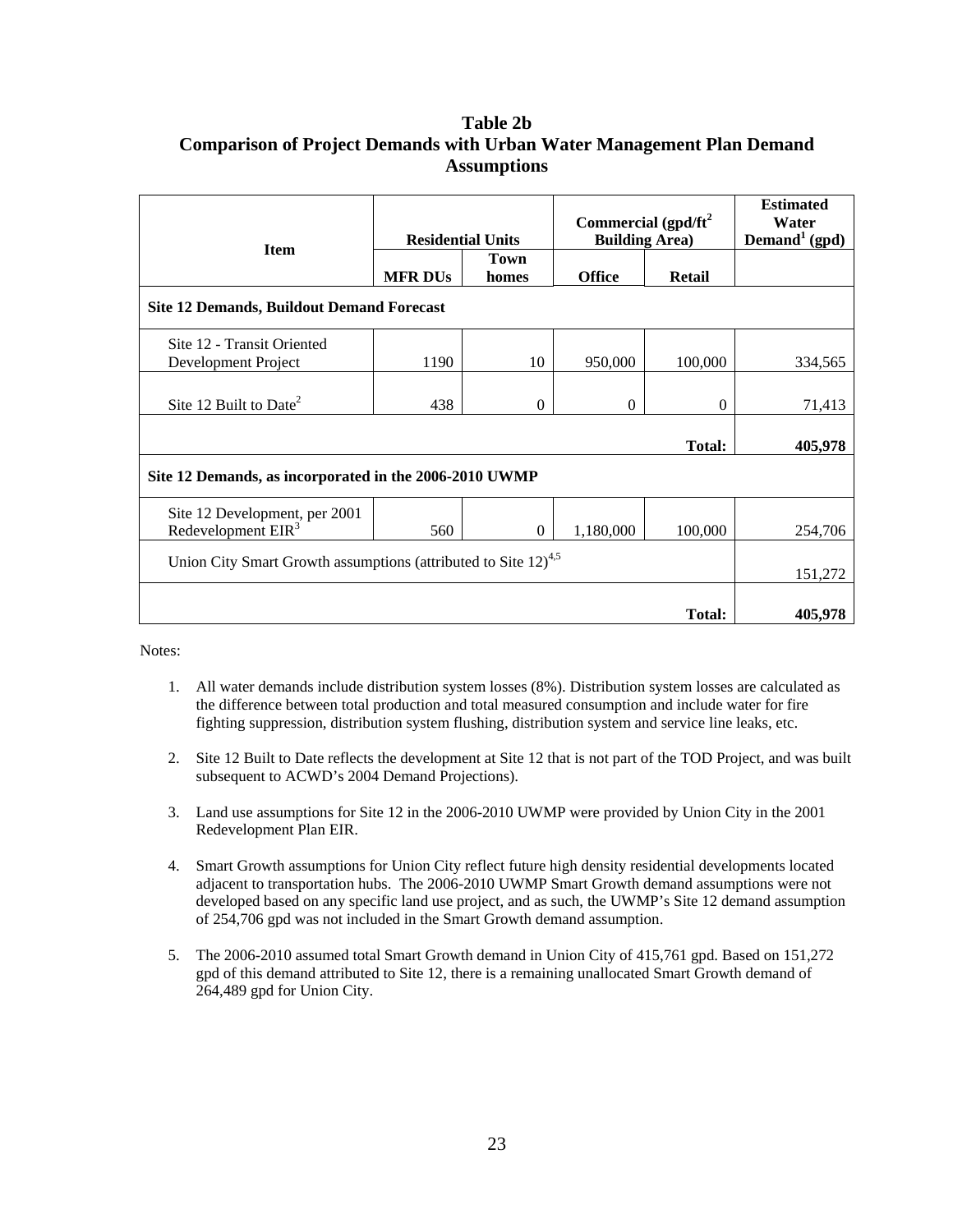**Table 3 Estimated Future Water Demands in the ACWD Service Area (AF/Yr) – Normal Year** 

|                                                               | Year   |         |         |         |         |  |  |
|---------------------------------------------------------------|--------|---------|---------|---------|---------|--|--|
| <b>Water Use Category</b>                                     | 2010   | 2015    | 2020    | 2025    | 2030    |  |  |
| Distribution System (source: 2006-2010 UWMP)                  |        |         |         |         |         |  |  |
| <b>Single Family Residential</b>                              | 27,300 | 28,300  | 28,600  | 28.600  | 28,600  |  |  |
| Multi-Family Residential                                      | 9.800  | 10.100  | 10.500  | 10.900  | 11,200  |  |  |
| Commercial                                                    | 6,500  | 6,600   | 6,800   | 6,900   | 7,000   |  |  |
| Industrial                                                    | 7.700  | 8,400   | 8.700   | 9.000   | 9.200   |  |  |
| Institutional                                                 | 3.800  | 3,900   | 4.700   | 4.700   | 4,700   |  |  |
| Other                                                         | 300    | 300     | 300     | 300     | 300     |  |  |
| Sub-Total                                                     | 55,400 | 57,600  | 59,600  | 60,400  | 61,000  |  |  |
| Adjustment for plumbing code savings                          | (700)  | (1,100) | (1,500) | (1,700) | (1,900) |  |  |
|                                                               |        |         |         |         |         |  |  |
| Sub-Total Distribution System Demand (without losses)         | 54.800 | 56.500  | 58,100  | 58.600  | 59.100  |  |  |
| Sub-Total Distribution System Demand (with losses)            | 59.500 | 61.400  | 63.200  | 63.700  | 64.300  |  |  |
| Adjustments for water conservation savings                    | (700)  | (1,500) | (2,200) | (2,200) | (2,200) |  |  |
| Total Distribution System Demand (source: 2006-2010)<br>UWMP) | 58,800 | 59,900  | 61,000  | 61,500  | 62,100  |  |  |
|                                                               |        |         |         |         |         |  |  |
| Groundwater System Demand (source: 2006-2010 UWMP)            | 14,800 | 14,800  | 14,800  | 14,800  | 14,800  |  |  |
| Total UWMP Demands (source: 2006-2010 UWMP)                   | 73,600 | 74,700  | 75,800  | 76,300  | 76,900  |  |  |
| 2008 Patterson Ranch WSA - Demands                            | 600    | 600     | 600     | 600     | 600     |  |  |
| <b>Total ACWD Forecast Demands</b>                            | 74,200 | 75,300  | 76,400  | 76,900  | 77,500  |  |  |

1. All values rounded to the nearest 100.

2. Total values may not equal sum of individual components due to rounding errors.

3. Landscape Irrigation included within Multi-Family Residential, Commercial, Industrial, and Institutional categories.

4. Adjustment for conservation includes savings due to District-sponsored water conservation programs.

5. Total Distribution System Demand (with losses) includes estimated system losses of 8%. Distribution system losses are calculated as the difference between total production and total measured consumption and include water for fire fighting suppression, distribution system flushing, distribution system and service line leaks, etc. 6. Groundwater System demands include: (1) private pumping, (2) ARP pumping and (3) saline groundwater outflows.

7. "Total ACWD Forecast Demands" reflects the 2006-2010 UWMP demand plus 560AF of additional water demands (rounded to 600 AF) anticipated from the Patterson Ranch Development Project in Fremont, per the April 2008 Patterson Ranch Development Project Water Supply Assessment.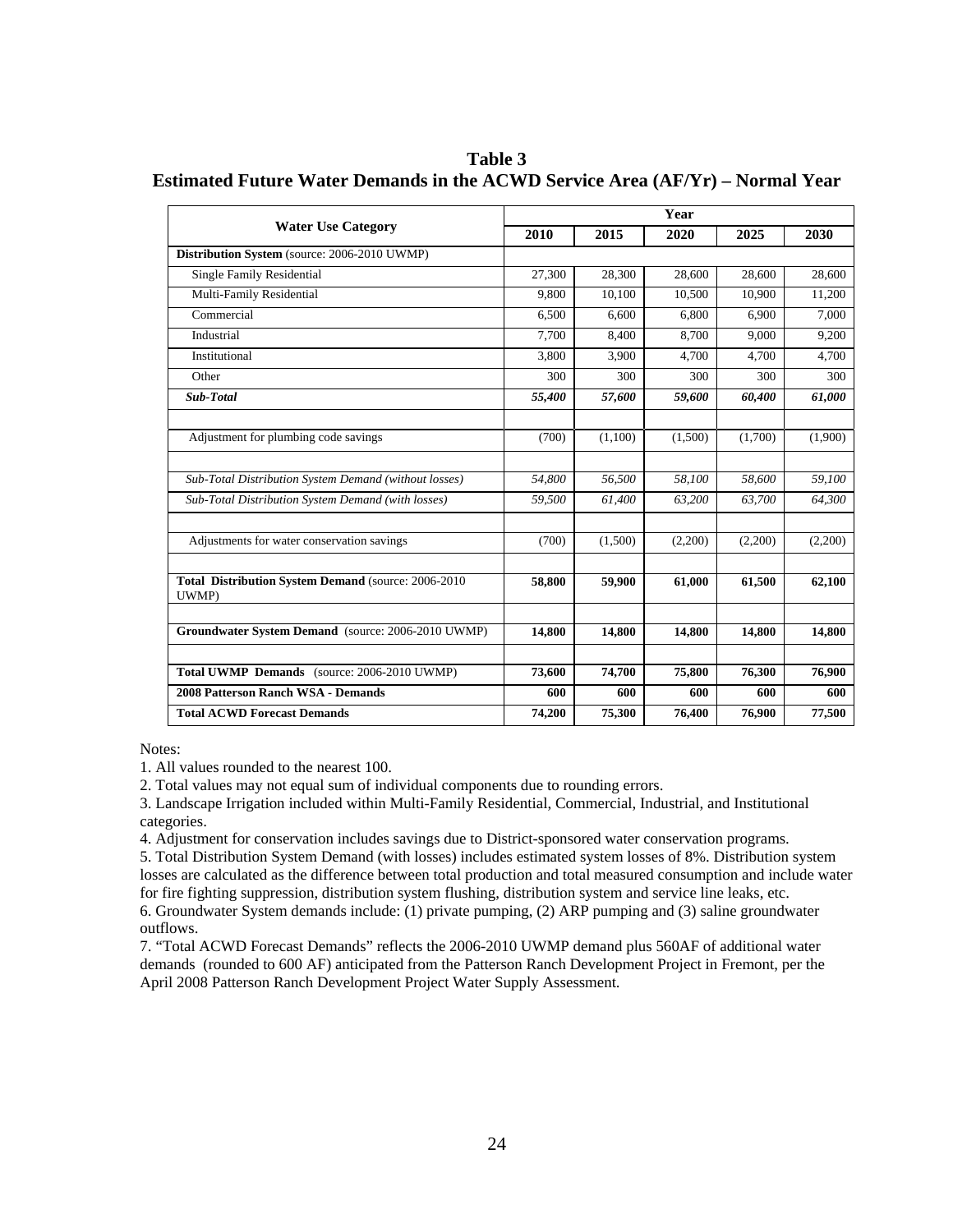**Table 4 Estimated Future Water Demands in the ACWD Service Area (AF/Yr) – Critical Dry Year** 

|                                                               | Year   |         |         |         |         |  |  |  |
|---------------------------------------------------------------|--------|---------|---------|---------|---------|--|--|--|
| <b>Water Use Category</b>                                     | 2010   | 2015    | 2020    | 2025    | 2030    |  |  |  |
| Distribution System (source: 2006-2010 UWMP)                  |        |         |         |         |         |  |  |  |
| <b>Single Family Residential</b>                              | 27,300 | 28,300  | 28,600  | 28,600  | 28,600  |  |  |  |
| Multi-Family Residential                                      | 9,800  | 10,100  | 10,500  | 10,900  | 11,200  |  |  |  |
| Commercial                                                    | 6.500  | 6.600   | 6.800   | 6.900   | 7.000   |  |  |  |
| Industrial                                                    | 7.700  | 8.400   | 8.700   | 9.000   | 9.200   |  |  |  |
| Institutional                                                 | 3.800  | 3.900   | 4.700   | 4,700   | 4.700   |  |  |  |
| Other                                                         | 300    | 300     | 300     | 300     | 300     |  |  |  |
| Sub-Total                                                     | 55,400 | 57,600  | 59,600  | 60,400  | 61,000  |  |  |  |
| Adjustment for plumbing code savings                          | (700)  | (1,100) | (1,500) | (1,700) | (1,900) |  |  |  |
| Sub-Total Distribution System Demand (without losses)         | 54,800 | 56,500  | 58,100  | 58,600  | 59,100  |  |  |  |
| Sub-Total Distribution System Demand (with losses)            | 59,500 | 61,400  | 63,200  | 63,700  | 64,300  |  |  |  |
| Adjustments for water conservation savings                    | (700)  | (1,500) | (2,200) | (2,200) | (2,200) |  |  |  |
| Total Distribution System Demand (source: 2006-2010)<br>UWMP) | 58,800 | 59,900  | 61,000  | 61,500  | 62,100  |  |  |  |
| Groundwater System Demand (source: 2006-2010 UWMP)            | 10,500 | 10,500  | 10,500  | 10,500  | 10,500  |  |  |  |
| Total UWMP Demands (source: 2006-2010 UWMP)                   | 69,300 | 70.400  | 71,500  | 72,000  | 72,600  |  |  |  |
| 2008 Patterson Ranch WSA - Demands                            | 600    | 600     | 600     | 600     | 600     |  |  |  |
| <b>Total ACWD Forecast Demands</b>                            | 69,900 | 71,000  | 72,100  | 72,600  | 73,200  |  |  |  |

1. All values rounded to the nearest 100.

2. Total values may not equal sum of individual components due to rounding errors.

3. Landscape Irrigation included within Multi-Family Residential, Commercial, Industrial, and Institutional categories.

4. Adjustment for conservation includes savings due to District-sponsored water conservation programs.

5. Total Distribution System Demand (with losses) includes estimated system losses of 8%. Distribution system losses are calculated as the difference between total production and total measured consumption and include water for fire fighting suppression, distribution system flushing, distribution system and service line leaks, etc. 6. Groundwater System demands include: (1) private pumping, (2) ARP pumping and (3) saline groundwater

outflows.

7. "Total ACWD Forecast Demands" reflects the 2006-2010 UWMP demand plus 560AF of additional water demands (rounded to 600 AF) anticipated from the Patterson Ranch Development Project in Fremont, per the April 2008 Patterson Ranch Development Project Water Supply Assessment.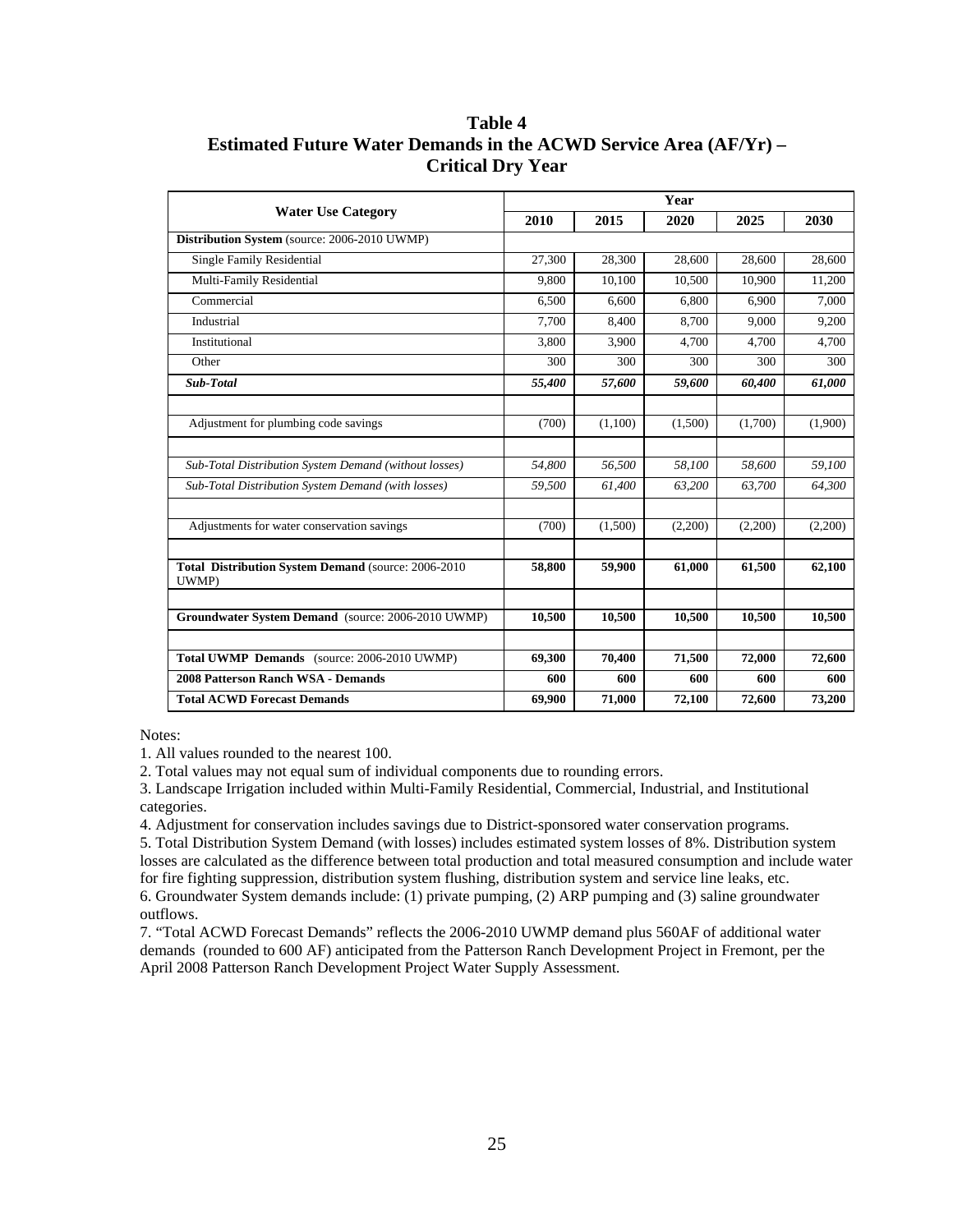**Table 5 Estimated Future Water Demands in the ACWD Service Area (AF/Yr) – Multiple Dry Years** 

|                                                              | Year    |         |         |         |         |  |  |  |
|--------------------------------------------------------------|---------|---------|---------|---------|---------|--|--|--|
| <b>Water Use Category</b>                                    | 2026    | 2027    | 2028    | 2029    | 2030    |  |  |  |
| Distribution System (source: 2006-2010 UWMP)                 |         |         |         |         |         |  |  |  |
| <b>Single Family Residential</b>                             | 28,600  | 28,600  | 28,600  | 28,600  | 28,600  |  |  |  |
| Multi-Family Residential                                     | 10,960  | 11,020  | 11,080  | 11,140  | 11,200  |  |  |  |
| Commercial                                                   | 6.920   | 6,940   | 6,960   | 6,980   | 7,000   |  |  |  |
| Industrial                                                   | 9.040   | 9.080   | 9.120   | 9,160   | 9,200   |  |  |  |
| Institutional                                                | 4.700   | 4,700   | 4,700   | 4,700   | 4,700   |  |  |  |
| Other                                                        | 300     | 300     | 300     | 300     | 300     |  |  |  |
| Sub-Total                                                    | 60,520  | 60,640  | 60,760  | 60,880  | 61,000  |  |  |  |
| Adjustment for plumbing code savings                         | (1740)  | (1,780) | (1,820) | (1,860) | (1,900) |  |  |  |
| Sub-Total Distribution System Demand (without losses)        | 58,780  | 58,860  | 58,940  | 59,020  | 59,100  |  |  |  |
| Sub-Total Distribution System Demand (with losses)           | 64,000  | 64,000  | 64,100  | 64,200  | 64,300  |  |  |  |
| Adjustments for water conservation savings                   | (2,200) | (2,200) | (2,200) | (2,200) | (2,200) |  |  |  |
| Total Distribution System Demand (source: 2006-2010<br>UWMP) | 61,800  | 61,800  | 61,900  | 62,000  | 62,100  |  |  |  |
| Groundwater System Demand (source: 2006-2010 UWMP)           | 10,800  | 9,900   | 5,600   | 5,500   | 6,400   |  |  |  |
| Total UWMP Demands (source: 2006-2010 UWMP)                  | 72,400  | 71.600  | 67,400  | 67.400  | 68.500  |  |  |  |
| 2008 Patterson Ranch WSA - Demands                           | 600     | 600     | 600     | 600     | 600     |  |  |  |
| <b>Total ACWD Forecast Demands</b>                           | 73,000  | 72,200  | 68,000  | 68,000  | 69,100  |  |  |  |

1. All values rounded to the nearest 100.

2. Total values may not equal sum of individual components due to rounding errors.

3. Landscape Irrigation included within Multi-Family Residential, Commercial, Industrial, and Institutional categories.

4. Adjustment for conservation includes savings due to District-sponsored water conservation programs.

5. Total Distribution System Demand (with losses) includes estimated system losses of 8%. Distribution system losses are calculated as the difference between total production and total measured consumption and include water for fire fighting suppression, distribution system flushing, distribution system and service line leaks, etc. 6. Groundwater System demands include: (1) private pumping, (2) ARP pumping and (3) saline groundwater outflows.

7. "Total ACWD Forecast Demands" reflects the 2006-2010 UWMP demand plus 560AF of additional water demands (rounded to 600 AF) anticipated from the Patterson Ranch Development Project in Fremont, per the April 2008 Patterson Ranch Development Project Water Supply Assessment.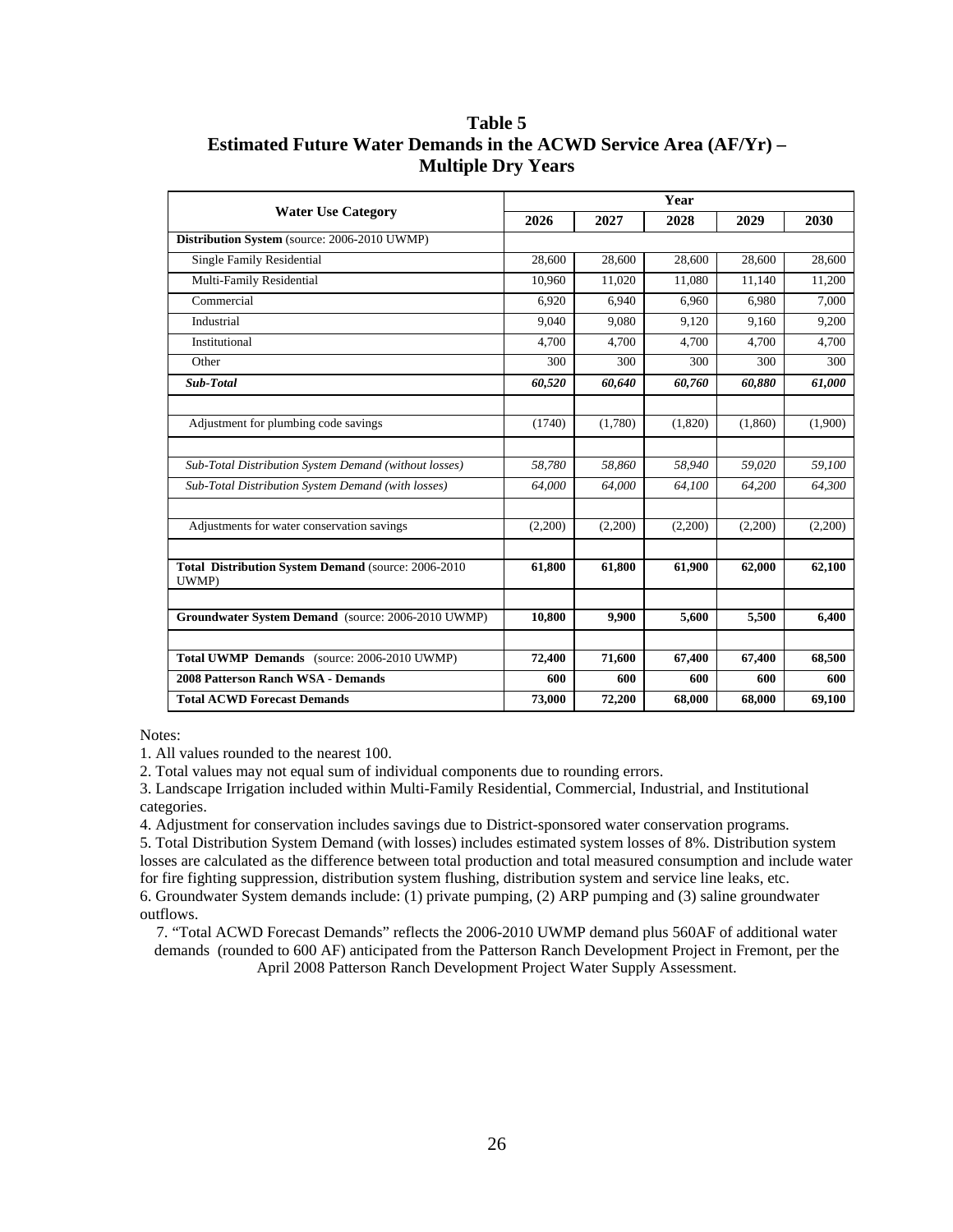**Table 6 Overview of Contracts and Permits for ACWD's Existing Water Supplies** 

| <b>SUPPLY</b><br><b>COMPONENT</b>                                                                                            | Category               | <b>Description</b>                                                                                                                                                                                                                                                                                                                                                                                                                                                                                                                                                                                                                                                  | <b>Maximum</b><br><b>Quantity</b><br>(AF/Yr)                             | Ever<br><b>Used</b> |  |  |  |  |  |
|------------------------------------------------------------------------------------------------------------------------------|------------------------|---------------------------------------------------------------------------------------------------------------------------------------------------------------------------------------------------------------------------------------------------------------------------------------------------------------------------------------------------------------------------------------------------------------------------------------------------------------------------------------------------------------------------------------------------------------------------------------------------------------------------------------------------------------------|--------------------------------------------------------------------------|---------------------|--|--|--|--|--|
| <b>Imported Supplies</b>                                                                                                     |                        |                                                                                                                                                                                                                                                                                                                                                                                                                                                                                                                                                                                                                                                                     |                                                                          |                     |  |  |  |  |  |
| - State Water<br>Project                                                                                                     | Contract               | In 1961, ACWD signed an agreement with the California<br>State Department of Water Resources for a maximum<br>annual amount of 42,000 AF/Yr from the State Water<br>Project (SWP). SWP water is delivered to ACWD via the<br>South Bay Aqueduct. This contract expires in the year<br>2035.                                                                                                                                                                                                                                                                                                                                                                         | 42,000                                                                   | Yes                 |  |  |  |  |  |
| - San Francisco<br>Regional Water<br>System                                                                                  | Contract               | In 1984 ACWD (and other Bay Area agencies) signed a<br>Settlement Agreement and Master Water Sales<br>Agreement with San Francisco. ACWD supply assurance<br>under an individual water supply contact is 12 mgd<br>(approx. 13,400 AF/Yr). In 1994 ACWD and San<br>Francisco executed an amendment to the contract which<br>provides an additional 1.76 mgd (approx. 2000 AF/Yr).<br>Although the Master Contract and accompanying Water<br>Supply Contract expire in 2009, the Supply Assurance<br>(which quantified San Francisco's obligation to supply<br>water to its individual wholesale customers) survives<br>their expiration and continues indefinitely. | 15,344                                                                   | Yes                 |  |  |  |  |  |
|                                                                                                                              |                        | <b>Local Supplies</b>                                                                                                                                                                                                                                                                                                                                                                                                                                                                                                                                                                                                                                               |                                                                          |                     |  |  |  |  |  |
| - Alameda Creek<br>Diversions for<br>Groundwater<br>Recharge                                                                 | Water-rights<br>permit | ACWD received a water rights permit from the SWRCB<br>in 1949 (permit no. 8428) to appropriate up to 40,000<br>AF/Yr of unappropriated water from the Alameda Creek<br>for groundwater storage and replenishment.                                                                                                                                                                                                                                                                                                                                                                                                                                                   | 40,000                                                                   | Yes                 |  |  |  |  |  |
| - Del Valle<br>Reservoir                                                                                                     | Water-rights<br>permit | ACWD received a water rights permit in from the<br>SWRCB in 1958 (permit no. 11320) to appropriate up to<br>60,000 AF/Yr of unappropriated water from Arroyo Del<br>Valle in the Alameda Creek Watershed for storage and<br>later beneficial use.                                                                                                                                                                                                                                                                                                                                                                                                                   | 60,000                                                                   | Yes                 |  |  |  |  |  |
| - Groundwater<br>Storage in Niles<br>Cone Groundwater<br><b>Basin</b><br>- Desalination of<br><b>Brackish</b><br>Groundwater | Other                  | ACWD manages and protects the Niles Cone<br>Groundwater Basin for water supply under its<br>Groundwater Management Policy (adopted 1989,<br>amended 2001). This Policy is based on the statutory<br>authority granted to ACWD under the County Water<br>District Law; the Replenishment Assessment Act of<br>ACWD; and local well ordinances.                                                                                                                                                                                                                                                                                                                       | N/A                                                                      | Yes                 |  |  |  |  |  |
|                                                                                                                              |                        | <b>Banking / Transfers</b>                                                                                                                                                                                                                                                                                                                                                                                                                                                                                                                                                                                                                                          |                                                                          |                     |  |  |  |  |  |
| - Semitropic<br>Groundwater<br><b>Banking Program</b>                                                                        | Contract               | In 1996 and in 2001 entered into agreements with<br>Semitropic Water Storage District for 150,000 AF of<br>combined groundwater storage capacity for banking of<br>ACWD's excess SWP supplies in wet years. The banked<br>water is to be returned to ACWD in dry years via a series<br>of exchanges. These banking agreements expire in the<br>year 2035.                                                                                                                                                                                                                                                                                                           | 13,500<br>(maximum<br>return quantity<br>during critically<br>dry years) | Yes                 |  |  |  |  |  |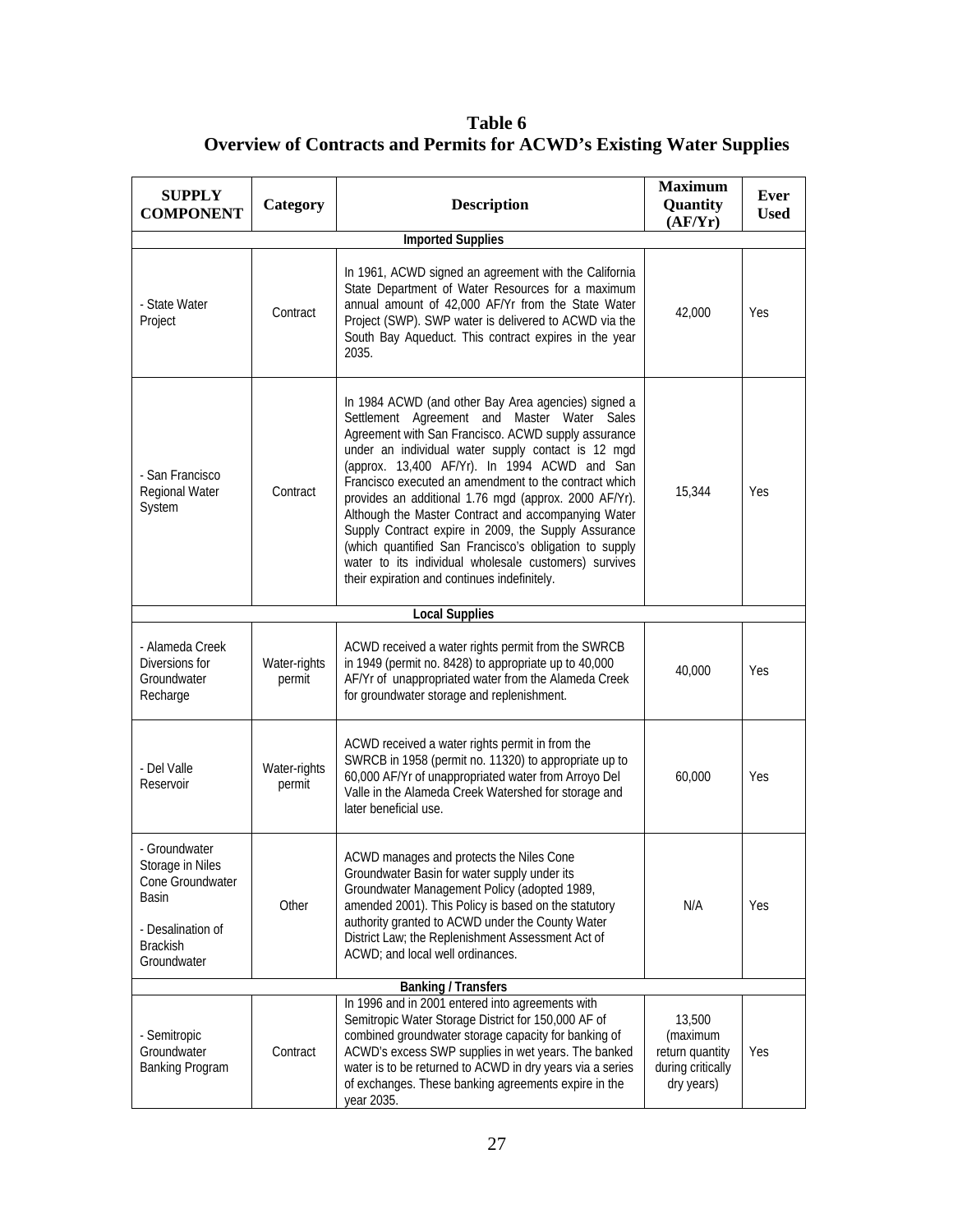| <b>Fiscal</b><br>Year | <b>SWP</b><br>supplies<br>used at<br><b>ACWD</b><br>facilities | <b>Del Valle</b> | San<br>Francisco<br><b>Regional</b><br>Water | <b>Newark</b><br><b>Desal</b><br><b>Facility</b> | <b>Net Local</b><br>Groundwater<br><b>Recharge</b> (less<br>evaporation<br>and other<br>losses) | <b>Total In-</b><br><b>District</b><br>Water<br><b>Supply</b> | <b>SWP</b><br><b>Supply</b><br>delivered<br>to<br>Semitropic<br>for<br><b>Storage</b> |
|-----------------------|----------------------------------------------------------------|------------------|----------------------------------------------|--------------------------------------------------|-------------------------------------------------------------------------------------------------|---------------------------------------------------------------|---------------------------------------------------------------------------------------|
| 93-94                 | 21,600                                                         | 5,000            | 12,200                                       |                                                  | 28,500                                                                                          | 67,300                                                        |                                                                                       |
| 94-95                 | 16,100                                                         | 4,200            | 13,000                                       |                                                  | 35,900                                                                                          | 69,200                                                        |                                                                                       |
| 95-96                 | 18,600                                                         | 5,300            | 12,200                                       |                                                  | 27,600                                                                                          | 63,700                                                        |                                                                                       |
| 96-97                 | 7,700                                                          | 15,900           | 14,700                                       |                                                  | 25,300                                                                                          | 63,600                                                        | 6,200                                                                                 |
| 97-98                 | 12,900                                                         | 10,600           | 13,700                                       |                                                  | 58,000                                                                                          | 95,200                                                        | 10,000                                                                                |
| 98-99                 | 20,800                                                         | 5,300            | 13,600                                       |                                                  | 33,200                                                                                          | 72,900                                                        | 18,780                                                                                |
| 99-00                 | 25,200                                                         | 3,800            | 13,800                                       |                                                  | 26,900                                                                                          | 69,700                                                        | 7,230                                                                                 |
| $00 - 01$             | 26,400                                                         | 200              | 13,000                                       |                                                  | 31,000                                                                                          | 70,600                                                        | 7,250                                                                                 |
| $01 - 02$             | 21,900                                                         | 4,600            | 13,500                                       |                                                  | 32,100                                                                                          | 72,100                                                        | 83                                                                                    |
| $02 - 03$             | 17,600                                                         | 7,400            | 14,000                                       |                                                  | 31,400                                                                                          | 70,400                                                        | 20,800                                                                                |
| 03-04                 | 18,500                                                         | 6,700            | 13,700                                       | 2,600                                            | 30,700                                                                                          | 72,200                                                        | 4,000                                                                                 |
| 04-05                 | 18,800                                                         | 6.000            | 11,800                                       | 3,900                                            | 38,700                                                                                          | 79,200                                                        | 9,300                                                                                 |
| 05-06                 | 15,600                                                         | 7,700            | 11,700                                       | 2,100                                            | 31,100                                                                                          | 68,200                                                        | 41,540                                                                                |
| 06-07                 | 13,800                                                         | 11,000           | 15,300                                       | 2,800                                            | 26,000                                                                                          | 68,900                                                        | 11,936                                                                                |

**Table 7 Historical Water Supply Utilization by ACWD (AF/Yr)**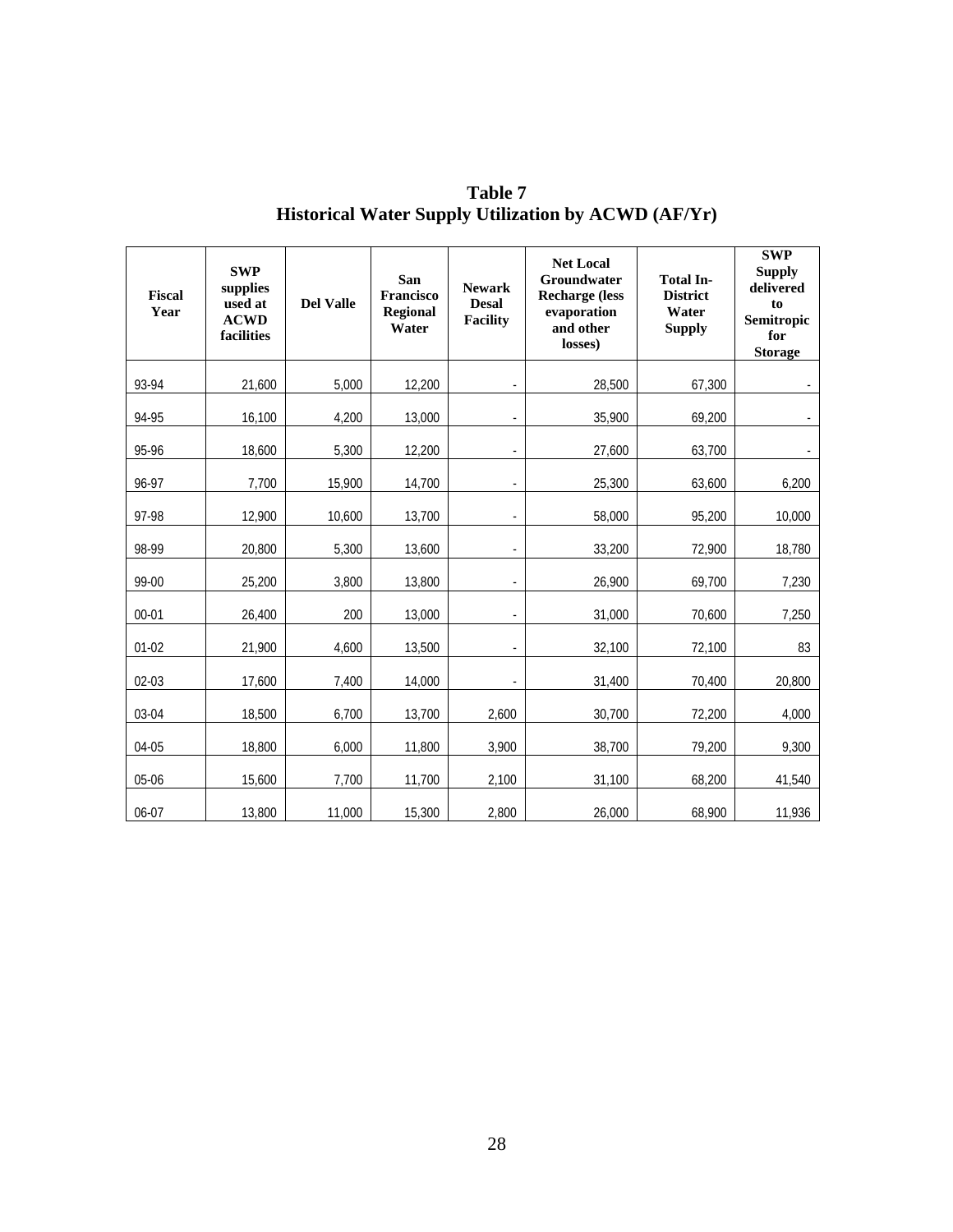## **Table 8 Summary of Potential Future Factors that may Influence ACWD Water Supply Reliability**

| <b>SUPPLY</b>                      | Factor                                                            |                                                               |                                                                          |  |  |  |  |  |
|------------------------------------|-------------------------------------------------------------------|---------------------------------------------------------------|--------------------------------------------------------------------------|--|--|--|--|--|
|                                    | Legal/Environmental                                               | <b>Climatic</b>                                               |                                                                          |  |  |  |  |  |
| <b>Imported Supplies</b>           |                                                                   |                                                               |                                                                          |  |  |  |  |  |
| -State Water Project               | ESA* requirements may<br>constrain Delta pumping                  | Potential seawater intrusion<br>impacts if Delta Levees fail. | Supply is dependent on<br>hydrologic conditions                          |  |  |  |  |  |
| - San Francisco Regional<br>Supply | ESA requirements may<br>require additional reservoir<br>releases  | None anticipated                                              | Supply is dependent on<br>hydrologic conditions                          |  |  |  |  |  |
| <b>Local Supplies</b>              |                                                                   |                                                               |                                                                          |  |  |  |  |  |
| - Groundwater Recharge             | ESA requirements may<br>impact groundwater<br>recharge operations | None anticipated                                              | Supply is dependent on<br>hydrologic conditions                          |  |  |  |  |  |
| - Groundwater Storage              | None anticipated                                                  | None anticipated                                              | Supply is dependent on<br>availability of water to<br>store in wet years |  |  |  |  |  |
| - Del Valle Release                | ESA requirements may<br>require downstream flow<br>releases       | None anticipated                                              | Supply is dependent on<br>hydrologic conditions                          |  |  |  |  |  |
| - Desalination                     | None anticipated                                                  | None anticipated                                              | Supply is dependent on<br>local groundwater<br>conditions                |  |  |  |  |  |
| - Recycled Water                   | None anticipated                                                  | None anticipated                                              | None anticipated                                                         |  |  |  |  |  |
| <b>Banking/Transfers</b>           |                                                                   |                                                               |                                                                          |  |  |  |  |  |
| - Semitropic Banking               | None anticipated                                                  | Banked groundwater may<br>require treatment                   | Supply is dependent on<br>availability of water to<br>store in wet years |  |  |  |  |  |
| <b>Endangered Species Act</b>      |                                                                   |                                                               |                                                                          |  |  |  |  |  |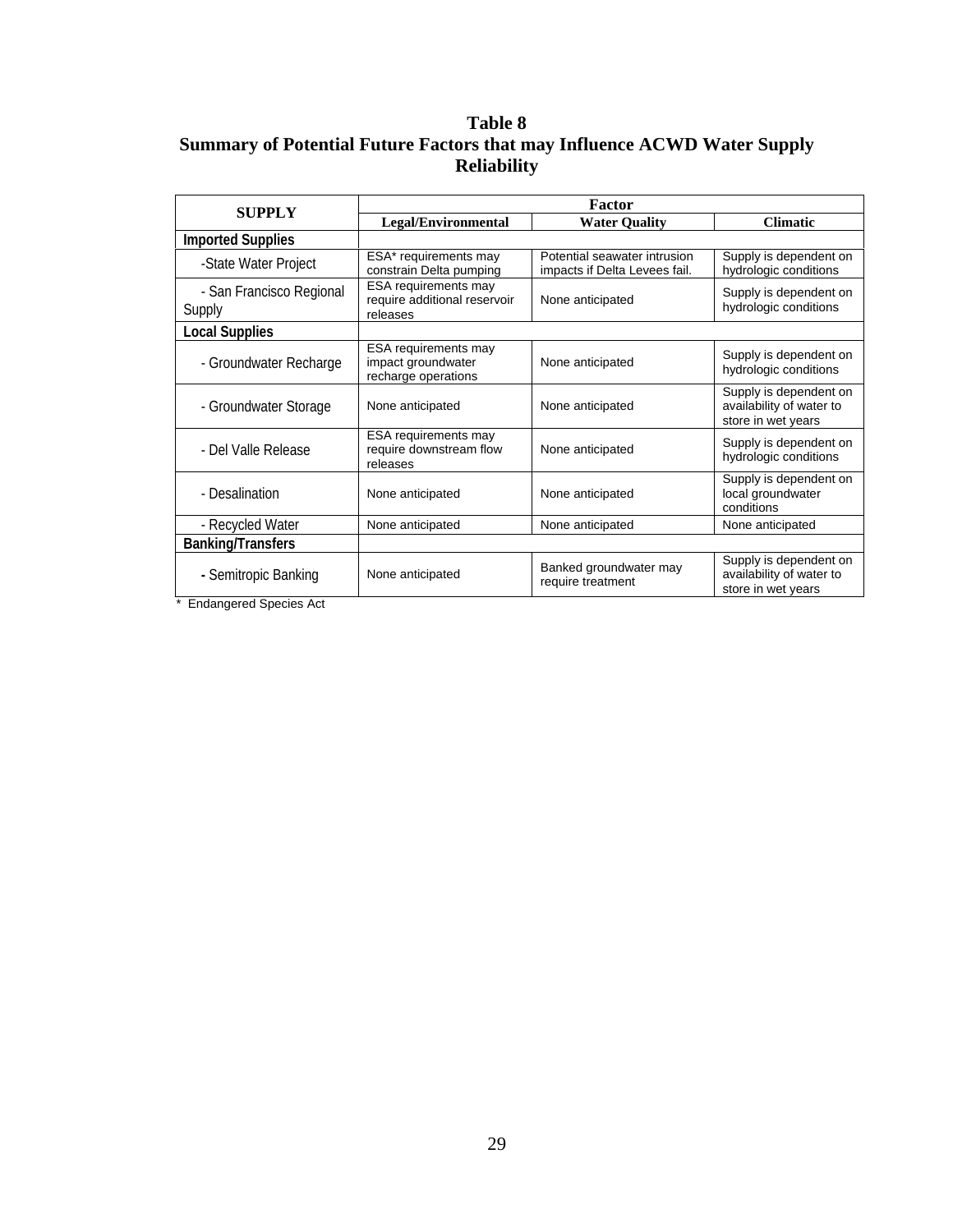## **Table 9 Projected Normal Year Water Supplies: 2005 SWP Reliability Assumptions –without Wanger Decision**

| <b>SUPPLY</b>                  | 2010   | 2015                                                     | 2020   | 2025   | 2030          |
|--------------------------------|--------|----------------------------------------------------------|--------|--------|---------------|
| <b>Imported Supplies</b>       |        |                                                          |        |        |               |
| -State Water Project           | 28,800 | 30,000                                                   | 31,100 | 32,300 | 32,300        |
| - San Francisco Regional       | 15,000 | 15,000                                                   | 15,000 | 15,000 | 15,000        |
| <b>Total Imported Supplies</b> | 43,800 | 45,000                                                   | 46,100 | 47,300 | 47,300        |
|                                |        |                                                          |        |        |               |
| <b>Local Supplies</b>          |        |                                                          |        |        |               |
| - Groundwater Recharge         | 21,400 | 21,400                                                   | 21,400 | 21,400 | 21,400        |
| - Groundwater Storage          | 0      |                                                          | 0      | 0      |               |
| - Del Valle Release            | 7,100  | 7,100                                                    | 7,100  | 7,100  | 7,100         |
| - Desalination                 | 5,100  | 5,100                                                    | 5,100  | 5,100  | 5,100         |
| - Recycled Water               | 0      | 0                                                        | 1.600  | 1,600  | 1,600         |
| <b>Total Local Supplies</b>    | 33,600 | 33,600                                                   | 35,200 | 35,200 | 35,200        |
| <b>Banking/Transfers</b>       |        |                                                          |        |        |               |
| - Semitropic Banking           |        | N/A - Not intended or needed to meet normal year demands |        |        |               |
|                                |        |                                                          |        |        |               |
| <b>TOTAL SUPPLY</b>            | 77,400 | 78,600                                                   | 81,300 | 82,500 | <i>82.500</i> |

## **Table 10 Projected Normal Year Water Supplies: 2007 SWP Reliability Assumptions –with Wanger Decision**

| <b>SUPPLY</b>                  | 2010                                                     | 2015     | 2020   | 2025   | 2030   |  |
|--------------------------------|----------------------------------------------------------|----------|--------|--------|--------|--|
| <b>Imported Supplies</b>       |                                                          |          |        |        |        |  |
| -State Water Project           | 26,600                                                   | 26,900   | 27,200 | 27,500 | 27,700 |  |
| - San Francisco Regional       | 15,000                                                   | 15,000   | 15,000 | 15,000 | 15,000 |  |
| <b>Total Imported Supplies</b> | 41,600                                                   | 41,900   | 42,200 | 42,500 | 42,700 |  |
|                                |                                                          |          |        |        |        |  |
| <b>Local Supplies</b>          |                                                          |          |        |        |        |  |
| - Groundwater Recharge         | 21,400                                                   | 21,400   | 21,400 | 21,400 | 21,400 |  |
| - Groundwater Storage          | 0                                                        | 0        | 0      | 0      | 0      |  |
| - Del Valle Release            | 7,100                                                    | 7,100    | 7,100  | 7,100  | 7,100  |  |
| - Desalination                 | 5,100                                                    | 5,100    | 5,100  | 5,100  | 5,100  |  |
| - Recycled Water               | 0                                                        | $\Omega$ | 1,600  | 1,600  | 1,600  |  |
| <b>Total Local Supplies</b>    | 33,600                                                   | 33,600   | 35,200 | 35,200 | 35,200 |  |
|                                |                                                          |          |        |        |        |  |
| <b>Banking/Transfers</b>       |                                                          |          |        |        |        |  |
| - Semitropic Banking           | N/A – Not intended or needed to meet normal year demands |          |        |        |        |  |
|                                |                                                          |          |        |        |        |  |
| <b>TOTAL SUPPLY</b>            | 75,200                                                   | 75,500   | 77,400 | 77,700 | 77,900 |  |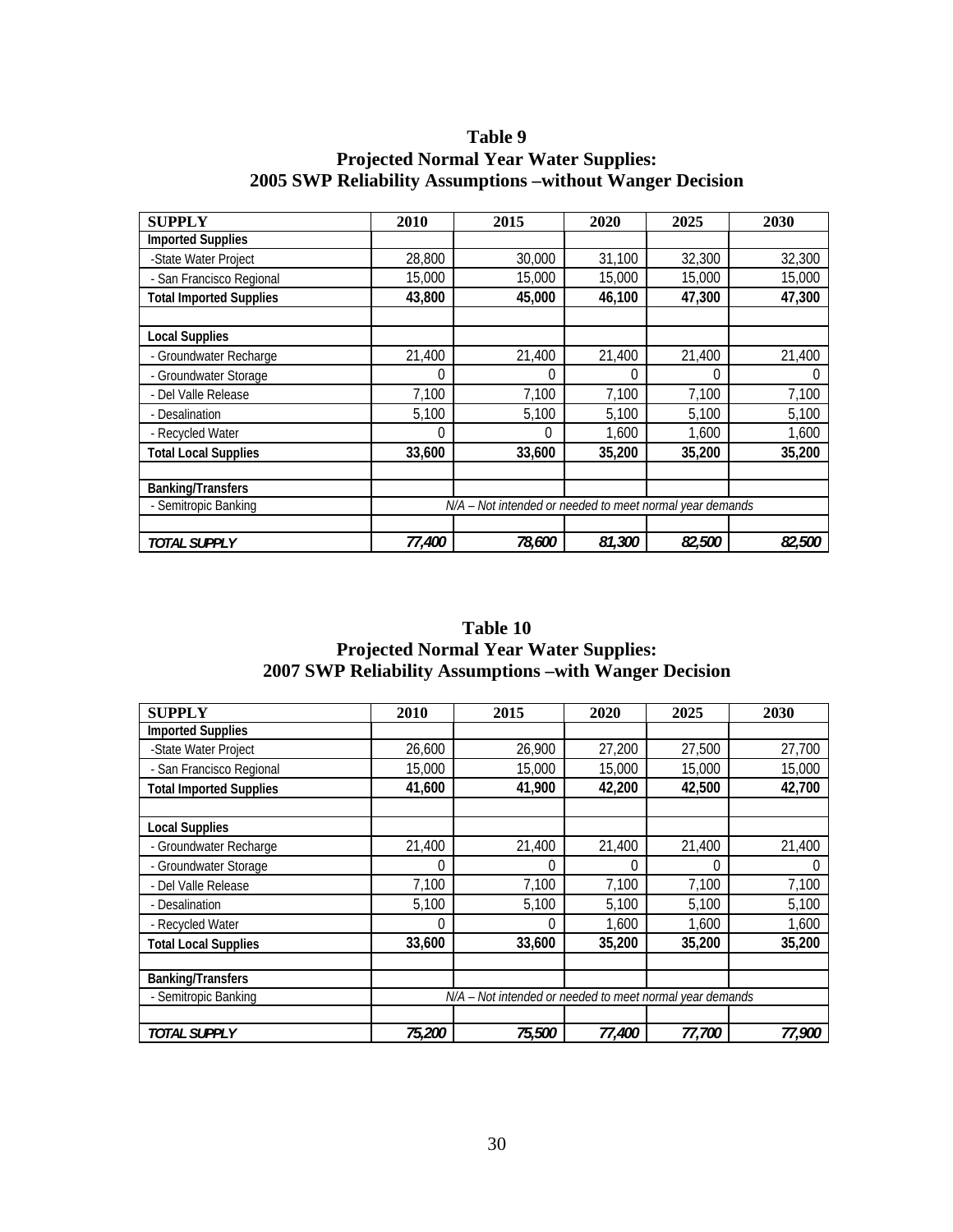| <b>SUPPLY</b>                  | 2010   | 2015   | 2020   | 2025   | 2030   |
|--------------------------------|--------|--------|--------|--------|--------|
|                                |        |        |        |        |        |
| <b>Imported Supplies</b>       |        |        |        |        |        |
| -State Water Project           | 1,700  | 1,800  | 1,800  | 1,900  | 1,900  |
| - San Francisco Regional       | 11,700 | 13,700 | 14,100 | 12,700 | 13,100 |
| <b>Total Imported Supplies</b> | 13,400 | 15,500 | 15,900 | 14,600 | 15,000 |
|                                |        |        |        |        |        |
| <b>Local Supplies</b>          |        |        |        |        |        |
| - Groundwater Recharge         | 15,600 | 15,600 | 15,600 | 15,600 | 15,600 |
| - Groundwater Storage          | 10,000 | 10,000 | 10,000 | 10,000 | 10,000 |
| - Del Valle Release            | 100    | 100    | 100    | 100    | 100    |
| - Desalination                 | 5,600  | 5,600  | 5,600  | 5,600  | 5,600  |
| - Recycled Water               | 0      |        | 1,600  | 1,600  | 1,600  |
| <b>Total Local Supplies</b>    | 31,300 | 31,300 | 32,900 | 32,900 | 32,900 |
|                                |        |        |        |        |        |
| <b>Banking/Transfers</b>       |        |        |        |        |        |
| - Semitropic Banking           | 14,100 | 14,100 | 14,100 | 14,100 | 14,100 |
|                                |        |        |        |        |        |
| <b>TOTAL SUPPLY</b>            | 58,800 | 60,900 | 62,900 | 61,600 | 62,000 |

**Table 11 Projected Critical Dry Year Water Supplies: 2005 SWP Reliability Assumptions –without Wanger Decision** 

1. Critical Dry Year conditions are based on projected water supply availability under 1977 drought conditions. 2. Semitropic Banking assumes ACWD's existing recovery capacity increased by 600 AF/Yr (from 13,500 AF/Yr to 14,100 AF/Yr), per 2008 Patterson Ranch Development Project Water Supply Assessment.

**Table 12 Projected Critical Dry Year Water Supplies: 2007 SWP Reliability Assumptions –with Wanger Decision** 

|                                | 2007 D WE KURDHILY ASSUMPTIONS –WITH WANGU DUISION |        |        |        |        |  |  |  |  |  |  |
|--------------------------------|----------------------------------------------------|--------|--------|--------|--------|--|--|--|--|--|--|
| <b>SUPPLY</b>                  | 2010                                               | 2015   | 2020   | 2025   | 2030   |  |  |  |  |  |  |
|                                |                                                    |        |        |        |        |  |  |  |  |  |  |
| <b>Imported Supplies</b>       |                                                    |        |        |        |        |  |  |  |  |  |  |
| -State Water Project           | 2,600                                              | 2,700  | 2,800  | 2,900  | 2,900  |  |  |  |  |  |  |
| - San Francisco Regional       | 11,700                                             | 13,700 | 14,100 | 12,700 | 13,100 |  |  |  |  |  |  |
| <b>Total Imported Supplies</b> | 14,300                                             | 16,400 | 16,900 | 15,600 | 16,000 |  |  |  |  |  |  |
| <b>Local Supplies</b>          |                                                    |        |        |        |        |  |  |  |  |  |  |
|                                |                                                    |        |        |        |        |  |  |  |  |  |  |
| - Groundwater Recharge         | 15,600                                             | 15,600 | 15,600 | 15,600 | 15,600 |  |  |  |  |  |  |
| - Groundwater Storage          | 10,000                                             | 10,000 | 10,000 | 10,000 | 10,000 |  |  |  |  |  |  |
| - Del Valle Release            | 100                                                | 100    | 100    | 100    | 100    |  |  |  |  |  |  |
| - Desalination                 | 5,600                                              | 5,600  | 5,600  | 5,600  | 5,600  |  |  |  |  |  |  |
| - Recycled Water               | $\Omega$                                           |        | 1,600  | 1,600  | 1,600  |  |  |  |  |  |  |
| <b>Total Local Supplies</b>    | 31,300                                             | 31,300 | 32,900 | 32,900 | 32,900 |  |  |  |  |  |  |
|                                |                                                    |        |        |        |        |  |  |  |  |  |  |
| <b>Banking/Transfers</b>       |                                                    |        |        |        |        |  |  |  |  |  |  |
| - Semitropic Banking           | 14,100                                             | 14,100 | 14,100 | 14,100 | 14,100 |  |  |  |  |  |  |
|                                |                                                    |        |        |        |        |  |  |  |  |  |  |
| <b>TOTAL SUPPLY</b>            | 59,700                                             | 61,800 | 63,900 | 62,600 | 63,000 |  |  |  |  |  |  |

Notes:

1. Critical Dry Year conditions are based on projected water supply availability under 1977 drought conditions.

2. Semitropic Banking assumes ACWD's existing recovery capacity increased by 600 AF/Yr (from 13,500 AF/Yr to 14,100 AF/Yr), per 2008 Patterson Ranch Development Project Water Supply Assessment.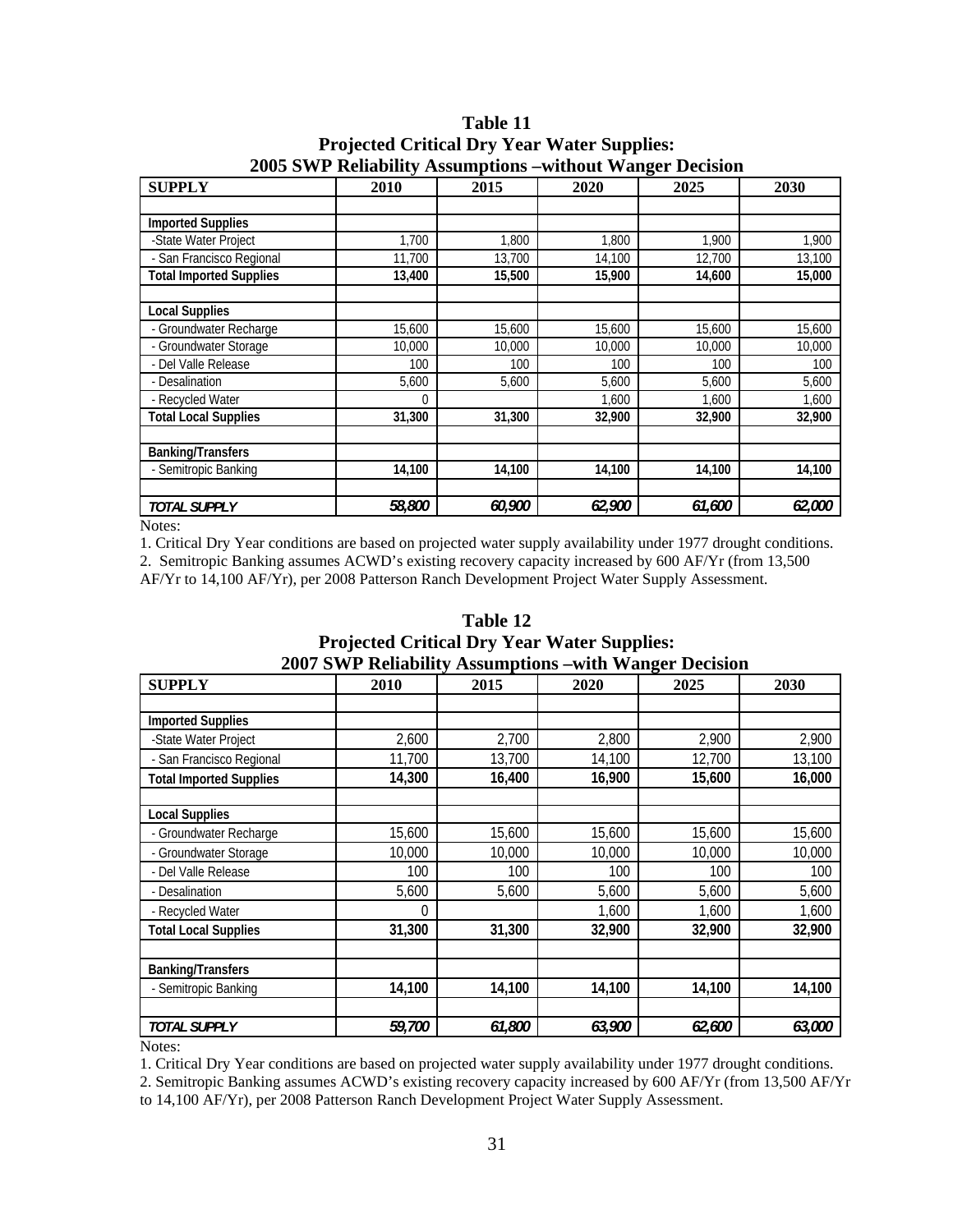| <b>SUPPLY</b>                  | 2026   | 2027   | o<br>2028 | 2029     | 2030   |
|--------------------------------|--------|--------|-----------|----------|--------|
|                                |        |        |           |          |        |
| <b>Imported Supplies</b>       |        |        |           |          |        |
| -State Water Project           | 11,400 | 27,800 | 10,900    | 16,000   | 13,600 |
| - San Francisco Regional       | 15,300 | 15,300 | 13,100    | 15,300   | 15,300 |
| <b>Total Imported Supplies</b> | 26,700 | 43,100 | 24,000    | 31,300   | 28,900 |
|                                |        |        |           |          |        |
| <b>Local Supplies</b>          |        |        |           |          |        |
| - Groundwater Recharge         | 12,700 | 12,100 | 9,900     | 19,800   | 14,000 |
| - Groundwater Storage          | 9,100  | 0      | 10,000    | $\Omega$ | 3,300  |
| - Del Valle Release            | 900    | 5,200  | 1,000     | 3,400    | 1,000  |
| - Desalination                 | 5,000  | 5,000  | 2,000     | 1.900    | 2,600  |
| - Recycled Water               | 1,600  | 1,600  | 1,600     | 1,600    | 1,600  |
| <b>Total Local Supplies</b>    | 29,300 | 23,900 | 24,500    | 26,700   | 22,500 |
|                                |        |        |           |          |        |
| <b>Banking/Transfers</b>       |        |        |           |          |        |
| - Semitropic Banking           | 16,800 | 26,000 | 16,500    | 19,400   | 18,000 |
|                                |        |        |           |          |        |
| <b>TOTAL SUPPLY</b>            | 72,800 | 93,000 | 65,000    | 77,400   | 69,400 |

**Table 13 Projected Multiple Dry Year Water Supplies: 2005 SWP Reliability Assumptions –without Wanger Decision** 

1. Critical Dry Year conditions based on projected water supply availability under 1929-33 drought conditions.

2. Semitropic Banking assumes ACWD's existing recovery capacity increased by 600 AF/Yr (from 13,500 AF/Yr to 14,100 AF/Yr), per 2008 Patterson Ranch Development Project Water Supply Assessment.

## **Table 14**

**Projected Multiple Dry Year Water Supplies:** 

**2007 SWP Reliability Assumptions –with Wanger Decision** 

| <b>SUPPLY</b>                  | 2026   | 2027   | o<br>2028 | 2029     | 2030   |
|--------------------------------|--------|--------|-----------|----------|--------|
|                                |        |        |           |          |        |
| <b>Imported Supplies</b>       |        |        |           |          |        |
| -State Water Project           | 8,200  | 21,800 | 10,500    | 13,700   | 16,400 |
| - San Francisco Regional       | 15,300 | 15,300 | 13,100    | 15,300   | 15,300 |
| <b>Total Imported Supplies</b> | 23,500 | 37,100 | 23,600    | 29,000   | 31,700 |
|                                |        |        |           |          |        |
| <b>Local Supplies</b>          |        |        |           |          |        |
| - Groundwater Recharge         | 12,700 | 12,100 | 9,900     | 19,800   | 14,000 |
| - Groundwater Storage          | 9,100  | 0      | 10,000    | $\Omega$ | 3,300  |
| - Del Valle Release            | 900    | 5,200  | 1,000     | 3,400    | 1,000  |
| - Desalination                 | 5,000  | 5,000  | 2,000     | 1,900    | 2,600  |
| - Recycled Water               | 1,600  | 1,600  | 1,600     | 1,600    | 1,600  |
| <b>Total Local Supplies</b>    | 29,300 | 23,900 | 24,500    | 26.700   | 22,500 |
|                                |        |        |           |          |        |
| <b>Banking/Transfers</b>       |        |        |           |          |        |
| - Semitropic Banking           | 15,000 | 22,700 | 16,300    | 18,100   | 19,600 |
|                                |        |        |           |          |        |
| <b>TOTAL SUPPLY</b>            | 67,800 | 83,700 | 64,400    | 73,800   | 73,800 |

Notes:

1. Critical Dry Year conditions based on projected water supply availability under 1929-33 drought conditions.

2. Semitropic Banking assumes ACWD's existing recovery capacity increased by 600 AF/Yr (from 13,500 AF/Yr to 14,100 AF/Yr), per 2008 Patterson Ranch Development Project Water Supply Assessment.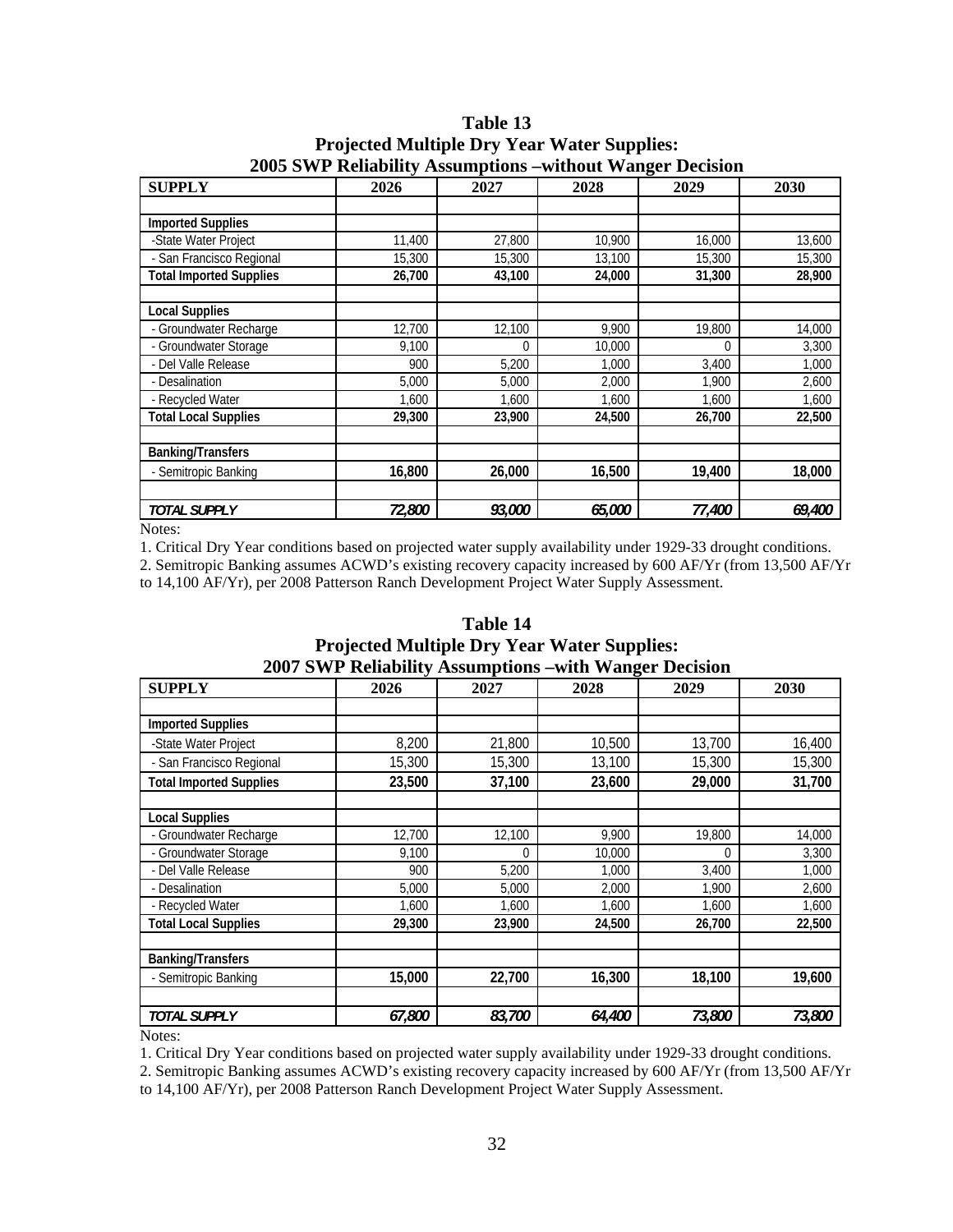#### **Table 15**

## **Water Supply and Demand Comparison: Normal Year Supply (2005 SWP Reliability Assumptions –without Wanger Decision)**

|                                          | Year   |        |        |        |        |
|------------------------------------------|--------|--------|--------|--------|--------|
| <b>SUPPLY/DEMAND</b>                     | 2010   | 2015   | 2020   | 2025   | 2030   |
| Total Supply with 2005 SWP               | 77.400 | 78.600 | 81,300 | 82,500 | 82,500 |
| Forecast Demands (including TOD Project) | 74.200 | 75,300 | 76,400 | 76,900 | 77.500 |
| Difference with Project                  | 3,200  | 3,300  | 4,900  | 5,600  | 5,000  |

Notes:

1. All values rounded to the nearest 100 AF.

2. Forecast Demands include Project demands.

#### **Table 16 Water Supply and Demand Comparison: Normal Year (2007 SWP Reliability Assumptions – with Wanger Decision)**

|                                          | Year   |        |        |        |        |
|------------------------------------------|--------|--------|--------|--------|--------|
| <b>SUPPLY/DEMAND</b>                     | 2010   | 2015   | 2020   | 2025   | 2030   |
| Total Supply with 2007 SWP               | 75,200 | 75,500 | 77.400 | 77.700 | 77.900 |
| Forecast Demands (including TOD Project) | 74.200 | 75,300 | 76.400 | 76,900 | '7,500 |
| Difference with Project                  | ,000   | 200    | 1,000  | 800    | 400    |

Notes:

2. Forecast Demands include Project demands.

<sup>1.</sup> All values rounded to the nearest 100 AF.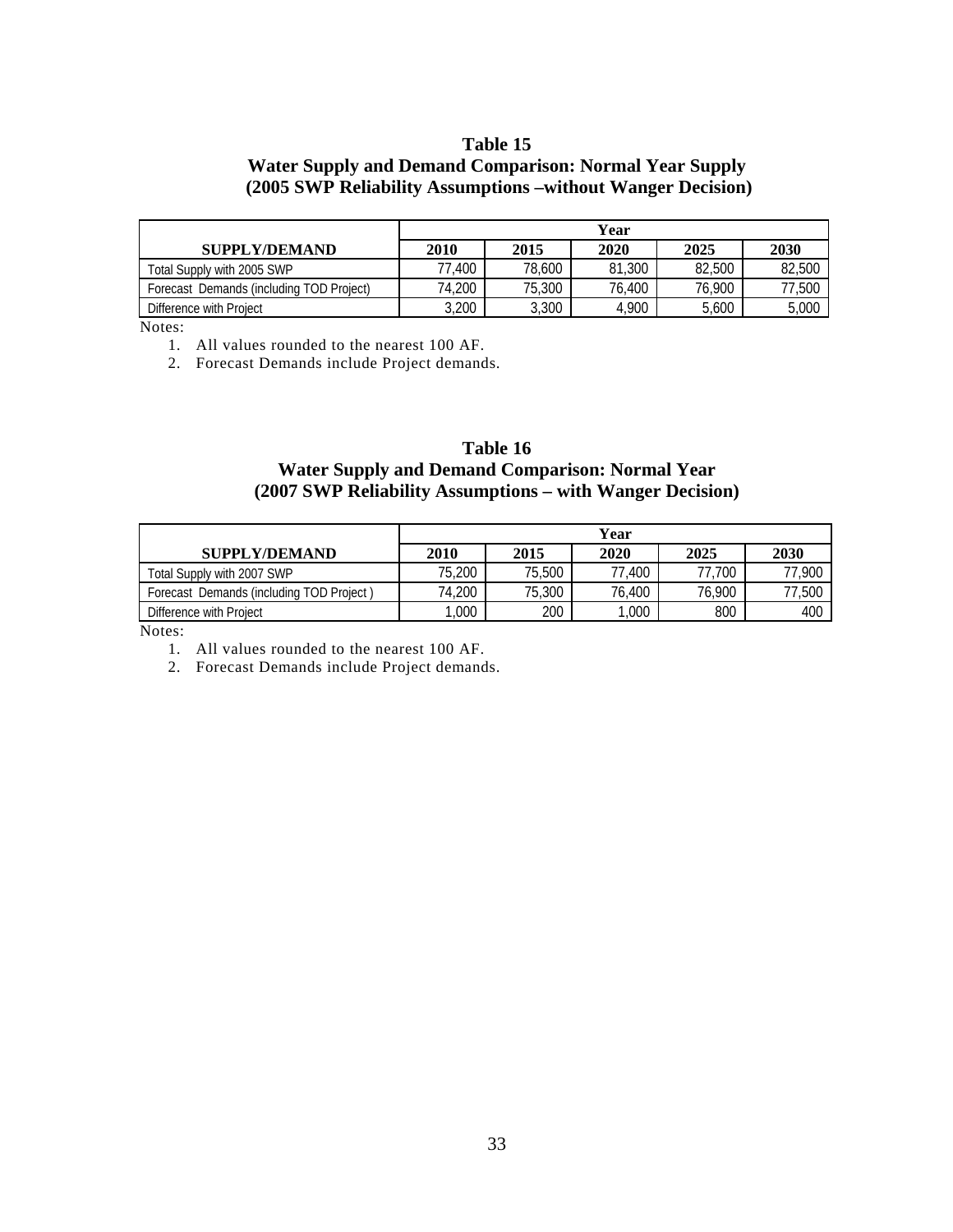## **Table 17 Water Supply and Demand Comparison: Critical Dry Year (2005 SWP Reliability Assumptions –without Wanger Decision)**

|                                          | Year     |          |         |          |               |
|------------------------------------------|----------|----------|---------|----------|---------------|
| <b>SUPPLY/DEMAND</b>                     | 2010     | 2015     | 2020    | 2025     | 2030          |
| Total Supply with 2005 SWP               | 58,800   | 60,900   | 62,900  | 61.600   | <i>62,000</i> |
| Forecast Demands (including TOD Project) | 69,900   | 000.     | 72.100  | 72,600   | 73,200        |
|                                          |          |          |         |          |               |
| Difference with Project                  | (11,100) | (10,100) | (9,200) | (11,000) | (11, 200)     |

Notes:

- 1. All values rounded to the nearest 100 AF.
- 2. Forecast Demands include Project demands.
- 3. Critical Dry Year conditions are based on projected water supply availability under 1977 drought conditions.

#### **Table 18 Water Supply and Demand Comparison: Critical Dry Year (2007 SWP Reliability Assumptions – with Wanger Decision)**

|                                          | Year      |         |         |          |           |
|------------------------------------------|-----------|---------|---------|----------|-----------|
| <b>SUPPLY/DEMAND</b>                     | 2010      | 2015    | 2020    | 2025     | 2030      |
| Total Supply with 2007 SWP               | 59,700    | 61,800  | 63.900  | 62,600   | 63,000    |
| Forecast Demands (including TOD Project) | 69,900    | 71,000  | 72.100  | 72.600   | 73,200    |
|                                          |           |         |         |          |           |
| Difference with Project                  | (10, 200) | (9,200) | (8,200) | (10,000) | (10, 200) |

Notes:

- 1. All values rounded to the nearest 100 AF.
- 2. Forecast Demands include Project demands.

3. Critical Dry Year conditions are based on projected water supply availability under 1977 drought conditions.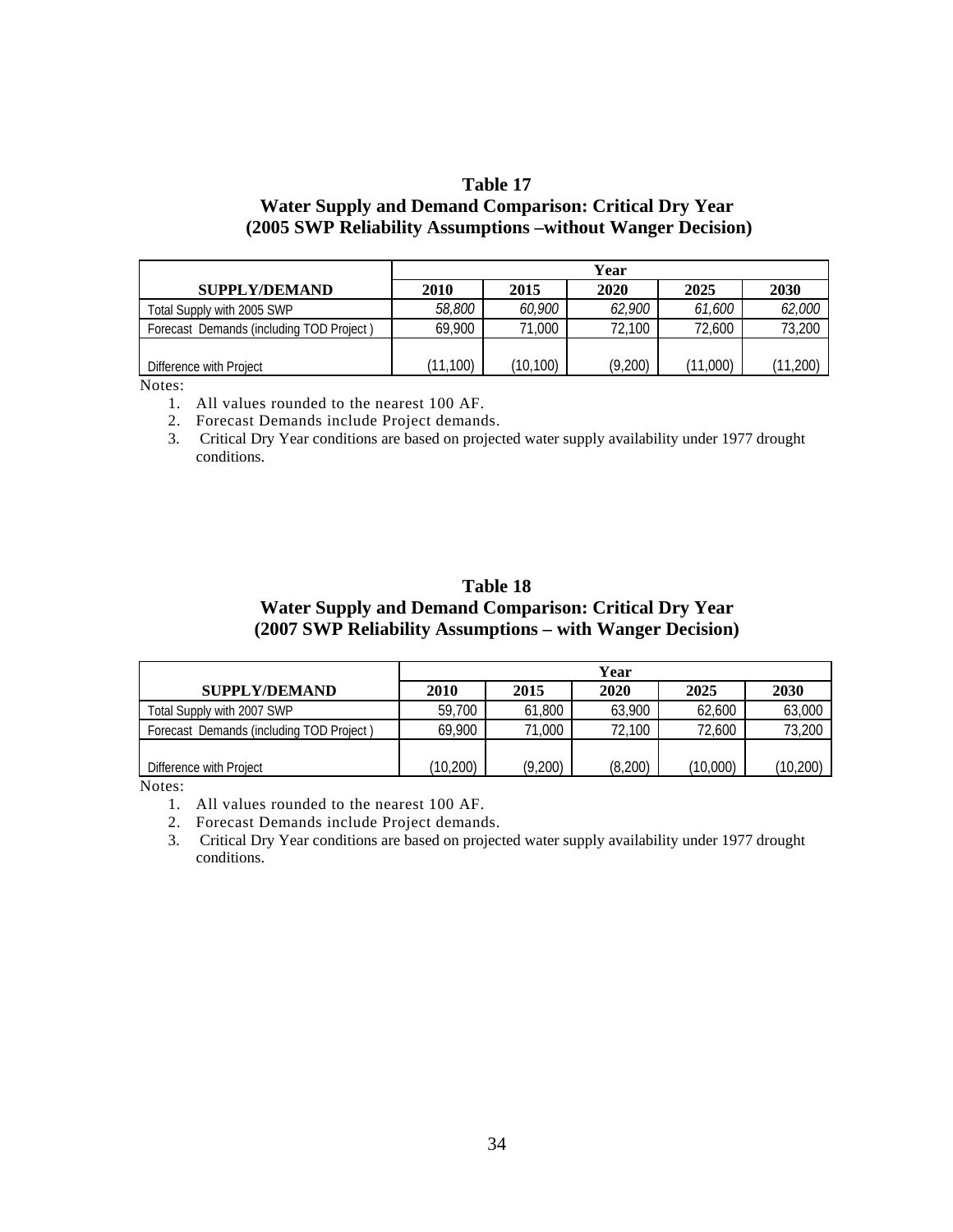#### **Table 19**

## **Water Supply and Demand Comparison: Multiple Dry Year Conditions (2005 SWP Reliability Assumptions –without Wanger Decision)**

|                                          | Year   |        |         |        |        |
|------------------------------------------|--------|--------|---------|--------|--------|
| <b>SUPPLY/DEMAND</b>                     | 2026   | 2027   | 2028    | 2029   | 2030   |
| Total Supply with 2005 SWP               | 72,800 | 93,000 | 65,000  | 77.400 | 69,400 |
| Forecast Demands (including TOD Project) | 73,000 | 72,200 | 68,000  | 68,000 | 69,100 |
| Difference with Project                  | (200)  | 20,800 | (3,000) | 9,400  | 300    |

Notes:

- 1. All values rounded to the nearest 100 AF.
- 2. Forecast Demands include Project demands.
- 3. Multiple Dry Year conditions are based on projected water supply availability under 1929-1933 drought conditions.

## **Table 20**

## **Water Supply and Demand Comparison: Multiple Dry Year Conditions (2007 SWP Reliability Assumptions – with Wanger Decision)**

|                                             | Year     |        |         |        |        |
|---------------------------------------------|----------|--------|---------|--------|--------|
| <b>SUPPLY/DEMAND</b>                        | 2026     | 2027   | 2028    | 2029   | 2030   |
| Total Supply with 2007 SWP                  | 67,800   | 83,700 | 64,400  | 73,800 | 73,800 |
| Forecast Demands (including TOD<br>Project) | 73,000   | 72,200 | 68,000  | 68,000 | 69,100 |
| Difference with Project                     | (5, 300) | 11,500 | (3,600) | 5,800  | 4,700  |

Notes:

- 1. All values rounded to the nearest 100 AF.
- 2. Forecast Demands include Project demands.
- 3. Multiple Dry Year conditions are based on projected water supply availability under 1929-1933 drought conditions.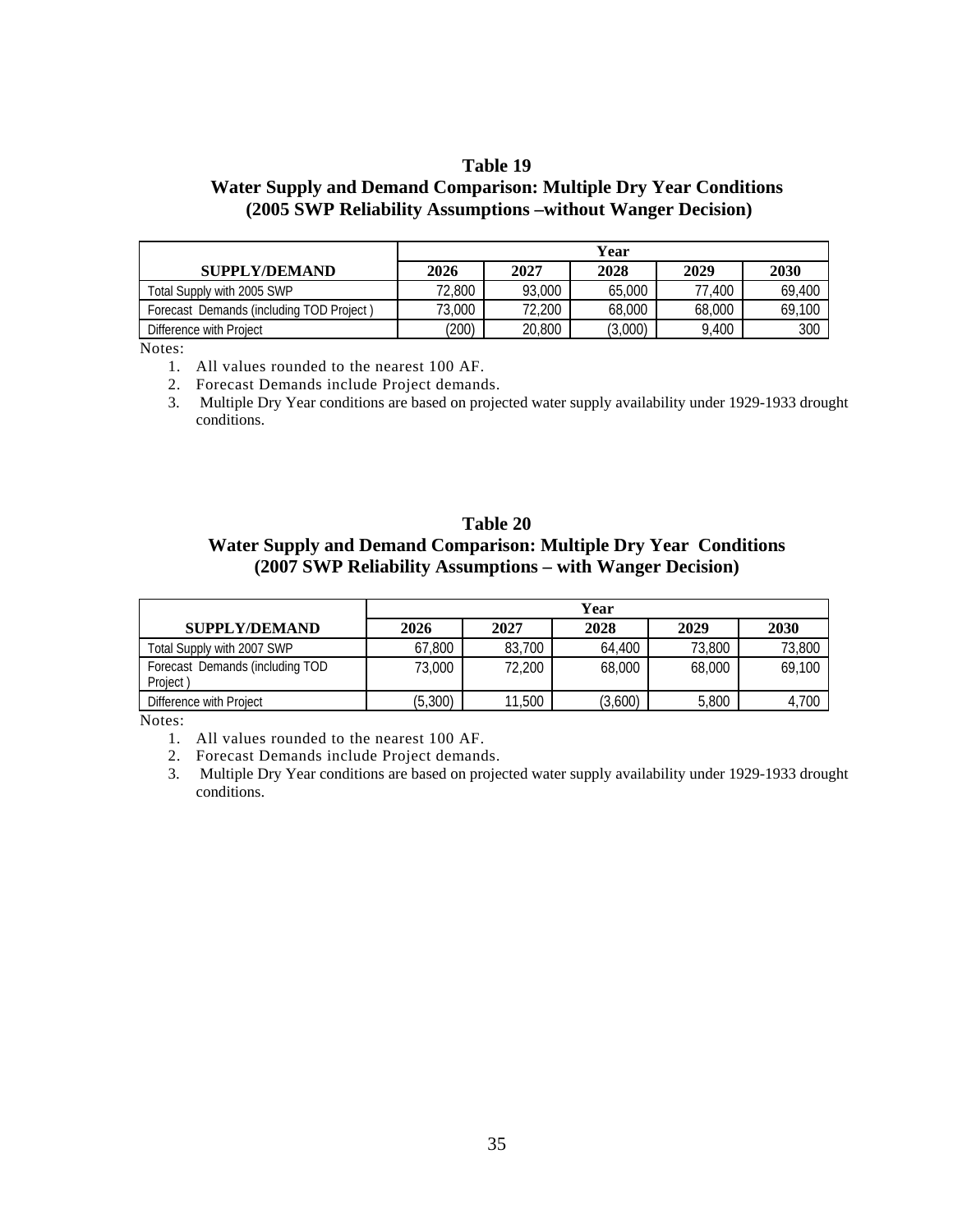**Figure 1 ACWD Service Area and Transit-Oriented Development Project Location Map** 

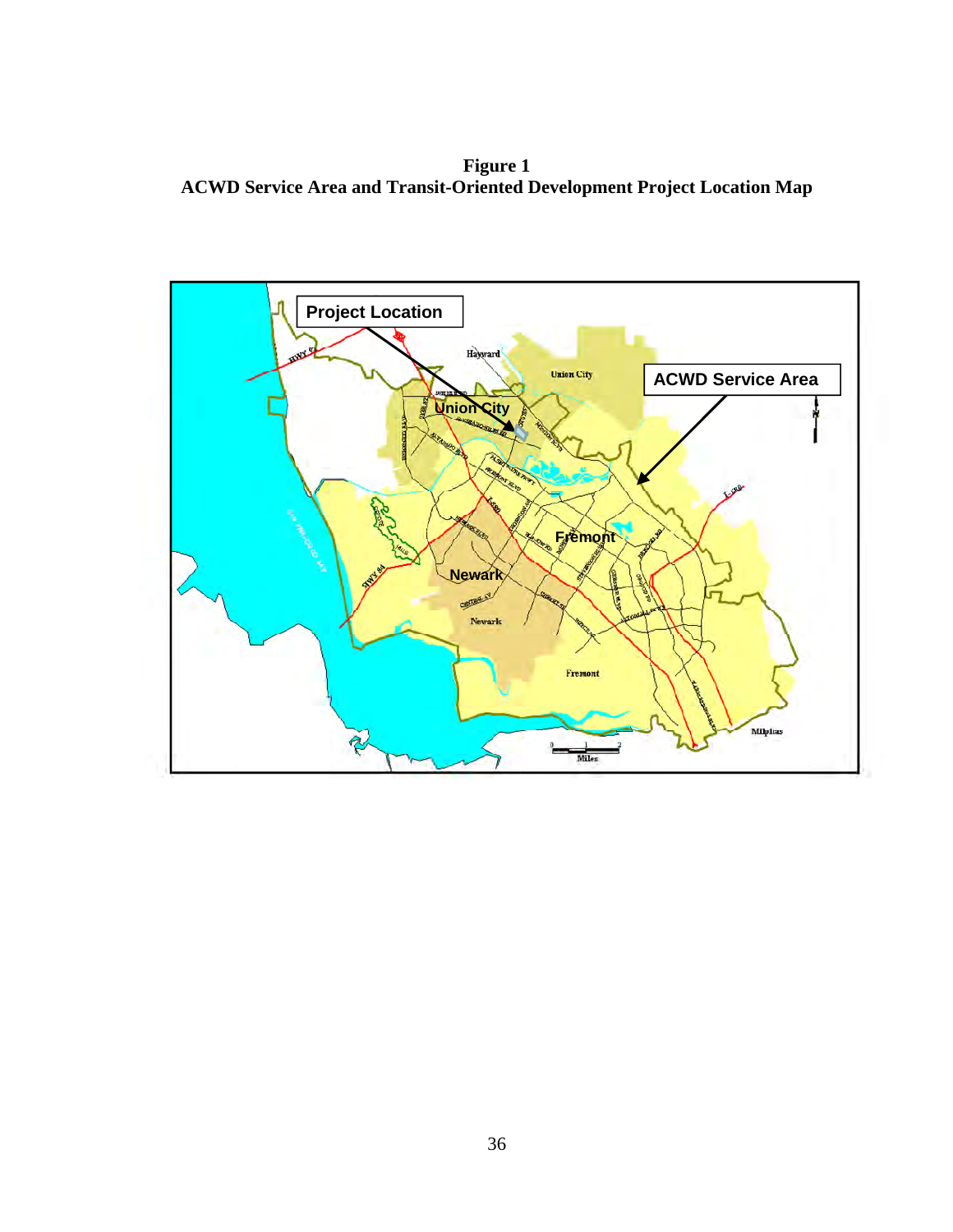

**Figure 2 Site 12 from Union City Redevelopment EIR (2001): Transit-Oriented Development Project Details**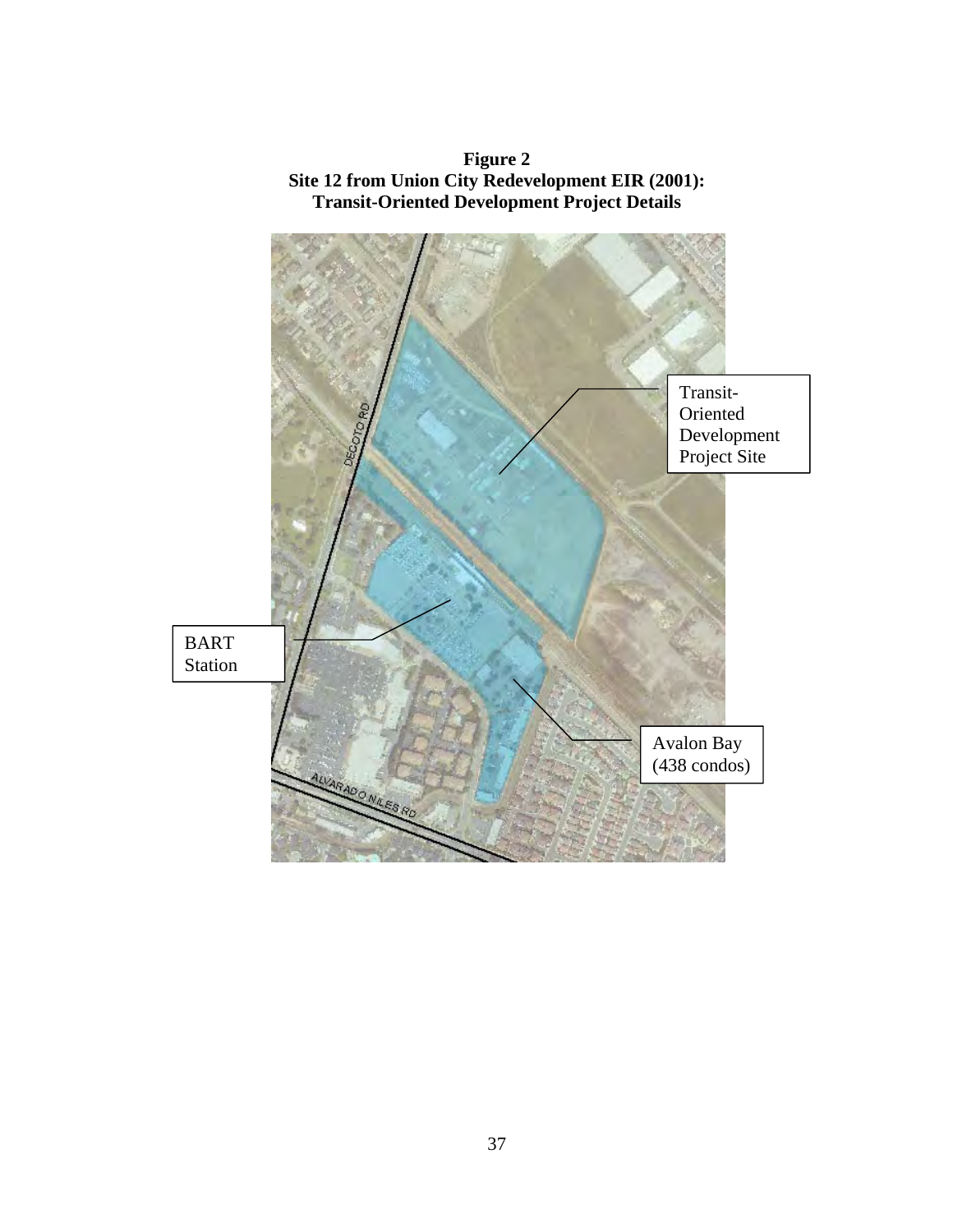#### **REFERENCES**

ALAMEDA COUNTY WATER DISTRICT, 1995. *Integrated Resources Planning Study.*

ALAMEDA COUNTY WATER DISTRICT, 2001. *Groundwater Management Policy.* 

ALAMEDA COUNTY WATER DISTRICT, 1999-2006. *Groundwater Survey Reports.* 

ALAMEDA COUNTY WATER DISTRICT, 2006. *Urban Water Management Plan, 2006-2010.*

- ALAMEDA COUNTY WATER DISTRICT, 2008. W*ater Supply Assessment for Patterson Ranch Development Project*
- CALIFORNIA DEPARTMENT OF WATER RESOURCES, 2005. The *State Water Project Deliver Reliability Report 2005.*
- CALIFORNIA DEPARTMENT OF WATER RESOURCES, 2007. The *State Water Project Deliver Reliability Report 2007 (Draft).*
- CALIFORNIA DEPARTMENT OF WATER RESOURCES, 2003. Bulletin 118 Update 2003: *California's Groundwater.*
- CALIFORNIA DEPARTMENT OF WATER RESOURCES, 2006. *Progress on Incorporating Climate Change into Management of California's Water Resources.*
- CITY OF UNION CITY, 2008. January 23, 2008 Letter to ACWD in request *for Water Supply Assessment.*
- PACIFIC INSTITUTE, 2005*. Climate Change and California Water Resources: A Survey and Summary of the Literature.*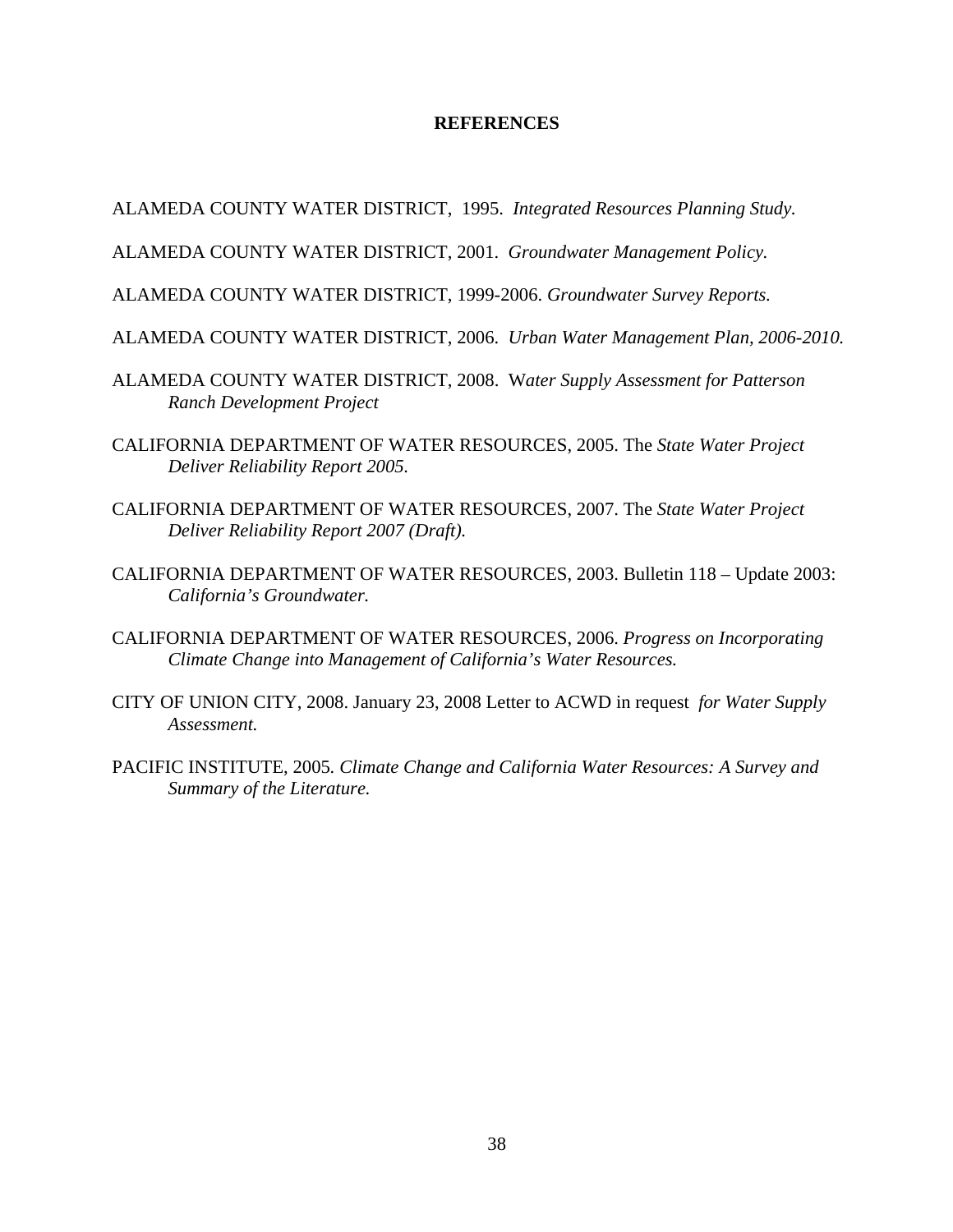## **ATTACHMENT A ACWD URBAN WATER MANAGEMENT PLAN 2006-2010**